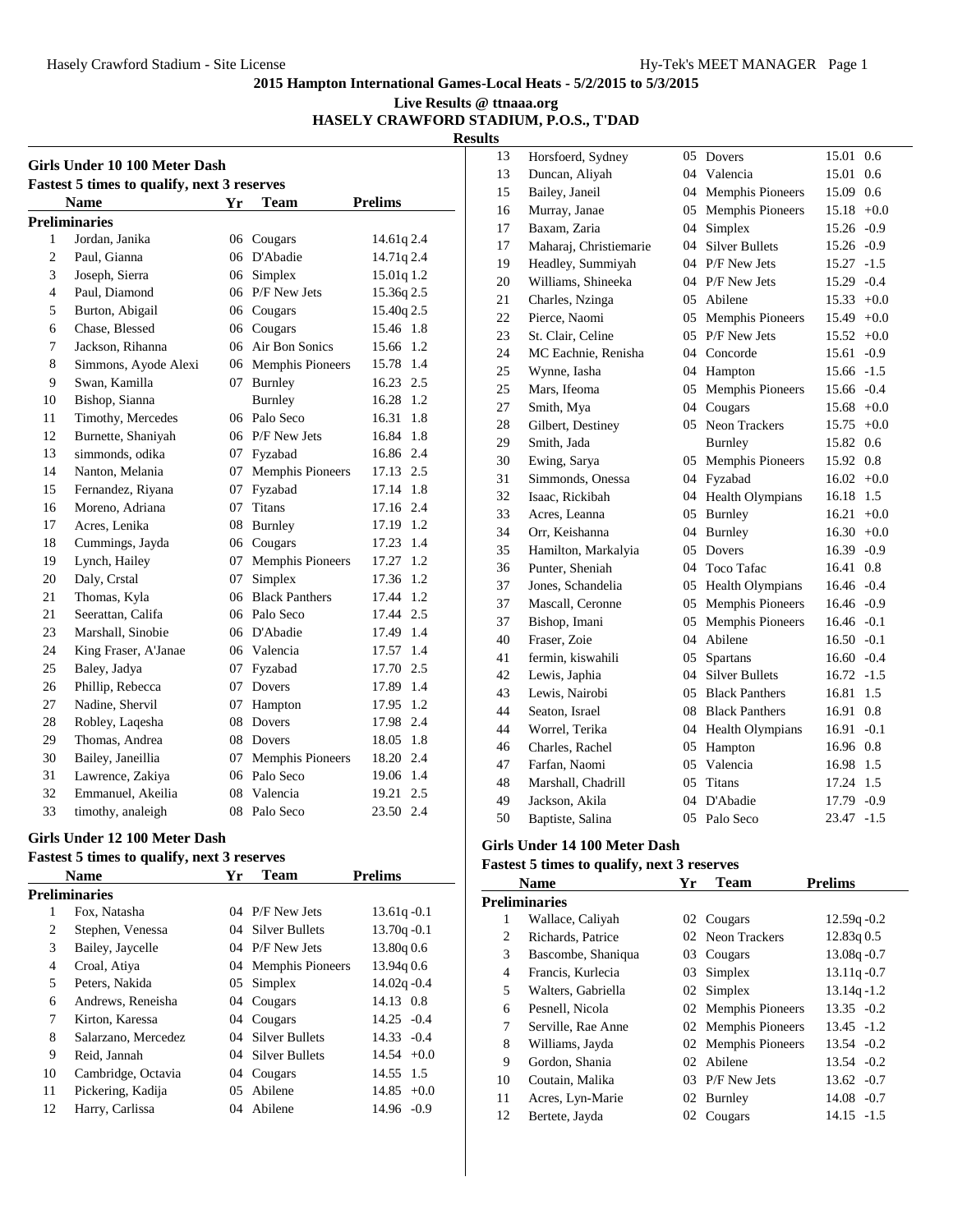## **Live Results @ ttnaaa.org HASELY CRAWFORD STADIUM, P.O.S., T'DAD**

**Results**

| (Girls Under 14 100 Meter Dash)<br><b>Preliminaries </b> |                   |    |                         |                |  |  |  |
|----------------------------------------------------------|-------------------|----|-------------------------|----------------|--|--|--|
|                                                          | Name              | Yr | Team                    | <b>Prelims</b> |  |  |  |
| 13                                                       | Lucio, Arianne    | 03 | <b>Memphis Pioneers</b> | $14.28 - 1.5$  |  |  |  |
| 14                                                       | Als, Kadeisha     | 02 | East. Flyers            | $14.39 - 1.5$  |  |  |  |
| 15                                                       | Smith, Rayana     |    | 02 ZC                   | 14.48 -0.7     |  |  |  |
| 15                                                       | Rudder, Hadassah  | 02 | <b>Memphis Pioneers</b> | $14.48 - 1.2$  |  |  |  |
| 17                                                       | Lewis, Afrika     | 03 | <b>Black Panthers</b>   | $14.52 - 1.2$  |  |  |  |
| 18                                                       | Salvary, Faith    | 03 | Cougars                 | 14.66 0.5      |  |  |  |
| 19                                                       | Francis, Geshawna | 03 | P/F New Jets            | 14.77 0.5      |  |  |  |
| 20                                                       | Marshall, Salisha | 04 | D'Abadie                | 14.82 0.5      |  |  |  |
| 21                                                       | Todd, Katura      | 02 | P/F New Jets            | $15.02 -1.5$   |  |  |  |
| 22                                                       | Vidale, Keizel    | 02 | Hampton                 | $15.06 -1.2$   |  |  |  |
| 23                                                       | Joseph, Amanda    |    | 02 Valencia             | 15.09 0.5      |  |  |  |
| 24                                                       | Donatien, Makela  | 02 | Dovers                  | $15.38 - 1.5$  |  |  |  |
| 24                                                       | Welsh, Melonie    | 03 | Toco Tafac              | $15.38 - 0.2$  |  |  |  |
| 26                                                       | Jackson, Akasha   | 02 | D'Abadie                | $15.42 -0.7$   |  |  |  |
| 27                                                       | Nelson, Aisha     | 03 | Simplex                 | $15.43 - 0.2$  |  |  |  |
| 28                                                       | Dean, Faith       | 03 | Silver Bullets          | $15.64 - 0.2$  |  |  |  |
| 29                                                       | Johnson, Fayann   | 03 | Valencia                | 15.75 0.5      |  |  |  |
| 30                                                       | Hassan, Imani     | 03 | Toco Tafac              | $16.25 -1.2$   |  |  |  |
| 31                                                       | Lawrence, Jade    | 03 | Newtown                 | $17.29 - 1.5$  |  |  |  |

#### **Girls Under 16 100 Meter Dash**

| <b>Fastest 5 times to qualify, next 3 reserves</b> |                      |        |                         |                   |
|----------------------------------------------------|----------------------|--------|-------------------------|-------------------|
|                                                    | <b>Name</b>          | Yr     | Team                    | <b>Prelims</b>    |
|                                                    | <b>Preliminaries</b> |        |                         |                   |
| 1                                                  | Browne, J'Da         | 01     | <b>Memphis Pioneers</b> | 12.71q 2.5        |
| 2                                                  | Lewis, Akilah        | 00     | Concorde                | 12.74g 1.6        |
| 3                                                  | Charles, Deleth      | 01     | <b>Memphis Pioneers</b> | $12.95q - 2.5$    |
| 4                                                  | Rogers, Joanna       | 01     | Cougars                 | $13.10q - 2.5$    |
| 4                                                  | Boxhill, Melissa     | 01     | Cougars                 | $13.10q - 0.8$    |
| 6                                                  | Smith, Aleisha       | 00     | Abilene                 | 13.14 1.6         |
| 7                                                  | Farley, Kaffiah      | 01     | Simplex                 | 13.29 2.5         |
| 8                                                  | Wyke-Cooke, Safiya   | 00     | Concorde                | 13.35 2.5         |
| 9                                                  | Patrick. Jalisa      | $00\,$ | Burnley                 | 13.38 0.2         |
| 10                                                 | Licorish, Shantel    | $00\,$ | East. Flyers            | 13.46 1.6         |
| 11                                                 | Lucas, Afeisha       | 01     | Abilene                 | 13.52 2.5         |
| 12                                                 | Banswell, Olufemi    | 01     | Concorde                | 13.54 0.2         |
| 13                                                 | Sampson, Aisha       | 01     | Dovers                  | $13.60 - 0.8$     |
| 14                                                 | Clarke, Jada         | 00     | D'Abadie                | 13.93 1.6         |
| 15                                                 | Baptiste, Lejae      | 00     | Dovers                  | 14.04 0.2         |
| 16                                                 | Crosby, Shakira      | 01     | <b>ORC</b>              | $14.09 - 2.5$     |
| 17                                                 | Lambert, Safiya      | 00     | <b>Memphis Pioneers</b> | 14.15<br>1.6      |
| 18                                                 | Moses, Myalee        | 01     | Dovers                  | $14.20 \quad 2.5$ |
| 19                                                 | Williams, Sherene    | 00     | Concorde                | 14.54 - 0.8       |
| 20                                                 | Williams, Arianna    | 06     | Alpha                   | $14.79 - 0.8$     |
| 21                                                 | Donatien, Makela     | 02     | <b>Dovers</b>           | 15.14 0.2         |
| 22                                                 | Daniel, Tiffarell    | 01     | Dovers                  | $15.25 - 2.5$     |
| 23                                                 | Pollard, Najade      | 01     | Arima Dynamics          | 15.43 -0.8        |
|                                                    |                      |        |                         |                   |

## **Girls Under 18 100 Meter Dash**

| <b>Fastest 5 times to qualify, next 3 best as reserves</b> |               |    |                  |                |  |
|------------------------------------------------------------|---------------|----|------------------|----------------|--|
|                                                            | <b>Name</b>   | ٧r | Team             | <b>Prelims</b> |  |
| <b>Preliminaries</b>                                       |               |    |                  |                |  |
| 1.                                                         | Noel, Jendayi |    | 99 Speed Factory | 12.19q0.8      |  |

| 2              | Walcott, Skikyla    | 98 | Simplex                 | 12.45q0.8    |
|----------------|---------------------|----|-------------------------|--------------|
| 3              | Esdelle, Akeera     | 99 | P/F New Jets            | 12.49q 0.8   |
| $\overline{4}$ | MC Carter, Shania   | 99 | <b>Memphis Pioneers</b> | 12.54q 1.6   |
| 5              | Douglas, Mercedes   | 99 | Dovers                  | 12.57q 1.6   |
| 6              | Thomas, Karista     | 98 | <b>Speed Factory</b>    | 12.61 0.2    |
| 7              | Jahra, Tai          | 99 | <b>Memphis Pioneers</b> | 12.78 0.8    |
| 8              | Neils, Michaela     | 98 | Concorde                | 12.80<br>0.2 |
| 9              | Linton, Rayann      | 98 | <b>Memphis Pioneers</b> | 12.97 1.6    |
| 10             | Honore, Tia         | 99 | Abilene                 | 13.11<br>0.2 |
| 11             | edwards, nickia     | 99 | <b>Spartans</b>         | 13.24 1.6    |
| 12             | Francis, Alana      | 95 | P/F New Jets            | 0.2<br>13.27 |
| 12             | Joseph, Naomi       | 99 | Penal                   | 13.27<br>1.6 |
| 14             | Hackshaw, Ariel     | 98 | Alpha                   | 13.46 1.6    |
| 15             | MC Kenzie, Garcelle | 99 | Dovers                  | 13.51<br>0.8 |
| 16             | Charles, Shania     | 98 | Concorde                | 13.77 0.8    |
| 17             | Jack, Tamika        | 99 | <b>Memphis Pioneers</b> | 14.18 0.2    |
| 18             | Moreno, Celine      | 98 | S/Grande Sec            | 16.14 0.2    |

## **Girls Under 20 100 Meter Dash**

## **Fastest 5 times to qualify, next 3 best as reserves**

| <b>Name</b>    |                    | Yr  | Team                    | <b>Prelims</b> |
|----------------|--------------------|-----|-------------------------|----------------|
|                | Preliminaries      |     |                         |                |
| 1              | Fergusson, Jael    | 97. | Abilene                 | 12.36q1.8      |
| 2              | Maxime, Jeunice    |     | 97 Memphis Pioneers     | 12.67q 1.8     |
| 3              | Prescott, Kadesha  |     | 97 Concorde             | $12.72q - 2.3$ |
| $\overline{4}$ | Barker, Jada       |     | 97 Cougars              | $12.77q - 2.3$ |
| 5              | ifill, zoe         |     | 96 Memphis Pioneers     | 12.81q 1.8     |
| 6              | Hassett, Ana-Lise  |     | 96 Concorde             | 12.93 1.8      |
| 7              | King, Jessica      |     | 96 Abilene              | $13.01 - 2.3$  |
| 8              | Phillip, Kia-Marie |     | 96 Abilene              | 13.18 1.8      |
| 9              | Mark, Avian        |     | 96 Genesis              | $13.21 - 2.3$  |
| 10             | ifill. asia        | 97  | <b>Memphis Pioneers</b> | $13.34 - 2.3$  |

#### **Girls Under 10 150 Meter Dash**

|                | Name                 | Yr | <b>Team</b>             | <b>Prelims</b>  |
|----------------|----------------------|----|-------------------------|-----------------|
|                | Preliminaries        |    |                         |                 |
| 1              | Jordan, Janika       | 06 | Cougars                 | $22.55q + 0.0$  |
| $\overline{c}$ | Joseph, Sierra       | 06 | Simplex                 | $23.05q + 0.0$  |
| 3              | Jackson, Rihanna     | 06 | Air Bon Sonics          | 23.78q 3.2      |
| 4              | Burton, Abigail      | 06 | Cougars                 | 23.88q 0.1      |
| 5              | Simmons, Ayode Alexi | 06 | <b>Memphis Pioneers</b> | 23.96q0.1       |
| 6              | Paul, Diamond        | 06 | P/F New Jets            | $23.98 - 1.2$   |
| 7              | Chase, Blessed       | 06 | Cougars                 | 24.11<br>$-1.2$ |
| 8              | Timothy, Mercedes    | 06 | Palo Seco               | 25.19 3.2       |
| 9              | Bishop, Sianna       |    | Burnley                 | 25.74 3.2       |
| 10             | Burnette, Shaniyah   | 06 | P/F New Jets            | 25.88<br>0.1    |
| 11             | Swan, Kamilla        | 07 | Burnley                 | $+0.0$<br>25.89 |
| 12             | Acres, Lenika        | 08 | Burnley                 | 26.15 3.2       |
| 13             | Thomas, Kyla         | 06 | <b>Black Panthers</b>   | 26.43 0.1       |
| 14             | Nanton, Melania      | 07 | <b>Memphis Pioneers</b> | 0.1<br>26.48    |
| 15             | Cummings, Jayda      | 06 | Cougars                 | 26.68 3.2       |
| 16             | Daly, Crstal         | 07 | Simplex                 | $-1.2$<br>27.17 |
| 17             | Moreno, Adriana      | 07 | Titans                  | $+0.0$<br>27.19 |
| 18             | Robley, Laqesha      | 08 | Dovers                  | 27.20 3.2       |
| 19             | King Fraser, A'Janae |    | 06 Valencia             | 27.50<br>0.1    |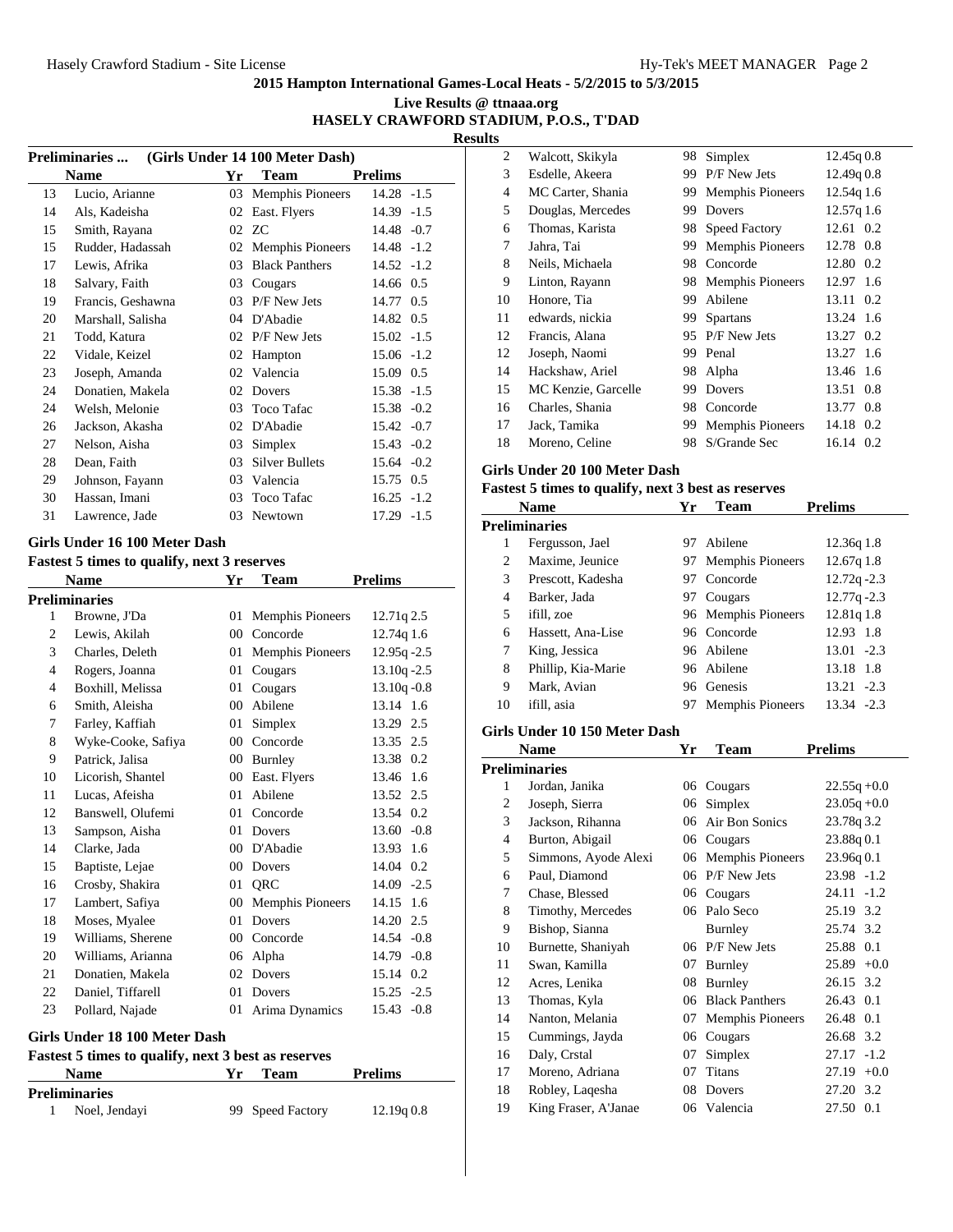**Live Results @ ttnaaa.org**

**HASELY CRAWFORD STADIUM, P.O.S., T'DAD**

**Results**

|    | <b>Name</b>       | Yг           | <b>Team</b>         |                 |
|----|-------------------|--------------|---------------------|-----------------|
|    |                   |              |                     | <b>Prelims</b>  |
| 20 | Phillip, Rebecca  | $07^{\circ}$ | Dovers              | 27.66 0.1       |
| 21 | Seerattan, Califa |              | 06 Palo Seco        | 27.81<br>$+0.0$ |
| 21 | Nadine, Shervil   | 07           | Hampton             | 27.81<br>$+0.0$ |
| 23 | Hamlet, Talibah   |              | 06 Memphis Pioneers | 27.90 3.2       |
| 24 | Lynch, Hailey     |              | 07 Memphis Pioneers | $28.18 + 0.0$   |
| 25 | Bailey, Janeillia |              | 07 Memphis Pioneers | $29.27 - 1.2$   |
| 26 | Lawrence, Zakiya  |              | 06 Palo Seco        | $29.99 - 1.2$   |
| 27 | Emmanuel, Akeilia |              | 08 Valencia         | 30.56 3.2       |

## **Girls Under 12 200 Meter Dash**

# **Fastest 5 times to qualify, next 3 reserves**

|                          | Name                   | Yr | Team                    | <b>Prelims</b>  |
|--------------------------|------------------------|----|-------------------------|-----------------|
|                          | <b>Preliminaries</b>   |    |                         |                 |
| $\mathbf{1}$             | Fox, Natasha           |    | 04 P/F New Jets         | 27.45q 3.0      |
| 2                        | Croal, Atiya           |    | 04 Memphis Pioneers     | 28.63q 3.2      |
| 3                        | Stephen, Venessa       | 04 | <b>Silver Bullets</b>   | $28.75q - 1.3$  |
| $\overline{\mathcal{L}}$ | Andrews, Reneisha      |    | 04 Cougars              | 28.87q 0.1      |
| 5                        | Peters, Nakida         | 05 | Simplex                 | 28.89q 3.0      |
| 6                        | Bailey, Jaycelle       | 04 | P/F New Jets            | 29.05 -2.4      |
| 7                        | Salarzano, Mercedez    |    | 04 Silver Bullets       | 29.12<br>3.2    |
| 8                        | Bruce, Xea             | 04 | Titans                  | 29.17 0.1       |
| 9                        | Kirton, Karessa        |    | 04 Cougars              | 3.0<br>29.25    |
| 10                       | Reid, Jannah           |    | 04 Silver Bullets       | 29.60 0.1       |
| 11                       | Cambridge, Octavia     |    | 04 Cougars              | $30.48 - 2.4$   |
| 12                       | Pickering, Kadija      |    | 05 Abilene              | 30.56 0.1       |
| 13                       | Maharaj, Christiemarie | 04 | <b>Silver Bullets</b>   | $30.63 - 2.4$   |
| 14                       | Horsfoerd, Sydney      | 05 | Dovers                  | $30.68 + 0.0$   |
| 15                       | Headley, Summiyah      |    | 04 P/F New Jets         | 30.81<br>$+0.0$ |
| 16                       | Bailey, Janeil         |    | 04 Memphis Pioneers     | $31.02 +0.0$    |
| 17                       | Baxam, Zaria           | 04 | Simplex                 | 3.2<br>31.37    |
| 18                       | Wynne, Iasha           | 04 | Hampton                 | 31.39<br>$-0.9$ |
| 19                       | Murray, Janae          | 05 | Memphis Pioneers        | $31.89 + 0.0$   |
| 20                       | Williams, Shineeka     |    | 04 P/F New Jets         | 32.10 3.2       |
| 21                       | Duncan, Aliyah         |    | 04 Valencia             | $32.12 -0.9$    |
| 22                       | Harry, Carlissa        | 04 | Abilene                 | 32.23 3.0       |
| 23                       | St. Clair, Celine      |    | 05 P/F New Jets         | $32.56 - 1.3$   |
| 24                       | Charles, Nzinga        |    | 05 Abilene              | $+0.0$<br>32.61 |
| 25                       | Mars, Ifeoma           |    | 05 Memphis Pioneers     | 32.86 3.0       |
| 26                       | Hamilton, Markalyia    | 05 | Dovers                  | $-2.4$<br>33.57 |
| 27                       | Ewing, Sarya           | 05 | <b>Memphis Pioneers</b> | 33.66 3.0       |
| 28                       | Orr, Keishanna         | 04 | Burnley                 | $33.68 + 0.0$   |
| 29                       | Robinson, Zia          | 04 | Titans                  | 33.98 -0.9      |
| 30                       | Mascall, Ceronne       | 05 | <b>Memphis Pioneers</b> | 34.13 0.1       |
| 31                       | Isaac, Rickibah        | 04 | Health Olympians        | $34.14 +0.0$    |
| 32                       | Acres, Leanna          | 05 | Burnley                 | $34.32 +0.0$    |
| 33                       | Punter, Shirmieka      | 05 | <b>Titans</b>           | 34.45 0.1       |
| 34                       | fermin, kiswahili      | 05 | Spartans                | $34.69 - 1.3$   |
| 35                       | Jones, Schandelia      | 05 | Health Olympians        | 34.80 3.2       |
| 36                       | Worrel, Terika         | 04 | Health Olympians        | $-1.3$<br>34.89 |
| 37                       | Lewis, Japhia          | 04 | <b>Silver Bullets</b>   | $-0.9$<br>35.07 |
| 38                       | Punter, Sheniah        |    | 04 Toco Tafac           | 35.17 -2.4      |
| 39                       | Marshall, Chadrill     | 05 | Titans                  | 35.78<br>$+0.0$ |
| 40                       | Wellington, Chelsea    | 05 | <b>Burnley</b>          | 35.99 -1.3      |

| 41 | Jackson, Akila   | 04 D'Abadie         | $36.21 - 0.9$ |        |
|----|------------------|---------------------|---------------|--------|
| 42 | Charles, Rachel  | 05 Hampton          | $36.57 - 2.4$ |        |
| 42 | Pierce, Naomi    | 05 Memphis Pioneers | 36.57 3.0     |        |
| 44 | Fraser, Zoie     | 04 Abilene          | $36.69 + 0.0$ |        |
| 45 | Seaton, Israel   | 08 Black Panthers   | $36.84 + 0.0$ |        |
| 46 | Farfan, Naomi    | 05 Valencia         | $38.24 - 1.3$ |        |
| 47 | Bishop, Imani    | 05 Memphis Pioneers | 39.89 -2.4    |        |
| 48 | Baptiste, Salina | 05 Palo Seco        | 54.41         | $+0.0$ |
|    |                  |                     |               |        |

## **Girls Under 14 200 Meter Dash**

## **Fastest 5 times to qualify, next 3 reserves**

| <b>Name</b>    |                      | Yr | Team                    | <b>Prelims</b>  |  |  |  |  |  |
|----------------|----------------------|----|-------------------------|-----------------|--|--|--|--|--|
|                | <b>Preliminaries</b> |    |                         |                 |  |  |  |  |  |
| $\mathbf{1}$   | Richards, Patrice    | 02 | Neon Trackers           | 25.59q 2.9      |  |  |  |  |  |
| $\overline{c}$ | Wallace, Caliyah     | 02 | Cougars                 | 25.76q 1.8      |  |  |  |  |  |
| 3              | Walters, Gabriella   | 02 | Simplex                 | 26.06q 0.8      |  |  |  |  |  |
| $\overline{4}$ | Bascombe, Shaniqua   | 03 | Cougars                 | 26.10q0.8       |  |  |  |  |  |
| 5              | Serville, Rae Anne   | 02 | <b>Memphis Pioneers</b> | $27.19q - 3.3$  |  |  |  |  |  |
| 6              | Pesnell, Nicola      | 02 | <b>Memphis Pioneers</b> | 27.38 -2.4      |  |  |  |  |  |
| 7              | Francis, Kurlecia    | 03 | Simplex                 | 27.55 2.9       |  |  |  |  |  |
| 8              | Coutain, Malika      | 03 | P/F New Jets            | 27.69 2.9       |  |  |  |  |  |
| 9              | Gordon, Shania       | 02 | Abilene                 | 27.77 1.3       |  |  |  |  |  |
| 10             | Vidale, Kizzie       |    | 02 Hampton              | 28.09 0.8       |  |  |  |  |  |
| 11             | Bertete, Jayda       | 02 | Cougars                 | 28.30 2.9       |  |  |  |  |  |
| 12             | Acres, Lyn-Marie     | 02 | <b>Burnley</b>          | $29.10 - 3.3$   |  |  |  |  |  |
| 13             | Rudder, Hadassah     | 02 | <b>Memphis Pioneers</b> | 29.53<br>1.8    |  |  |  |  |  |
| 14             | Salvary, Faith       | 03 | Cougars                 | 1.3<br>29.87    |  |  |  |  |  |
| 15             | King, Faith          | 02 | Abilene                 | $30.34 - 3.3$   |  |  |  |  |  |
| 16             | Francis, Geshawna    | 03 | P/F New Jets            | 30.38 1.3       |  |  |  |  |  |
| 17             | Smith, Rayana        |    | 02 ZC                   | 30.42 2.9       |  |  |  |  |  |
| 18             | Joseph, Azaria       |    | Dovers                  | $30.80 - 2.4$   |  |  |  |  |  |
| 19             | LA Rode, Nathania    | 02 | Dovers                  | 30.81<br>$-2.4$ |  |  |  |  |  |
| 20             | Moses. Thandi        | 03 | Genesis                 | 31.07<br>1.3    |  |  |  |  |  |
| 21             | Todd, Katura         | 02 | P/F New Jets            | $31.13 - 3.3$   |  |  |  |  |  |
| 22             | Lewis, Afrika        |    | 03 Black Panthers       | $31.27 - 3.3$   |  |  |  |  |  |
| 23             | Marshall, Salisha    |    | 04 D'Abadie             | 31.44 0.8       |  |  |  |  |  |
| 24             | Jackson, Akasha      |    | 02 D'Abadie             | 31.73<br>1.3    |  |  |  |  |  |
| 25             | Dean, Faith          |    | 03 Silver Bullets       | 31.80 1.8       |  |  |  |  |  |
| 26             | Joseph, Amanda       |    | 02 Valencia             | 31.92 -2.4      |  |  |  |  |  |
| 27             | Nelson, Aisha        | 03 | Simplex                 | 32.94<br>1.3    |  |  |  |  |  |
| 28             | Vidale, Keizel       | 02 | Hampton                 | 33.24 -2.4      |  |  |  |  |  |
| 29             | Hassan, Imani        | 03 | <b>Toco Tafac</b>       | 33.50 0.8       |  |  |  |  |  |
| 30             | Welsh, Melonie       | 03 | <b>Toco Tafac</b>       | 2.9<br>33.90    |  |  |  |  |  |
| 31             | Lawrence, Jade       | 03 | Newtown                 | 35.79 2.9       |  |  |  |  |  |
|                |                      |    |                         |                 |  |  |  |  |  |

## **Girls Under 16 200 Meter Dash**

| <b>Name</b> |                  | Yr | <b>Team</b>         | <b>Prelims</b> |  |  |  |  |
|-------------|------------------|----|---------------------|----------------|--|--|--|--|
|             | Preliminaries    |    |                     |                |  |  |  |  |
|             | Charles, Deleth  |    | 01 Memphis Pioneers | $25.64q - 0.8$ |  |  |  |  |
|             | Rogers, Joanna   |    | 01 Cougars          | $25.70q - 0.8$ |  |  |  |  |
| 3           | Boxhill, Melissa |    | 01 Cougars          | 25.95q 2.2     |  |  |  |  |
| 4           | Browne, J'Da     |    | 01 Memphis Pioneers | 26.22q 2.2     |  |  |  |  |
| 5.          | Morris, Jeneil   |    | 01 Memphis Pioneers | $26.25q - 0.1$ |  |  |  |  |
| 6           | Lewis, Akilah    |    | Concorde            | $26.30 - 0.8$  |  |  |  |  |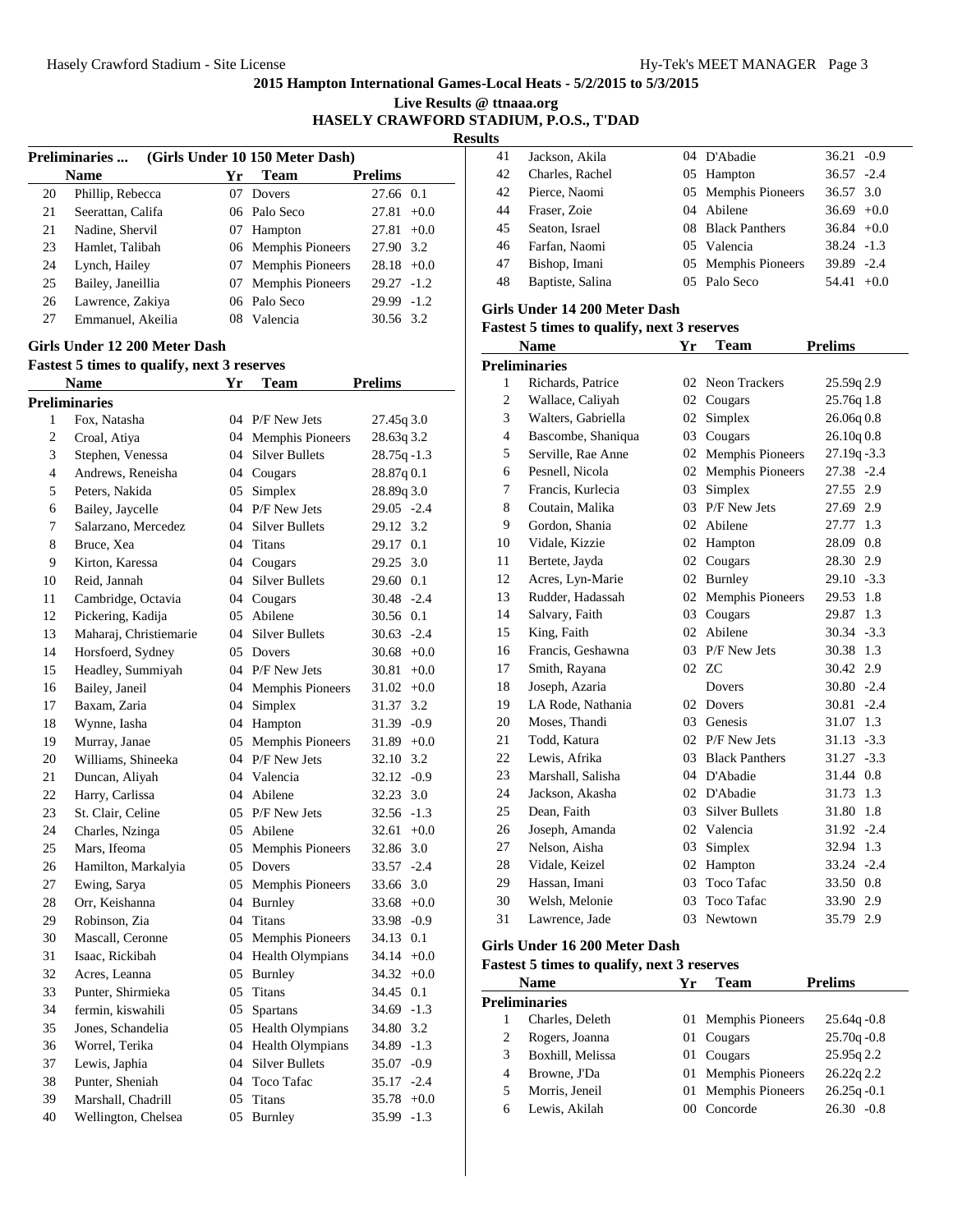# **Live Results @ ttnaaa.org**

## **HASELY CRAWFORD STADIUM, P.O.S., T'DAD**

**Results**

| <b>Preliminaries</b><br>(Girls Under 16 200 Meter Dash) |                                        |        |                  |                |        |  |
|---------------------------------------------------------|----------------------------------------|--------|------------------|----------------|--------|--|
|                                                         | <b>Name</b>                            | Yr     | <b>Team</b>      | <b>Prelims</b> |        |  |
| $\overline{7}$                                          | George, Alyssa                         | 01     | Simplex          | 26.31          | $+0.0$ |  |
| 8                                                       | Lewis, Rochelle                        | $00\,$ | Abilene          | 27.08          | $-0.1$ |  |
| 9                                                       | Licorish, Shantel                      | $00\,$ | East. Flyers     | 27.42 2.2      |        |  |
| 10                                                      | Lucas, Afeisha                         | 01     | Abilene          | 27.48 2.2      |        |  |
| 11                                                      | Smith, Aleisha                         | $00\,$ | Abilene          | 27.61          | $-0.8$ |  |
| 12                                                      | Sampson, Aisha                         | 01     | Dovers           | 27.69 2.2      |        |  |
| 13                                                      | Wyke-Cooke, Safiya                     | $00\,$ | Concorde         | $27.70 - 0.1$  |        |  |
| 14                                                      | Banswell, Olufemi                      | 01     | Concorde         | $27.80 + 0.0$  |        |  |
| 15                                                      | Patrick, Jalisa                        | $00\,$ | Burnley          | $27.85 - 0.1$  |        |  |
| 16                                                      | Farley, Kaffiah                        | 01     | Simplex          | $28.06 - 0.8$  |        |  |
| 17                                                      | Melville, Kadesha                      | 02     | Abilene          | $28.26 - 0.8$  |        |  |
| 18                                                      | Wilson, Akina                          | 01     | Cougars          | $28.62 +0.0$   |        |  |
| 19                                                      | Jones, Jamila                          | $00\,$ | Dovers           | $28.64 - 0.8$  |        |  |
| 20                                                      | Williams, Charlize                     | $00\,$ | Rebirth          | 28.74 2.2      |        |  |
| 21                                                      | Caraballo, Arianne                     | $00\,$ | Arima Dynamics   | $28.75 - 0.1$  |        |  |
| 22                                                      | Meloney, Caylon                        | $00\,$ | Valencia         | $28.86 + 0.0$  |        |  |
| 23                                                      | Lambert, Safiya                        | 00     | Memphis Pioneers | 28.97          | $-0.1$ |  |
| 24                                                      | Baptiste, Lejae                        | $00\,$ | Dovers           | 28.98 2.2      |        |  |
| 25                                                      | Benjamin, Areyka                       | 01     | Genesis          | 29.08          | $-0.8$ |  |
| 26                                                      | louis, zakeyah                         | $00\,$ | <b>Spartans</b>  | $29.25 +0.0$   |        |  |
| 27                                                      | Sheppard, Destiny                      | 01     | Genesis          | 29.30          | $-0.1$ |  |
| 28                                                      | Lewis, Kiara                           | 01     | Arima Dynamics   | $30.35 -0.8$   |        |  |
| 29                                                      | Williams, Cyan                         | 01     | Valencia         | $30.46 - 0.8$  |        |  |
|                                                         | $C_{\rm{mls}}$ Under 19.200 Meter Deck |        |                  |                |        |  |

#### **Girls Under 18 200 Meter Dash**

# **Fastest 5 times to qualify, next 3 best as reserves**

| <b>Name</b>          |    | Team                    | <b>Prelims</b>  |
|----------------------|----|-------------------------|-----------------|
| <b>Preliminaries</b> |    |                         |                 |
| Noel, Jendayi        | 99 | Speed Factory           | 24.94q 1.0      |
| Walcott, Skikyla     | 98 | Simplex                 | 25.05q 2.2      |
| Wolfe, Anika         | 99 | Pet. P.A.P              | 25.08q 1.0      |
| Thomas, Karista      | 98 | <b>Speed Factory</b>    | 25.24q 2.2      |
| MC Carter, Shania    | 99 | <b>Memphis Pioneers</b> | $25.78q - 0.6$  |
| St. Louis, Aquilla   | 99 | D'Abadie                | $25.80 - 0.6$   |
| Neils, Michaela      | 98 | Concorde                | 26.09 2.2       |
| MC Sween, Jodiah     | 99 | Abilene                 | $26.10 - 0.6$   |
| Jahra, Tai           | 99 | <b>Memphis Pioneers</b> | 26.11 2.2       |
| Douglas, Mercedes    | 99 | <b>Dovers</b>           | 26.19 1.0       |
| Danzell, Cardiesha   | 99 | Alpha                   | 26.86 2.2       |
| Linton, Rayann       | 98 | <b>Memphis Pioneers</b> | $27.28 - 0.6$   |
| St. Louis, Alisha    | 98 | D'Abadie                | 1.0<br>27.52    |
| Hackshaw, Ariel      | 98 | Alpha                   | 27.55<br>$-0.6$ |
| MC Kenzie, Garcelle  | 99 | <b>Dovers</b>           | 28.08 2.2       |
| Joseph, Naomi        | 99 | Penal                   | 28.08<br>1.0    |
| Charles, Shania      | 98 | Concorde                | $28.08 - 0.6$   |
| Jack, Tamika         | 99 | <b>Memphis Pioneers</b> | 28.54<br>1.0    |
| Crooks, Kezia        | 98 | D'Abadie                | 28.56 2.2       |
| Gordon, Anna         | 99 | Palo Seco               | 29.28 1.0       |
| Richards, Hayley     | 99 | <b>Bishops</b>          | 30.36<br>1.0    |
| Moreno, Celine       | 98 | S/Grande Sec            | 34.01<br>2.2    |
|                      |    | Yr                      |                 |

| Girls Under 20 200 Meter Dash<br><b>Fastest 5 times to qualify, next 3 best as reserves</b> |                      |     |                         |              |  |  |  |
|---------------------------------------------------------------------------------------------|----------------------|-----|-------------------------|--------------|--|--|--|
| <b>Prelims</b><br><b>Name</b><br><b>Team</b><br>Yr                                          |                      |     |                         |              |  |  |  |
|                                                                                             | <b>Preliminaries</b> |     |                         |              |  |  |  |
| 1                                                                                           | Parris, Jeminise     | 97  | <b>Memphis Pioneers</b> | 24.63g 2.4   |  |  |  |
| 2                                                                                           | Scott, Thyla-Marie   | 97. | <b>Memphis Pioneers</b> | 24.78q 2.4   |  |  |  |
| 3                                                                                           | Ottley, Kafi         |     | 96 Memphis Pioneers     | 25.42q0.1    |  |  |  |
| 4                                                                                           | ifill, zoe           |     | 96 Memphis Pioneers     | $26.05q$ 2.4 |  |  |  |
| 5                                                                                           | Maxime, Jeunice      | 97  | <b>Memphis Pioneers</b> | 26.10q0.1    |  |  |  |
| 6                                                                                           | Barker, Anthinise    | 97  | Rebirth                 | 26.28 2.4    |  |  |  |
| 7                                                                                           | Mark, Avian          | 96. | Genesis                 | 26.34 2.4    |  |  |  |
| 8                                                                                           | Attale, Antonia      | 96  | Unattached              | 27.30 0.1    |  |  |  |
| 9                                                                                           | Lewis, Renelle       |     | Eastonians              | 29.07<br>0.1 |  |  |  |

## **Girls Under 14 300 Meter Dash**

#### **Fastest 5 times to qualify, next 3 reserves**

| Name |                    | Yr | Team                    | <b>Prelims</b> |
|------|--------------------|----|-------------------------|----------------|
|      | Preliminaries      |    |                         |                |
| 1    | Wallace, Caliyah   | 02 | Cougars                 | 42.14q         |
| 2    | Serville, Rae Anne | 02 | <b>Memphis Pioneers</b> | 42.61q         |
| 3    | Bascombe, Shaniqua | 03 | Cougars                 | 43.98q         |
| 4    | Coutain, Malika    | 03 | P/F New Jets            | 44.59q         |
| 5    | Als, Kadeisha      | 02 | East. Flyers            | 44.85q         |
| 6    | Vidale, Kizzie     | 02 | Hampton                 | 46.80          |
| 7    | Bruce, Xea         | 04 | Titans                  | 47.05          |
| 8    | Lucio, Arianne     | 03 | Memphis Pioneers        | 47.11          |
| 9    | Antoine, Claudine  | 03 | Neon Trackers           | 47.56          |
| 10   | King, Faith        | 02 | Abilene                 | 48.08          |
| 11   | Salvary, Faith     | 03 | Cougars                 | 48.97          |
| 12   | taylor, chevelle   | 02 | Palo Seco               | 49.34          |
| 13   | Francis, Geshawna  | 03 | P/F New Jets            | 53.14          |
| 14   | Johnson, Fayann    | 03 | Valencia                | 54.62          |
| 15   | Andrews, Monifa    | 02 | Palo Seco               | 54.93          |
| 16   | Robinson, Zia      | 04 | Titans                  | 54.94          |
| 17   | Punter, Shirmieka  | 05 | Titans                  | 56.15          |
| 18   | Joseph, Elizabeth  | 02 | Fyzabad                 | 56.20          |
| ---  | Welsh, Melonie     | 03 | <b>Toco Tafac</b>       | <b>DNF</b>     |

## **Girls Under 16 400 Meter Dash**

| <b>Name</b>    |                      | Yr              | <b>Team</b>         | <b>Prelims</b> |  |
|----------------|----------------------|-----------------|---------------------|----------------|--|
|                | <b>Preliminaries</b> |                 |                     |                |  |
| 1              | Mitchell, Aaliyah    | 01              | Abilene             | 58.86g         |  |
| 2              | Richards, Patrice    |                 | 02 Neon Trackers    | 59.88g         |  |
| 3              | Rogers, Joanna       | 01              | Cougars             | 1:01.20q       |  |
| $\overline{4}$ | Phillip, Cheziah     | 00 <sup>1</sup> | Titans              | 1:01.98g       |  |
| 5              | Morris, Jeneil       |                 | 01 Memphis Pioneers | 1:02.70q       |  |
| 6              | George, Alyssa       | 01              | Simplex             | 1:03.12        |  |
| 7              | Lewis, Rochelle      | 00 <sup>1</sup> | Abilene             | 1:03.15        |  |
| 8              | Thomas, Brittany     | 00 <sup>°</sup> | D'Abadie            | 1:04.15        |  |
| 9              | Waldron, Kerneka     | 00 <sup>1</sup> | Titans              | 1:04.32        |  |
| 10             | Baptiste, Nikiela    | 00 <sup>1</sup> | Dovers              | 1:04.71        |  |
| 11             | Melville, Kadesha    | 02              | Abilene             | 1:05.06        |  |
| 12             | Wilson, Akina        | 01              | Cougars             | 1:06.53        |  |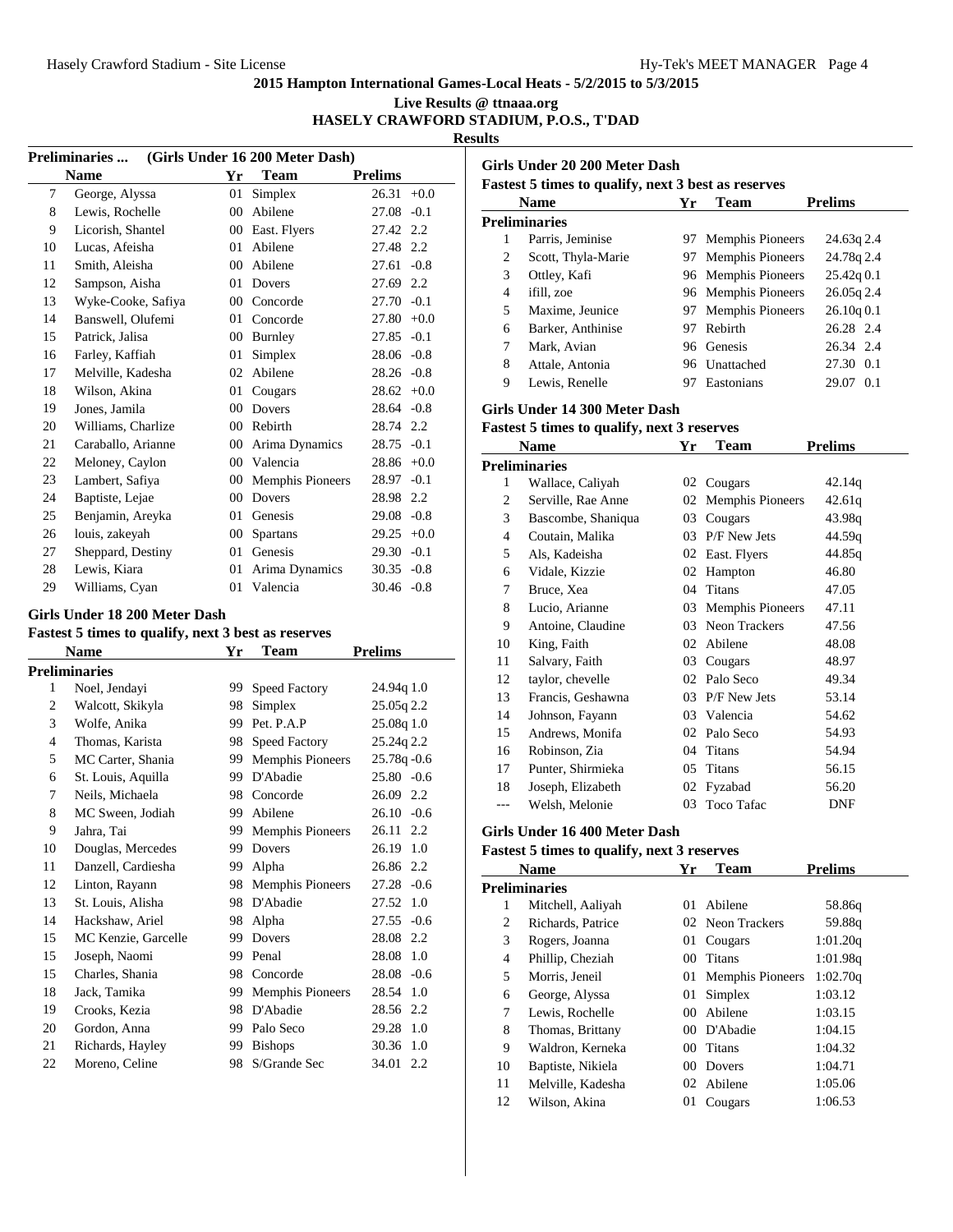## **Live Results @ ttnaaa.org HASELY CRAWFORD STADIUM, P.O.S., T'DAD**

**Resul** 

| (Girls Under 16 400 Meter Dash)<br><b>Preliminaries</b> |                    |                 |                 |                |  |
|---------------------------------------------------------|--------------------|-----------------|-----------------|----------------|--|
|                                                         | <b>Name</b>        | Yr              | <b>Team</b>     | <b>Prelims</b> |  |
| 13                                                      | Acres, Lyn-Marie   | 02              | Burnley         | 1:06.77        |  |
| 14                                                      | Clarke, Jada       | 00              | D'Abadie        | 1:06.84        |  |
| 15                                                      | Benjamin, Areyka   | 01              | Genesis         | 1:07.38        |  |
| 16                                                      | Thomas, Danielle   | 00 <sup>1</sup> | Rebirth         | 1:07.66        |  |
| 17                                                      | Patrick, Jalisa    | 00              | Burnley         | 1:08.28        |  |
| 18                                                      | Ramsaroop, Nailah  | 01              | Rebirth         | 1:08.99        |  |
| 19                                                      | louis, zakeyah     | 00              | <b>Spartans</b> | 1:10.03        |  |
| 20                                                      | Meloney, Caylon    | 00 <sup>1</sup> | Valencia        | 1:10.29        |  |
| 21                                                      | Caraballo, Arianne | 00              | Arima Dynamics  | 1:11.96        |  |
| 22                                                      | Williams, Cyan     | 01              | Valencia        | 1:12.52        |  |
| 23                                                      | Lewis, Kiara       | 01              | Arima Dynamics  | 1:13.89        |  |
| 24                                                      | Sheppard, Destiny  | 01              | Genesis         | 1:14.45        |  |
| 25                                                      | Davis, Karena      | 01              | Arima Dynamics  | 1:22.58        |  |
| 26                                                      | jermmott, alexai   | 00              | <b>Spartans</b> | 1:38.75        |  |
|                                                         | Boxhill, Melissa   | 01              | Cougars         | FS             |  |

## **Girls Under 18 400 Meter Dash**

| Fastest 5 times to qualify, next 3 best as reserves |  |  |  |  |  |  |  |  |
|-----------------------------------------------------|--|--|--|--|--|--|--|--|
|-----------------------------------------------------|--|--|--|--|--|--|--|--|

|    | Name                 | Yr | <b>Team</b>    | <b>Prelims</b> |
|----|----------------------|----|----------------|----------------|
|    | <b>Preliminaries</b> |    |                |                |
| 1  | Wolfe, Anika         | 99 | Pet. P.A.P     | 57.37g         |
| 2  | MC Intyre, Kershel   | 99 | Cougars        | 1:00.08q       |
| 3  | LE Matrie, Shania    | 99 | Rebirth        | 1:02.10q       |
| 4  | Danzell, Cardiesha   | 99 | Alpha          | 1:04.08q       |
| 5  | St. Louis, Aquilla   | 99 | D'Abadie       | 1:04.49q       |
| 6  | Salvary, Theophany   | 99 | Cougars        | 1:05.59        |
| 7  | Joseph, Kalifa       | 98 | Abilene        | 1:08.17        |
| 8  | Paul, Delisha        | 99 | D'Abadie       | 1:08.81        |
| 9  | Gordon, Anna         | 99 | Palo Seco      | 1:12.67        |
| 10 | Richards, Hayley     | 99 | <b>Bishops</b> | 1:13.38        |

#### **Girls Under 20 400 Meter Dash**

#### **Fastest 5 times to qualify, next 3 best as reserves**

| <b>Name</b> |                      | Yг  | Team                | Prelims |
|-------------|----------------------|-----|---------------------|---------|
|             | <b>Preliminaries</b> |     |                     |         |
| 1           | Scott, Thyla-Marie   | 97. | Memphis Pioneers    | 57.24q  |
| 2           | Ottley, Kafi         |     | 96 Memphis Pioneers | 57.53g  |
| 3           | Parris, Jeminise     |     | 97 Memphis Pioneers | 58.02g  |
| 4           | James, Jerisa        |     | 97 Memphis Pioneers | 59.45g  |
| 5           | Clarke, Alena        | 97. | P/F New Jets        | 59.81q  |
| 6           | Francis, Ishawn      |     | 96 Abilene          | 1:00.29 |
| 7           | Barker, Anthinise    | 97  | Rebirth             | 1:03.64 |
| 8           | Williams, Michaelene |     | Dovers              | 1:09.51 |

## **Girls Under 16 800 Meter Run**

| <b>Name</b> |                      | Ұr       | <b>Team</b> | Prelims |
|-------------|----------------------|----------|-------------|---------|
|             | <b>Preliminaries</b> |          |             |         |
|             | Waldron, Kerneka     | (0()     | Titans      | NT      |
| $---$       | Olton, Shaquana      | $\Omega$ | Titans      | NT      |
| $---$       | Baptiste, Nikiela    | (0()     | Dovers      | NT      |
|             | Lewis, Camile        | $^{01}$  | Valencia    | NT      |
|             | Thomas, Danielle     | (x)      | Rebirth     | NT      |
|             |                      |          |             |         |

|                         | Mitchell, Aaliyah                                       |    | 01 Abilene          | NΤ             |
|-------------------------|---------------------------------------------------------|----|---------------------|----------------|
| ---                     | Ramsaroop, Nailah                                       |    | 01 Rebirth          | NT             |
|                         | Girls Under 18 800 Meter Run                            |    |                     |                |
|                         | All athletes listed go straight to final                |    |                     |                |
|                         | <b>Name</b>                                             | Yr | Team                | <b>Prelims</b> |
|                         | <b>Preliminaries</b>                                    |    |                     |                |
| $\overline{a}$          | LE Matrie, Shania                                       |    | 99 Rebirth          | NT             |
| $---$                   | Francis, Shania                                         |    | 98 Fyzabad          | NT             |
|                         | Charles, Renata                                         |    | 99 Rebirth          | NT             |
|                         | Harper, Rain                                            |    | 98 Memphis Pioneers | NT             |
| $---$                   | Salvary, Theophany                                      |    | 99 Cougars          | NT             |
| $---$                   | MC Intyre, Kershel                                      |    | 99 Cougars          | NT             |
| ---                     | Paul, Delisha                                           |    | 99 D'Abadie         | NT             |
|                         | Girls Under 20 800 Meter Run                            |    |                     |                |
|                         | All athletes listed go straight to final                |    |                     |                |
|                         | <b>Name</b>                                             | Yr | Team                | <b>Prelims</b> |
|                         | <b>Preliminaries</b>                                    |    |                     |                |
|                         | Ottley, Mikayla                                         |    | 97 Titans           | NT             |
| $---$                   | James, Jerisa                                           |    | 97 Memphis Pioneers | NT             |
| $---$                   | Francis, Ishawn                                         |    | 96 Abilene          | NT             |
|                         | Girls Under 16 1500 Meter Run                           |    |                     |                |
|                         | All athletes listed go straight to final                |    |                     |                |
|                         | <b>Name</b>                                             | Yr | <b>Team</b>         | <b>Prelims</b> |
|                         | <b>Preliminaries</b>                                    |    |                     |                |
|                         | Lewis, Camile                                           |    | 01 Valencia         | NT             |
| ---                     | Olton, Shaquana                                         |    | 00 Titans           | NT             |
|                         | Girls Under 18 1500 Meter Run                           |    |                     |                |
|                         | All athletes listed go straight to final                |    |                     |                |
|                         |                                                         |    | <b>Team</b>         | <b>Prelims</b> |
|                         | <b>Name</b>                                             | Yr |                     |                |
|                         | <b>Preliminaries</b>                                    |    |                     |                |
| ---                     | Henry, Ruth                                             |    | 99 Titans           | NT             |
|                         | Gordon, Densier                                         |    | 99 Palo Seco        | NT             |
|                         | Francis, Shania                                         |    | 98 Fyzabad          | NT             |
| $---$<br>$---$<br>$---$ | Charles, Renata                                         |    | 99 Rebirth          | NΤ             |
|                         |                                                         |    |                     |                |
|                         | Girls Under 20 1500 Meter Run                           |    |                     |                |
|                         | All athletes listed go straight to final<br><b>Name</b> | Yr | <b>Team</b>         | <b>Prelims</b> |
|                         | <b>Preliminaries</b>                                    |    |                     |                |
| $---$                   | Nanton, Anna-Lise                                       |    | 97 Rebirth          | NT             |
|                         | Waterman, Nyasha                                        |    | 96 Unattached       | NT             |
|                         |                                                         |    |                     |                |
|                         | Girls Under 10 4x50 Meter Relay                         |    |                     |                |
|                         | All teams listed go straight to final                   |    |                     |                |
|                         | Team                                                    |    | <b>Relay</b>        | <b>Prelims</b> |
| ---                     | <b>Preliminaries</b>                                    |    |                     |                |
|                         | Memphis Pioneers                                        |    |                     | NΤ             |
|                         | Palo Seco<br>Cougars Track & Field                      |    |                     | NΤ<br>NΤ       |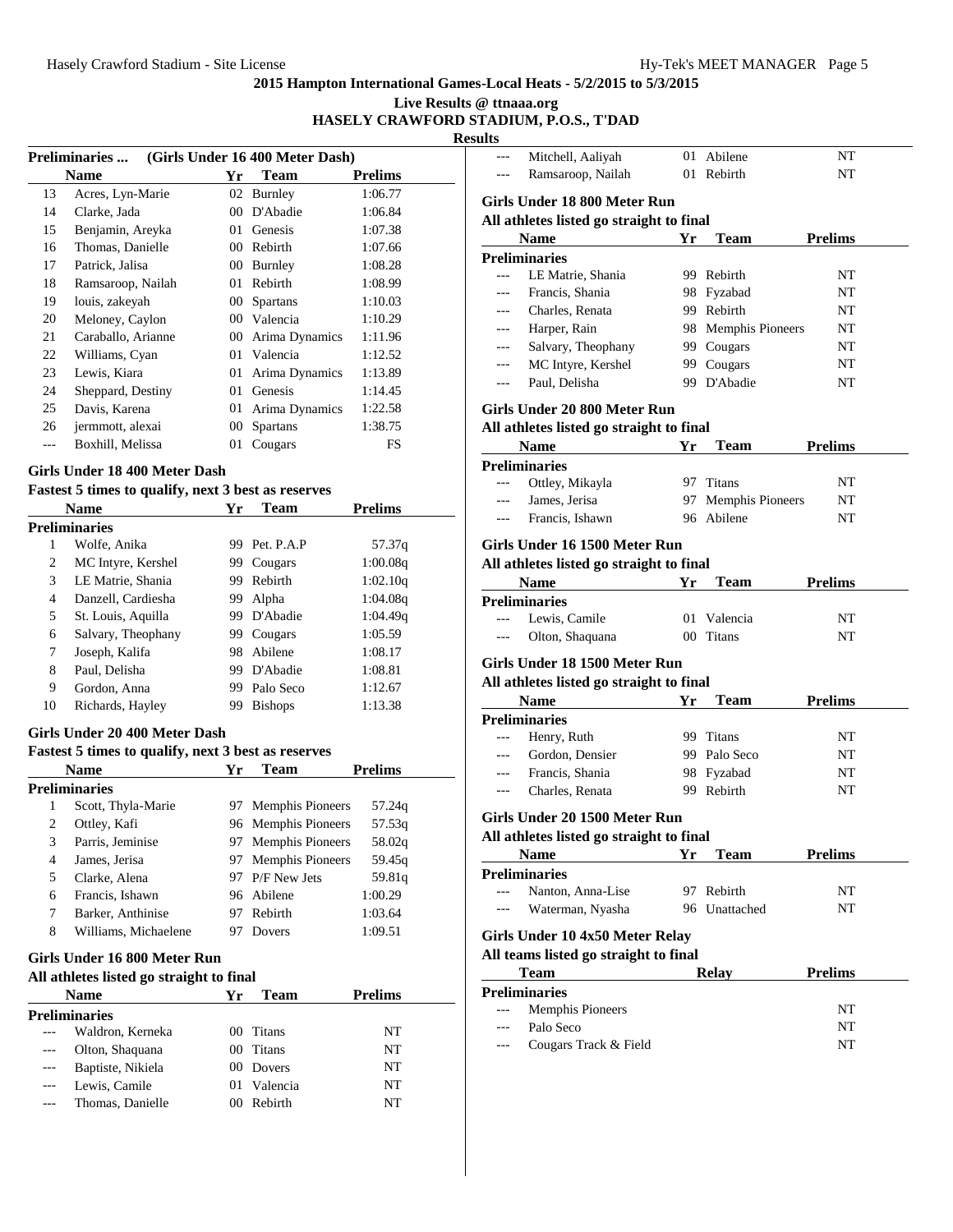**Live Results @ ttnaaa.org**

## **HASELY CRAWFORD STADIUM, P.O.S., T'DAD**

**Results**

|       | Girls Under 12 4x100 Meter Relay                   |              |                |
|-------|----------------------------------------------------|--------------|----------------|
|       | <b>Fastest 5 times to qualify, next 3 reserves</b> |              |                |
|       | Team                                               | <b>Relay</b> | <b>Prelims</b> |
|       | <b>Preliminaries</b>                               |              |                |
| 1     | <b>Silver Bullets</b>                              |              | 56.11q         |
| 2     | Cougars Track & Field                              |              | 56.96q         |
| 3     | Point Fortin New Jets                              |              | 57.98q         |
| 4     | Abilene                                            |              | 1:04.05q       |
| 5     | D'Abadie                                           |              | 1:04.19q       |
| 6     | <b>Burnley Athletic Club</b>                       |              | 1:05.03        |
| 7     | <b>Memphis Pioneers</b>                            |              | 1:06.00        |
| 8     | Valencia                                           |              | 1:12.77        |
|       | Girls Under 14 4x100 Meter Relay                   |              |                |
|       | All teams listed go straight to final              |              |                |
|       | Team                                               | <b>Relay</b> | <b>Prelims</b> |
|       | <b>Preliminaries</b>                               |              |                |
| $---$ | <b>Memphis Pioneers</b>                            |              | NT             |
|       | Palo Seco                                          |              | NT             |
|       | Cougars Track & Field                              |              | NT             |
|       |                                                    |              |                |
|       | Girls Under 16 4x100 Meter Relay                   |              |                |
|       | <b>Fastest 5 times to qualify, next 3 reserves</b> |              |                |
|       | <b>Team</b>                                        | <b>Relay</b> | <b>Prelims</b> |
|       | <b>Preliminaries</b>                               |              |                |
| 1     | <b>Memphis Pioneers</b>                            |              | 48.86q         |
| 2     | Cougars Track & Field                              |              | 49.16q         |
| 3     | Abilene                                            |              | 50.51q         |
| 4     | Concorde                                           |              | 51.35q         |
| 5     | Dovers                                             |              | 52.95q         |
| 6     | <b>Toco Titans</b>                                 |              | 53.38          |
| 7     | Valencia                                           |              | 56.41          |
| 8     | Arima Dynamics                                     |              | 58.58          |
|       | Girls Under 18 4x100 Meter Relay                   |              |                |
|       | All teams listed go straight to final              |              |                |
|       | Team                                               | <b>Relay</b> | <b>Prelims</b> |
|       | <b>Preliminaries</b>                               |              |                |
|       | <b>Memphis Pioneers</b>                            |              | NΤ             |
|       | D'Abadie                                           |              | NT             |
|       |                                                    |              |                |
|       | Girls Under 20 4x100 Meter Relay                   |              |                |
|       | All teams listed go straight to final              |              |                |
|       | <b>Team</b>                                        | Relay        | <b>Prelims</b> |
|       | <b>Preliminaries</b>                               |              |                |
| $---$ | <b>Memphis Pioneers</b>                            |              | NT             |
| $---$ | Concorde                                           |              | NT             |
|       | Girls Under 20 4x400 Meter Relay                   |              |                |
|       | All teams listed go straight to final              |              |                |
|       | Team                                               | <b>Relay</b> | <b>Prelims</b> |
|       | <b>Preliminaries</b>                               |              |                |
|       |                                                    |              | NT             |
|       |                                                    |              |                |
| ---   | <b>Memphis Pioneers</b>                            |              |                |
| ---   | Palo Seco<br>Abilene                               |              | NT<br>NT       |

|                | Name                                                                                                         | Yr  | Team                  | <b>Prelims</b> |        |
|----------------|--------------------------------------------------------------------------------------------------------------|-----|-----------------------|----------------|--------|
|                | <b>Preliminaries</b>                                                                                         |     |                       |                |        |
| $\overline{a}$ | Hospedales, Joan                                                                                             | 65  | Masters               |                | NT NWI |
| $---$          | Garcia, Suzan                                                                                                | 64  | <b>Masters</b>        |                | NT NWI |
| $---$          | Francis-Raymah, Krista                                                                                       |     | 65 ZC                 |                | NT NWI |
| $---$          | Hutchinson, Ayanna                                                                                           |     | 78 Concorde           |                | NT NWI |
| ---            | Ogunbanke, Esuyemi                                                                                           |     | 69 Speed Factory      |                | NT NWI |
|                | Women 100 Meter Dash                                                                                         |     |                       |                |        |
|                | All athletes listed go straight to final                                                                     |     |                       |                |        |
|                | <b>Name</b>                                                                                                  | Yr  | Team                  | <b>Prelims</b> |        |
|                | <b>Preliminaries</b>                                                                                         |     |                       |                |        |
| $\overline{a}$ | Hutchinson, Ayanna                                                                                           |     | 78 Concorde           |                | NT NWI |
| $---$          | prieto, mauricia                                                                                             |     | 95 P/F New Jets       |                | NT NWI |
| ---            | Sasha, Springer                                                                                              |     | 78 Concorde           |                | NT NWI |
| $---$          | Stafford, Donelle                                                                                            |     | 79 Concorde           |                | NT NWI |
| $\overline{a}$ | Mason, Shun-Shauna                                                                                           |     | 91 Concorde           |                | NT NWI |
|                | Women 200 Meter Dash                                                                                         |     |                       |                |        |
|                | All athletes listed go straight to final<br><b>Name</b>                                                      | Yr  | <b>Team</b>           | <b>Prelims</b> |        |
|                | <b>Preliminaries</b>                                                                                         |     |                       |                |        |
| $\overline{a}$ | prieto, mauricia                                                                                             |     | 95 P/F New Jets       |                | NT NWI |
|                |                                                                                                              |     |                       |                |        |
|                |                                                                                                              |     |                       |                |        |
| $---$<br>$---$ | Douglas, Kechellle<br>Mason, Shun-Shauna<br>Women 400 Meter Dash<br>All athletes listed go straight to final |     | 93 UTT<br>91 Concorde | NT NWI         | NT NWI |
|                | Name                                                                                                         | Yr  | <b>Team</b>           | <b>Prelims</b> |        |
|                | <b>Preliminaries</b>                                                                                         |     |                       |                |        |
| $\overline{a}$ | Cummings, Ayoka                                                                                              |     | 95 UTT                | NΤ             |        |
| $---$          | Spann, Kernesha                                                                                              |     | 94 Speed Factory      | NT             |        |
| $---$          | Douglas, Kechellle                                                                                           |     | 93 UTT                | NT             |        |
| $---$          | David, Danielle                                                                                              |     | 94 P/F New Jets       | NΤ             |        |
| $---$          | Stoddard, Renee                                                                                              |     | 98 Speed Factory      | NT             |        |
|                | Women 800 Meter Run                                                                                          |     |                       |                |        |
|                | All athletes listed go straight to final                                                                     |     |                       |                |        |
|                | <b>Name</b>                                                                                                  | Yr  | <b>Team</b>           | <b>Prelims</b> |        |
|                | <b>Preliminaries</b>                                                                                         |     |                       |                |        |
| $\overline{a}$ | James, Jerisa                                                                                                | 97  | Memphis Pioneers      | NΤ             |        |
|                | David, Danielle                                                                                              |     | 94 P/F New Jets       | NΤ             |        |
| ---            | Hope, Karla                                                                                                  |     | 87 Concorde           | NT             |        |
| $---$          | Shukla, Samantha                                                                                             | 91  | Unattached            | NΤ             |        |
|                | Women 1500 Meter Run                                                                                         |     |                       |                |        |
|                | All athletes listed go straight to final                                                                     |     |                       |                |        |
|                | Name                                                                                                         | Yr  | <b>Team</b>           | <b>Prelims</b> |        |
|                | <b>Preliminaries</b><br>Collymore, Dawnel                                                                    | 93. | Memphis Pioneers      | NT             |        |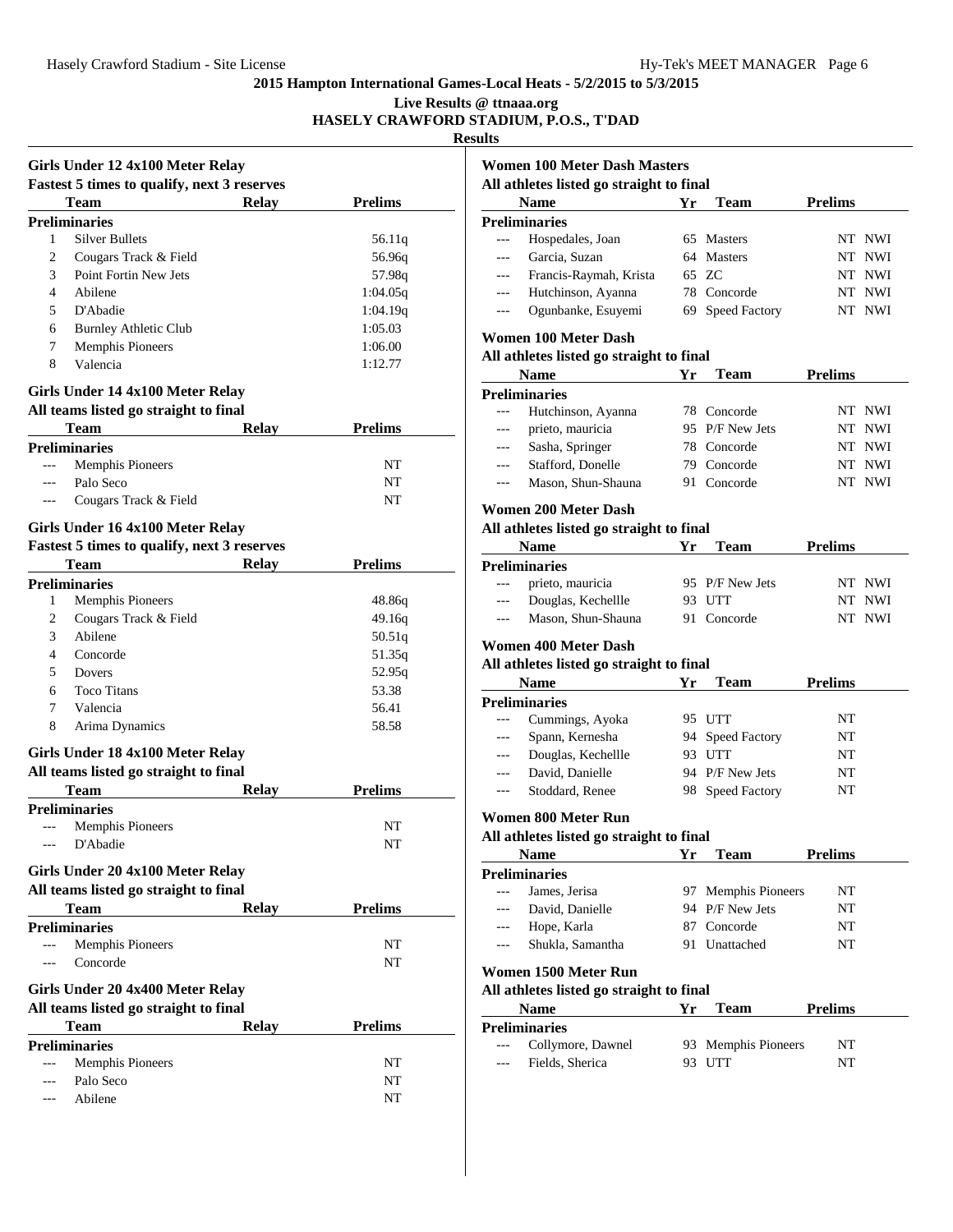**Live Results @ ttnaaa.org**

## **HASELY CRAWFORD STADIUM, P.O.S., T'DAD**

**Resu** 

|                                                                            | All athletes listed go straight to final |                         |                |
|----------------------------------------------------------------------------|------------------------------------------|-------------------------|----------------|
| <b>Name</b>                                                                | Yr                                       | Team                    | <b>Prelims</b> |
| <b>Preliminaries</b>                                                       |                                          |                         |                |
| Antoine, Donicia                                                           |                                          | 98 Titans               | NT             |
| Henry, Ruth                                                                |                                          | 99 Titans               | NT             |
| Punter, Marlene                                                            |                                          | 83 Toco Tafac           | NT             |
| Fields, Sherica                                                            |                                          | 93 UTT                  | NT             |
| Francis, April                                                             |                                          | 90 Abilene              | NT             |
| Rojas, Josanne                                                             |                                          | 89 Palo Seco            | NT             |
| <b>Women 100 Meter Hurdles</b><br>All athletes listed go straight to final |                                          |                         |                |
| Name                                                                       | Yr                                       | <b>Team</b>             | <b>Prelims</b> |
| <b>Preliminaries</b>                                                       |                                          |                         |                |
| Ovid, Jeanelle                                                             |                                          | 92 QRC                  | NT NWI         |
| Isaac, Rickila                                                             |                                          | 98 Health Olympians     | NT NWI         |
| Colthrust, Aiesha                                                          |                                          | 96 Neon Trackers        | NT NWI         |
| Thorne, Abyah                                                              |                                          | 95 Alpha                | NT NWI         |
| Doyle, Iyana                                                               |                                          | 99 East. Flyers         | NT NWI         |
|                                                                            |                                          |                         |                |
| Women 400 Meter Hurdles                                                    |                                          |                         |                |
| All athletes listed go straight to final                                   |                                          |                         |                |
| <b>Name</b>                                                                | Yr                                       | Team                    | <b>Prelims</b> |
| <b>Preliminaries</b>                                                       |                                          |                         |                |
| Ottley, Mikayla                                                            |                                          | 97 Titans               | NT             |
| Ovid, Jeanelle                                                             | 92                                       | QRC                     | NT             |
| Phillip, Cheziah                                                           |                                          | 00 Titans               | NT             |
| Attale, Antonia                                                            |                                          | 96 Unattached           | NΤ             |
| Thorne, Abyah                                                              |                                          | 95 Alpha                | NΤ             |
| Women 4x100 Meter Relay                                                    |                                          |                         |                |
| All teams listed go straight to final                                      |                                          |                         |                |
| <b>Team</b>                                                                |                                          | <b>Relay</b>            | <b>Prelims</b> |
| <b>Preliminaries</b>                                                       |                                          |                         |                |
| Speed Factory                                                              |                                          |                         | NΤ             |
| <b>Utt Fast Track</b>                                                      |                                          |                         | NT             |
| Abilene                                                                    |                                          |                         | NΤ             |
| Concorde                                                                   |                                          |                         | NΤ             |
| Women 4x400 Meter Relay                                                    |                                          |                         |                |
| All teams listed go straight to final                                      |                                          |                         |                |
| <b>Team</b>                                                                |                                          | Relay                   | <b>Prelims</b> |
| <b>Preliminaries</b>                                                       |                                          |                         |                |
| <b>Utt Fast Track</b>                                                      |                                          |                         | NT             |
| Palo Seco                                                                  |                                          |                         | NT             |
| Point Fortin New Jets                                                      |                                          |                         | NΤ             |
| <b>Women High Jump</b>                                                     |                                          |                         |                |
| All athletes listed go straight to final                                   |                                          |                         |                |
|                                                                            |                                          |                         |                |
| Name                                                                       |                                          |                         |                |
| <b>Preliminaries</b>                                                       |                                          |                         |                |
| Glassgow, Ayana<br>Douglas, Kechellle                                      |                                          | 97 Toco Tafac<br>93 UTT | NH<br>NH       |
|                                                                            | Yr                                       | Team                    | <b>Prelims</b> |

|     | Ovid, Jeanelle                           |          | 92 QRC                                 | NΗ             |            |
|-----|------------------------------------------|----------|----------------------------------------|----------------|------------|
|     | <b>Women Long Jump</b>                   |          |                                        |                |            |
|     | All athletes listed go straight to final |          |                                        |                |            |
|     | <b>Name</b>                              | Yr       | <b>Team</b>                            | <b>Prelims</b> |            |
|     | <b>Preliminaries</b>                     |          |                                        |                |            |
| --- | Douglas, Kechellle                       | 93       | UTT                                    | ND.            | <b>NWI</b> |
| --- | Harper, Rain                             | 98       | <b>Memphis Pioneers</b>                | ND             | NWI        |
| --- | Glassgow, Ayana                          | 97       | <b>Toco Tafac</b>                      | ND             | NWI        |
|     | Lall Ragoo, Criselle                     | 96       | Dovers                                 | ND             | <b>NWI</b> |
| --- | Williams, Jayda                          | 02       | <b>Memphis Pioneers</b>                | ND.            | <b>NWI</b> |
|     | Ovid, Jeanelle                           | 92       | QRC                                    | ND             | NWI        |
| --- | Crosby, Shakira                          | 01       | QRC                                    | ND             | <b>NWI</b> |
| --- | Joseph, Josanne                          | 95       | Concorde                               | ND.            | <b>NWI</b> |
| --- | Colthrust, Aiesha                        |          | 96 Neon Trackers                       | ND             | NWI        |
|     | Parris, Johanna                          |          | 00 Memphis Pioneers                    | ND.            | NWI        |
|     | Women Triple Jump                        |          |                                        |                |            |
|     | All athletes listed go straight to final |          |                                        |                |            |
|     | <b>Name</b>                              | Yr       | <b>Team</b>                            | <b>Prelims</b> |            |
|     | <b>Preliminaries</b>                     |          |                                        |                |            |
| --- | St. Louis, Alisha                        | 98       | D'Abadie                               | ND.            | NWI        |
| --- | Colthrust, Aiesha                        | 96       | Neon Trackers                          | ND             | <b>NWI</b> |
| --- | Prescott, Kadesha                        | 97       | Concorde                               | ND             | <b>NWI</b> |
|     |                                          |          |                                        |                |            |
|     | Women Shot Put                           |          |                                        |                |            |
|     |                                          |          |                                        |                |            |
|     | All athletes listed go straight to final |          |                                        |                |            |
|     | Name                                     | Yr       | <b>Team</b>                            | <b>Prelims</b> |            |
|     | Preliminaries                            |          |                                        |                |            |
|     | Glassgow, Ayana                          | 97       | Toco Tafac                             | ND             |            |
| --- | Douglas, Kechellle                       | 93<br>94 | UTT                                    | ND<br>ND       |            |
|     | Murray, Cherisse                         |          | Toco Tafac<br>96 Toco Tafac            | ND             |            |
|     | Warren, Portious                         |          |                                        | ND             |            |
|     | Jackson, Takiyah<br>Lewis, Jael          |          | 00 Arima Dynamics<br>99 Black Panthers | ND             |            |
| --- | Mohan, Chantal                           |          | 95 UTT                                 | ND             |            |
| --- | Lewis, Darlene                           | 91       | UWI                                    | ND             |            |
| --- | Downey, Shauna                           | 94       | UWI                                    | ND             |            |
| --- | Pierre, Marielle                         | 95       | Burnley                                | ND             |            |
|     | Smith, Gwendolyn                         | 71       | Palo Seco                              | ND             |            |
|     | Briggs, Akidah                           | 98       | <b>Titans</b>                          | ND             |            |
|     | George, Geraldine                        |          | 73 Palo Seco                           | ND             |            |
|     |                                          |          |                                        |                |            |
|     | <b>Women Discus Throw</b>                |          |                                        |                |            |
|     | All athletes listed go straight to final |          |                                        |                |            |
|     | Name                                     | Yr       | <b>Team</b>                            | <b>Prelims</b> |            |
|     | <b>Preliminaries</b><br>Warren, Portious | 96       | Toco Tafac                             | ND             |            |
|     | Murray, Cherisse                         |          | 94 Toco Tafac                          | ND             |            |
|     | George, Geraldine                        |          | 73 Palo Seco                           | ND             |            |
|     | Mohan, Chantal                           |          | 95 UTT                                 | ND             |            |
| --- | Charles, Shaiann                         |          | 97 D'Abadie                            | ND             |            |
| --- | Pierre, Marielle                         |          | 95 Burnley                             | ND             |            |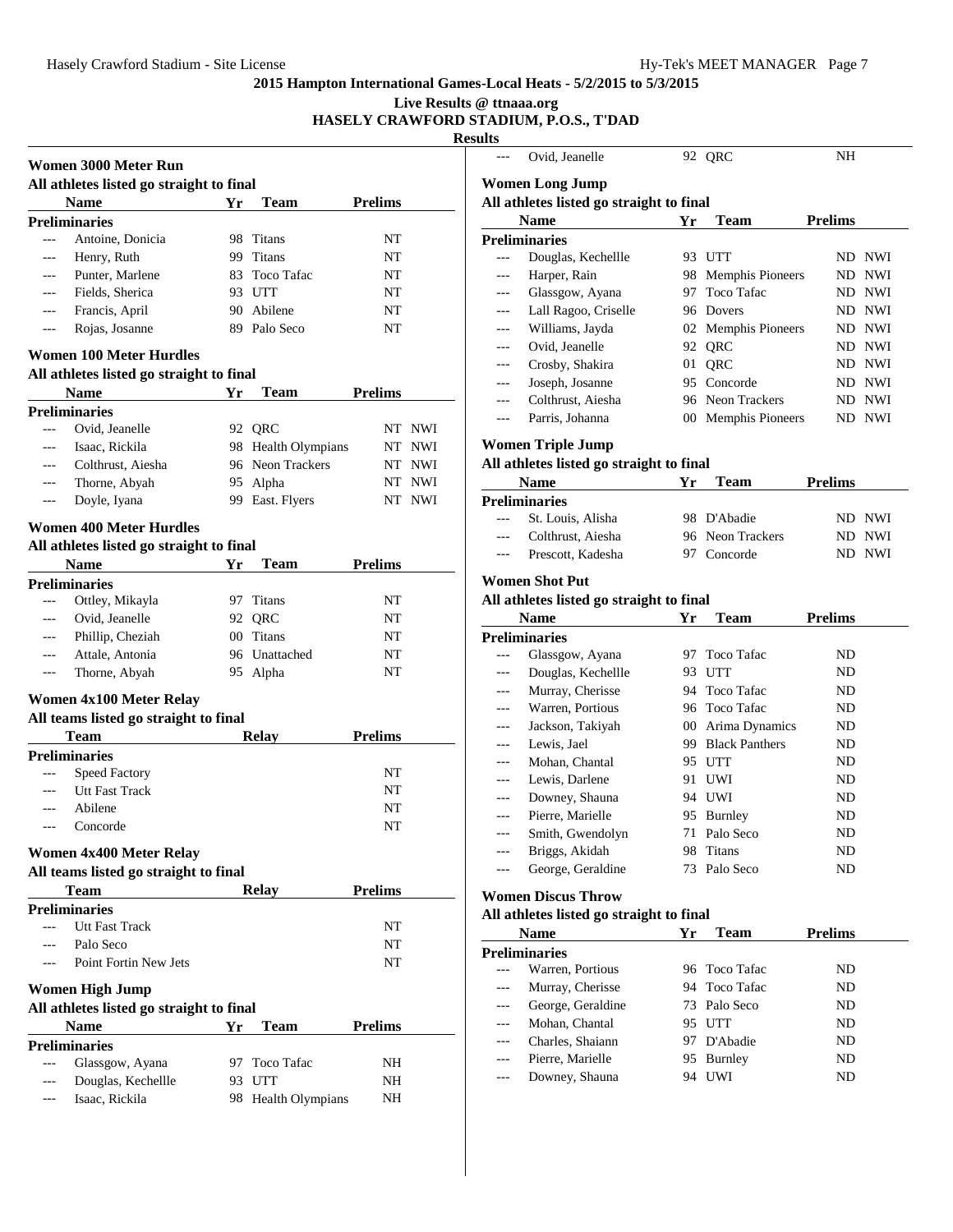**Live Results @ ttnaaa.org HASELY CRAWFORD STADIUM, P.O.S., T'DAD**

**Results**

|                                          | <b>Women Javelin Throw</b> |     |               |                |  |  |
|------------------------------------------|----------------------------|-----|---------------|----------------|--|--|
| All athletes listed go straight to final |                            |     |               |                |  |  |
|                                          | <b>Name</b>                | Yr  | Team          | <b>Prelims</b> |  |  |
|                                          | <b>Preliminaries</b>       |     |               |                |  |  |
|                                          | Warren, Portious           |     | 96 Toco Tafac | ND.            |  |  |
|                                          | Glassgow, Ayana            |     | 97 Toco Tafac | ND             |  |  |
| ---                                      | Murray, Cherisse           |     | 94 Toco Tafac | ND.            |  |  |
| ---                                      | Mohan, Chantal             | 95  | UTT           | ND.            |  |  |
|                                          | Douglas, Kechellle         | 93. | UTT           | ND.            |  |  |
|                                          | Lewis, Darlene             | 91. | UWI           | ND.            |  |  |
| ---                                      | George, Geraldine          |     | 73 Palo Seco  | ND.            |  |  |
| ---                                      | Crosby, Shakira            | 01  | <b>ORC</b>    | ND.            |  |  |
| ---                                      | Briggs, Akidah             | 98. | Titans        | ND             |  |  |
|                                          | Smith, Gwendolyn           | 71. | Palo Seco     | ND             |  |  |

#### **Boys Under 10 100 Meter Dash**

## **Fastest 5 times to qualify, next 3 reserves**

|                | <b>Name</b>           | Yr | <b>Team</b>             | <b>Prelims</b>  |
|----------------|-----------------------|----|-------------------------|-----------------|
|                | <b>Preliminaries</b>  |    |                         |                 |
| 1              | Springer, Tyrell      |    | 06 Cougars              | 14.56q 0.7      |
| $\overline{c}$ | Danglade, Khaliff     |    | 06 Cougars              | 14.80 $q - 0.8$ |
| 3              | Chinapoo, Hakeem      | 06 | Simplex                 | $14.84q - 1.1$  |
| $\overline{4}$ | Smith, Antonio        | 06 | Abilene                 | 14.91q-0.9      |
| 5              | Ottaway, Mickell      |    | 06 P/F New Jets         | 15.04q-0.9      |
| 6              | Henry, Al-Kalifh      | 05 | Hampton                 | $15.42 -2.3$    |
| 7              | Bobb-Semple, Giovanni | 07 | Abilene                 | $15.43 - 1.1$   |
| 8              | Voisin, Nicholi       | 06 | <b>Titans</b>           | 15.54 -2.4      |
| 9              | Thomas, Jonathan      | 07 | Cougars                 | $15.65 - 0.3$   |
| 10             | Gollop, Darnel        | 07 | LA Brea                 | 15.79 -0.9      |
| 11             | Charles, Matthyas     | 06 | <b>Toco Tafac</b>       | 15.86 -1.1      |
| 12             | Branche, Jabari       | 06 | Abilene                 | 0.7<br>15.91    |
| 13             | Khan, Akeim           |    | 06 Air Bon Sonics       | $16.02 -0.3$    |
| 14             | Cole, Daeshaun        | 06 | Abilene                 | $16.03 - 2.3$   |
| 15             | Moses, Jayden         | 08 | Abilene                 | $16.08 - 0.3$   |
| 16             | Hamlet, Kyle          | 07 | Cougars                 | 16.14 -0.9      |
| 17             | Stafford, T'Sitan     | 06 | Valencia                | 16.21<br>$-0.3$ |
| 17             | Wilson, Ezekiel       | 06 | <b>ZC</b>               | 16.21<br>$-0.3$ |
| 19             | Woods, Makaelan       |    | 08 Cougars              | $16.26 - 1.1$   |
| 20             | Stewart, Dontae       | 07 | <b>Titans</b>           | 16.34 0.7       |
| 21             | Steele, Jeremiah      | 06 | <b>Memphis Pioneers</b> | 16.45<br>$-2.4$ |
| 22             | DE Gannes, Jaden      | 07 | Hampton                 | 16.48<br>$-0.3$ |
| 23             | Jackson, Jaheim       | 06 | Palo Seco               | $-0.3$<br>16.51 |
| 24             | Cummings, Mekaeel     | 07 | P/F New Jets            | 16.65<br>$-2.4$ |
| 25             | Walcott, Judah        | 06 | Dovers                  | $-2.3$<br>16.70 |
| 26             | Nelson, Alex          | 08 | Palo Seco               | 16.85<br>$-0.9$ |
| 27             | Prince, Caleb         | 07 | <b>Memphis Pioneers</b> | 16.91<br>$-0.3$ |
| 28             | Maynard, Nkosi        | 05 | Memphis Pioneers        | 16.93<br>$-2.3$ |
| 29             | Jackson, Roshawn      | 08 | <b>Air Bon Sonics</b>   | 16.94<br>$-0.3$ |
| 29             | Innis, Alenjandro     | 06 | Memphis Pioneers        | 16.94<br>$-0.3$ |
| 31             | Smith, Akido          | 08 | Abilene                 | 17.12<br>$-0.8$ |
| 32             | Harry, Carlon         | 07 | Abilene                 | 17.16 -2.4      |
| 33             | Swan, Joseph          | 06 | Hampton                 | 17.62<br>$-1.1$ |
| 34             | Balfour, Dimitri      | 06 | Valencia                | 17.85<br>$-1.1$ |
| 35             | Sam, Malik            |    | <b>Toco Tafac</b>       | 17.95 -2.3      |
|                |                       |    |                         |                 |

| 36 | Cadette, Justin          |     | 08 Silver Bullets   | 18.01         | $-0.9$ |
|----|--------------------------|-----|---------------------|---------------|--------|
| 37 | Fernandez, Ricardo       | 08  | Fyzabad             | 18.12 0.7     |        |
| 38 | Munroe, Daniel           | 07  | Valencia            | 18.58         | 0.7    |
| 39 | Miller, Ishan            |     | Toco Tafac          | 18.88         | $-0.3$ |
| 40 | antoine, zwede           | 08  | Palo Seco           | 19.11         | $-0.8$ |
| 41 | Phillip, Zayden          | 07  | Newtown             | $19.22 - 2.4$ |        |
| 42 | James, Elijah            | 08  | Newtown             | 19.58 -0.3    |        |
| 43 | Williams, Kezron         |     | 08 Valencia         | 19.77         | $-0.8$ |
| 44 | ST Clair- Jack, Kheliche |     | 08 Health Olympians | 19.84 - 0.3   |        |
| 45 | Cummings, Caleb          | 08. | Newtown             | $22.23 - 2.3$ |        |
| 46 | Alexander, Knyam         |     | Palo Seco           | $22.80 - 2.3$ |        |
| 47 | Seales, Kai              | 08  | Newtown             | 23.13         | 0.7    |
| 48 | Baboolal, Jamile         | 09  | Neon Trackers       | $25.95 - 1.1$ |        |

## **Boys Under 12 100 Meter Dash**

|                | <b>Name</b>          | Yr            | Team                    | <b>Prelims</b>  |
|----------------|----------------------|---------------|-------------------------|-----------------|
|                | <b>Preliminaries</b> |               |                         |                 |
| 1              | Westfield, Jorvan    | 04            | Cougars                 | 13.44q 3.9      |
| $\overline{c}$ | Gilbert, Dantaye     | 04            | Simplex                 | 13.53q 2.5      |
| 3              | Bruce, Adriel        | 04            | Simplex                 | 13.55q 1.5      |
| 4              | Joshua, Mascall      | 04            | Fyzabad                 | 13.71q 3.9      |
| 5              | George-Sharpe, Tehir | 04            | Abilene                 | $13.73q + 0.0$  |
| 6              | Timothy, Andell      | 05            | <b>Memphis Pioneers</b> | $13.76 +0.0$    |
| 7              | Andrews, Reyshawn    | 05            | <b>Memphis Pioneers</b> | 13.78<br>$+0.0$ |
| 8              | James, Tyreese       | $0.5^{\circ}$ | <b>Silver Bullets</b>   | 13.84<br>$-0.7$ |
| 9              | Thomas, Kyrell       | 05            | Cougars                 | 1.5<br>13.85    |
| 10             | O' Brien, Theron     | 04            | Air Bon Sonics          | 13.88 -2.4      |
| 11             | Chase, Keston        |               | 04 Cougars              | 13.90 0.2       |
| 12             | Riley, Rekem         | 05            | Abilene                 | 3.9<br>13.93    |
| 13             | Gemon, Isaiah        | 04            | Cougars                 | 13.98 5.4       |
| 14             | Stafford, Tristan    | 04            | Valencia                | 13.99<br>0.2    |
| 15             | Harewood, Akeem      | 05            | <b>Dovers</b>           | 0.7<br>14.14    |
| 16             | Frederick, Antwon    | 04            | Cougars                 | 0.2<br>14.15    |
| 17             | Pierre, Keron        | 05            | Palo Seco               | 2.5<br>14.17    |
| 18             | Griffith, Anton      | 04            | LA Brea                 | 14.20<br>0.2    |
| 19             | Dickson, Jeremiah    | 04            | Hampton                 | 1.5<br>14.21    |
| 20             | Moore, Jayden        | 04            | Genesis                 | 14.22<br>3.9    |
| 21             | Pajotte, Alex        | 05            | <b>Memphis Pioneers</b> | 14.26<br>0.7    |
| 21             | Frank, Dejon         | 04            | Cougars                 | 14.26<br>$-0.7$ |
| 23             | John, Elijah         | 05            | Cougars                 | 14.31<br>0.6    |
| 24             | Gonzales, Asiel      | 04            | Abilene                 | 14.44 -0.7      |
| 25             | Samuel, Emmanuel     | 04            | Memphis Pioneers        | 2.5<br>14.45    |
| 25             | Noel, Jordan         | 05            | Cougars                 | 14.45<br>$+0.0$ |
| 25             | Lewis, Travis        | 05            | <b>Memphis Pioneers</b> | 14.45<br>$+0.0$ |
| 28             | John, Keone          | 05            | <b>Memphis Pioneers</b> | 14.51<br>$-2.4$ |
| 29             | Boatswain, Jemell    | 04            | <b>Silver Bullets</b>   | 14.58<br>0.2    |
| 30             | Cedeno, Daniel       | 04            | Dovers                  | $-0.7$<br>14.63 |
| 31             | Burton, Jordan       | 04            | Cougars                 | 14.66<br>$-0.7$ |
| 32             | Edwards, Wayne       | 04            | <b>Memphis Pioneers</b> | 14.74<br>1.5    |
| 33             | Bailey, Jaakwon      | 04            | Fyzabad                 | 2.5<br>14.81    |
| 34             | Edwards, Nathaniel   | 05            | <b>Memphis Pioneers</b> | 2.5<br>14.84    |
| 35             | Beam, Jariel         | 05            | Fyzabad                 | 14.93<br>0.6    |
| 36             | Bramble, Josiah      | 04            | Palo Seco               | 14.94<br>0.2    |
| 37             | Miguel, Jahreef      | 05            | Simplex                 | 14.95<br>$-0.7$ |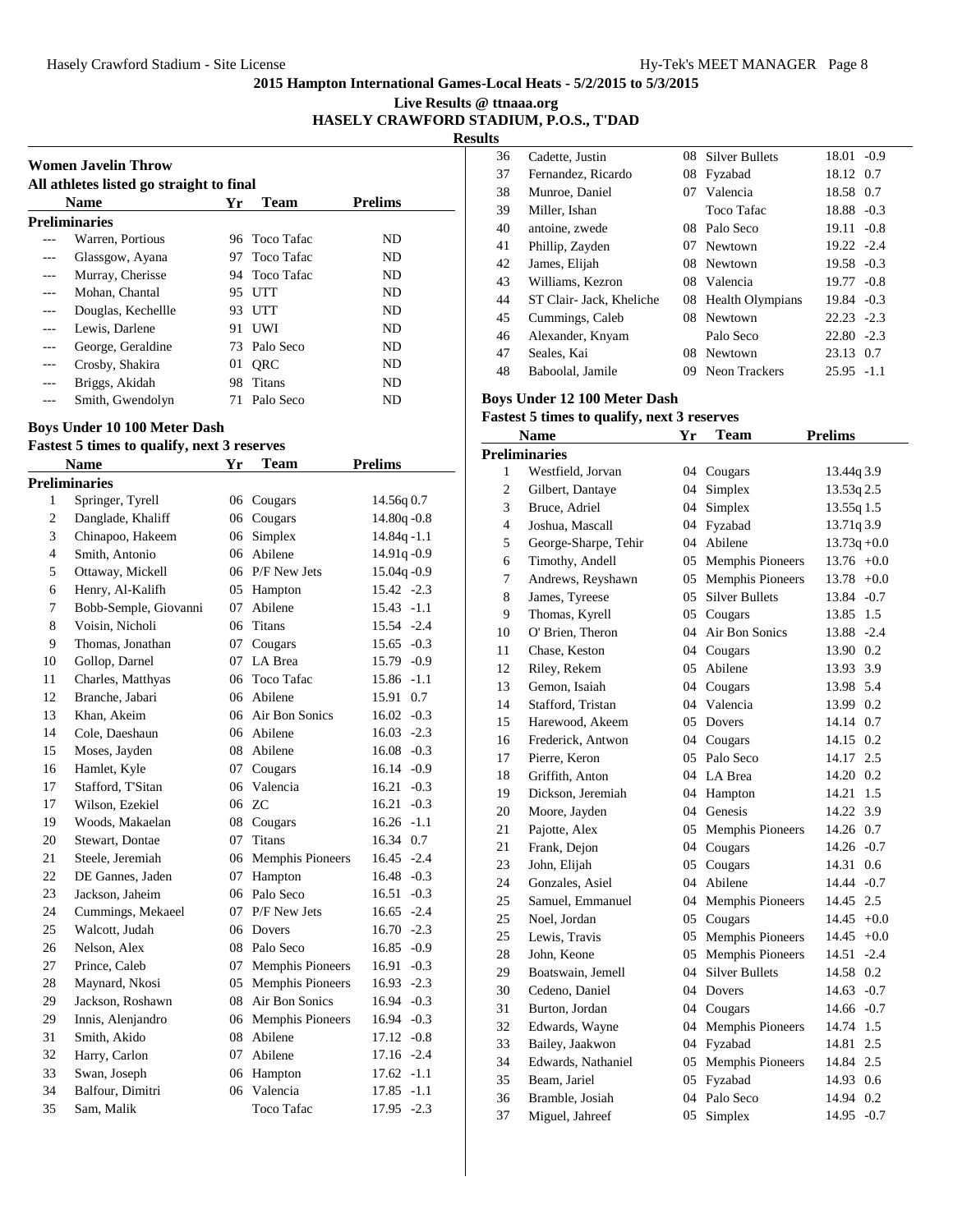## **Live Results @ ttnaaa.org HASELY CRAWFORD STADIUM, P.O.S., T'DAD**

**Results**

| (Boys Under 12 100 Meter Dash)<br>Preliminaries |                         |    |                     |                |        |
|-------------------------------------------------|-------------------------|----|---------------------|----------------|--------|
|                                                 | <b>Name</b>             | Yr | <b>Team</b>         | <b>Prelims</b> |        |
| 38                                              | Caesar, Teshawn         |    | 05 Memphis Pioneers | 14.97          | 1.5    |
| 39                                              | Hunte, Ethan            | 04 | Cougars             | 15.01          | $-2.4$ |
| 40                                              | Gloster, Jeremiah       |    | 04 Cougars          | 15.02 2.5      |        |
| 41                                              | Woodlly, Jahfa          |    | 05 Memphis Pioneers | 15.11          | 1.5    |
| 42                                              | Joseph, Isaiah          | 04 | <b>Toco Tafac</b>   | 15.18 5.4      |        |
| 43                                              | Gumbs, Micah            |    | 05 Memphis Pioneers | 15.24 0.2      |        |
| 44                                              | <b>Ouintin, Francis</b> | 04 | Memphis Pioneers    | 15.25          | $-0.7$ |
| 45                                              | Pierre, Brandon         |    | 04 Black Panthers   | 15.27 -0.7     |        |
| 46                                              | Hypolite, Abdul-Ouddoos |    | 04 Toco Tafac       | 15.28 0.2      |        |
| 47                                              | Laldeo, Johnathan       | 05 | Dovers              | 15.29 0.6      |        |
| 48                                              | Alexander, Josiah       | 05 | Fyzabad             | 15.39          | 5.4    |
| 49                                              | Fletcher, Cyan          |    | 05 Newtown          | 15.41          | 3.9    |
| 50                                              | Phillip, Roshon         |    | 04 Memphis Pioneers | 15.50 -0.7     |        |
| 51                                              | Brooks, Christopher     | 05 | Memphis Pioneers    | 15.54 0.7      |        |
| 52                                              | Waldron, Tafari         | 05 | Cougars             | 15.55 0.7      |        |
| 53                                              | Manswell, Mark          | 04 | Air Bon Sonics      | 15.56 5.4      |        |
| 54                                              | Frank, Xadrian          | 05 | Abilene             | 15.59 -2.4     |        |
| 55                                              | Benjamin, Akeem         |    | 04 Genesis          | $15.65 + 0.0$  |        |
| 55                                              | Nelson, Naeem           | 04 | Simplex             | 15.65          | 0.2    |
| 57                                              | Wiggins, Darius         |    | 04 Memphis Pioneers | 15.66 0.7      |        |
| 58                                              | Nanton, Gabriel         |    | 04 Memphis Pioneers | 15.74 0.2      |        |
| 59                                              | Baptiste, Kadeem        | 05 | Simplex             | 15.78 0.6      |        |
| 60                                              | Quashie, Justin         | 05 | Hampton             | 15.81          | $+0.0$ |
| 61                                              | Locario, Jordan         | 05 | <b>Titans</b>       | 15.84 5.4      |        |
| 62                                              | Spears, Kareem          |    | 04 Hampton          | 15.85 0.7      |        |
| 63                                              | Ali, Issa               | 05 | Newtown             | 15.97 0.6      |        |
| 64                                              | Joseph, Levi            | 05 | <b>Toco Tafac</b>   | 16.06 0.2      |        |
| 65                                              | Grant, Jeremiah         | 05 | Newtown             | 16.15 0.7      |        |
| 66                                              | Johnson, Jahruel        |    | 05 Valencia         | 16.20 2.5      |        |
| 67                                              | Edwards, Elijah         | 05 | Memphis Pioneers    | $16.22 - 0.7$  |        |
| 67                                              | Friday, Kaniel          | 05 | Dovers              | $16.22 - 2.4$  |        |
| 69                                              | Nurse, Omari            | 05 | Palo Seco           | 16.27 0.2      |        |
| 70                                              | Charles, David          | 04 | <b>Toco Tafac</b>   | $16.42 -2.4$   |        |
| 71                                              | Edwards, Jordan         | 05 | Pet. P.A.P          | 16.73 0.2      |        |
| 72                                              | Ceballo, Edincel        | 05 | Fyzabad             | 16.75          | 1.5    |
| 73                                              | Jackman, Jellion        | 05 | Newtown             | 17.17 -2.4     |        |
| 74                                              | Pichery, Zackary        |    | 05 Newtown          | $17.63 - 0.7$  |        |
| 75                                              | Rogers, Michael         | 05 | <b>Toco Tafac</b>   | 17.75 0.6      |        |
| 76                                              | Atiba, Khidr            | 05 | <b>Toco Tafac</b>   | 17.94          | 1.5    |
| ---                                             | Parks, Nkosi            | 04 | Hampton             | DNF 0.2        |        |

## **Boys Under 14 100 Meter Dash**

# **Fastest 5 times to qualify, next 3 reserves**

|   | <b>Name</b>       | Yr | Team                | <b>Prelims</b>  |
|---|-------------------|----|---------------------|-----------------|
|   | Preliminaries     |    |                     |                 |
|   | Joseph, Ayele     |    | 02 Max. Athletics   | $12.10q - 1.5$  |
| 2 | Forde, Ethan      |    | 02 Cougars          | $12.28q - 0.5$  |
| 3 | Richards, Kester  |    | 02 P/F New Jets     | $12.40q + 0.0$  |
| 4 | Kerr, Ariel       |    | 02 Cougars          | 12.45q0.6       |
| 5 | Cedenio, Kern     |    | 03 Fyzabad          | 12.77q 2.3      |
| 6 | Baptiste, Shaquan |    | 02 Memphis Pioneers | $12.81 - 0.5$   |
|   | Forde, Kaleel     |    | 02 Neon Trackers    | $+0.0$<br>13.10 |
| 8 | Grant, Emmanuel   |    | Hampton             | $13.12 +0.0$    |

| 9  | de gannes, kyle   | 02 | Fyzabad                 | $13.18 + 0.0$ |        |
|----|-------------------|----|-------------------------|---------------|--------|
| 10 | Brisbane, Curtis  | 02 | Dovers                  | 13.50 2.3     |        |
| 11 | Lynch, Jamali     | 03 | <b>Memphis Pioneers</b> | 13.59         | $+0.0$ |
| 12 | Singuineau, Kyle  | 02 | Abilene                 | $13.62 - 1.5$ |        |
| 13 | Gabaro, Kendel    | 03 | Palo Seco               | 13.92 2.3     |        |
| 14 | Simmons, Elijah   | 03 | Simplex                 | 13.93 -0.5    |        |
| 15 | Beckles, Kyle     | 03 | <b>Memphis Pioneers</b> | $13.94 - 0.5$ |        |
| 16 | Lockhart, Raheem  | 03 | <b>Silver Bullets</b>   | 13.99         | $-0.5$ |
| 17 | Moore, Rinaldo    | 03 | <b>Memphis Pioneers</b> | 14.13         | $+0.0$ |
| 18 | simmonds, omari   | 03 | Fyzabad                 | $14.15 - 0.5$ |        |
| 19 | Pierre, Christian | 02 | <b>Black Panthers</b>   | $14.24 +0.0$  |        |
| 20 | Belgrave, Timothy | 02 | Newtown                 | 14.26 0.6     |        |
| 21 | Canning, Gregory  | 02 | Silver Bullets          | 14.44 0.6     |        |
| 22 | Thomas, Nickyle   | 02 | <b>Black Panthers</b>   | 14.58 2.3     |        |
| 23 | Reid, Zenric      | 02 | Burnley                 | 14.63 2.3     |        |
| 24 | Seaton, Daniel    | 02 | <b>Black Panthers</b>   | 14.74 -1.5    |        |
| 25 | Alexander, Tyrese | 03 | Fyzabad                 | 14.87         | $-0.5$ |
| 26 | Raymond, Micah    | 02 | Newtown                 | 14.91         | $-0.5$ |
| 27 | Nelson, Aaron     | 02 | Palo Seco               | 15.18         | $-1.5$ |
| 28 | Joseph, Joshua    | 03 | Fyzabad                 | 16.38         | $-1.5$ |
| 29 | Seaton, Ezekiel   | 03 | <b>Black Panthers</b>   | 17.02 0.6     |        |

## **Boys Under 16 100 Meter Dash**

|                | <b>Name</b>          | Yr              | Team                    | <b>Prelims</b>  |
|----------------|----------------------|-----------------|-------------------------|-----------------|
|                | <b>Preliminaries</b> |                 |                         |                 |
| 1              | Edwards, Josiah      |                 | 00 Air Bon Sonics       | 11.59q 2.7      |
| $\overline{2}$ | Monsegeue, Brandon   | $00\,$          | P/F New Jets            | 11.61q 2.7      |
| 3              | Frederick, Timothy   | 01              | P/F New Jets            | $11.65q + 0.0$  |
| $\overline{4}$ | John, Shakeel        | 01              | Concorde                | $11.92q - 1.7$  |
| $\overline{4}$ | Moses, Levi          | 01              | Newtown                 | $11.92q - 2.0$  |
| 6              | Margot, Kyelon       | $00\,$          | <b>Memphis Pioneers</b> | $11.93 +0.0$    |
| 7              | MC Eachnie, Renaldo  | 01              | Concorde                | 12.01<br>0.9    |
| 8              | Cole, Dominic        | 01              | Abilene                 | $12.02 -1.7$    |
| 9              | Frank, Derron        | $00\,$          | Cougars                 | $12.13 - 1.7$   |
| 10             | Charles, Nathanael   | 00 <sup>°</sup> | S/Grande Sec            | 12.30 0.9       |
| 11             | Charles, Remy        | 01              | P/F New Jets            | $12.46 - 1.7$   |
| 12             | Montano, Hakeem      | 01              | P/F New Jets            | $12.47 - 2.0$   |
| 13             | Hamilton, Mark       | 01              | Dovers                  | $12.53 - 1.7$   |
| 13             | Philbert, Daniel     | 01              | <b>Silver Bullets</b>   | $12.53 +0.0$    |
| 15             | Khadaroo, Rhys       | $00\,$          | Dovers                  | $12.54 - 2.0$   |
| 16             | Trotman, Tyrese      | 00 <sup>°</sup> | S/Grande Sec            | 2.7<br>12.62    |
| 17             | Atwell. Trent        | 00 <sup>°</sup> | Pet. P.A.P              | 12.67<br>0.9    |
| 17             | Mc Carthy, Aerion    | 01              | Simplex                 | $12.67 + 0.0$   |
| 19             | Dinzey, Nicholas     | 01              | Cougars                 | $12.73 +0.0$    |
| 20             | James, Elton         | $00\,$          | S/Grande Sec            | $12.79 + 0.0$   |
| 21             | Acres, Lincoln       | $00\,$          | Burnley                 | 12.83<br>$-1.7$ |
| 22             | Lewis, Omari         | 01              | Concorde                | 13.31<br>$+0.0$ |
| 23             | Francis, Kjaro       | 00 <sup>°</sup> | Genesis                 | 13.34 -1.7      |
| 24             | Baxam, Tyrese        | 01              | Simplex                 | 13.46 -1.7      |
| 24             | Flatts, Kirvon       | $00\,$          | <b>Memphis Pioneers</b> | 13.46 -2.0      |
| 26             | Hart, Darius         | 01              | Palo Seco               | $14.19 + 0.0$   |
| 27             | Lewis, Micah         | 01              | <b>Silver Bullets</b>   | 14.37 2.7       |
| 28             | Williams, Luis       | 01              | <b>ZC</b>               | 14.46 0.9       |
| 29             | Holder, Antonio      | 01              | Burnley                 | $14.52 - 2.0$   |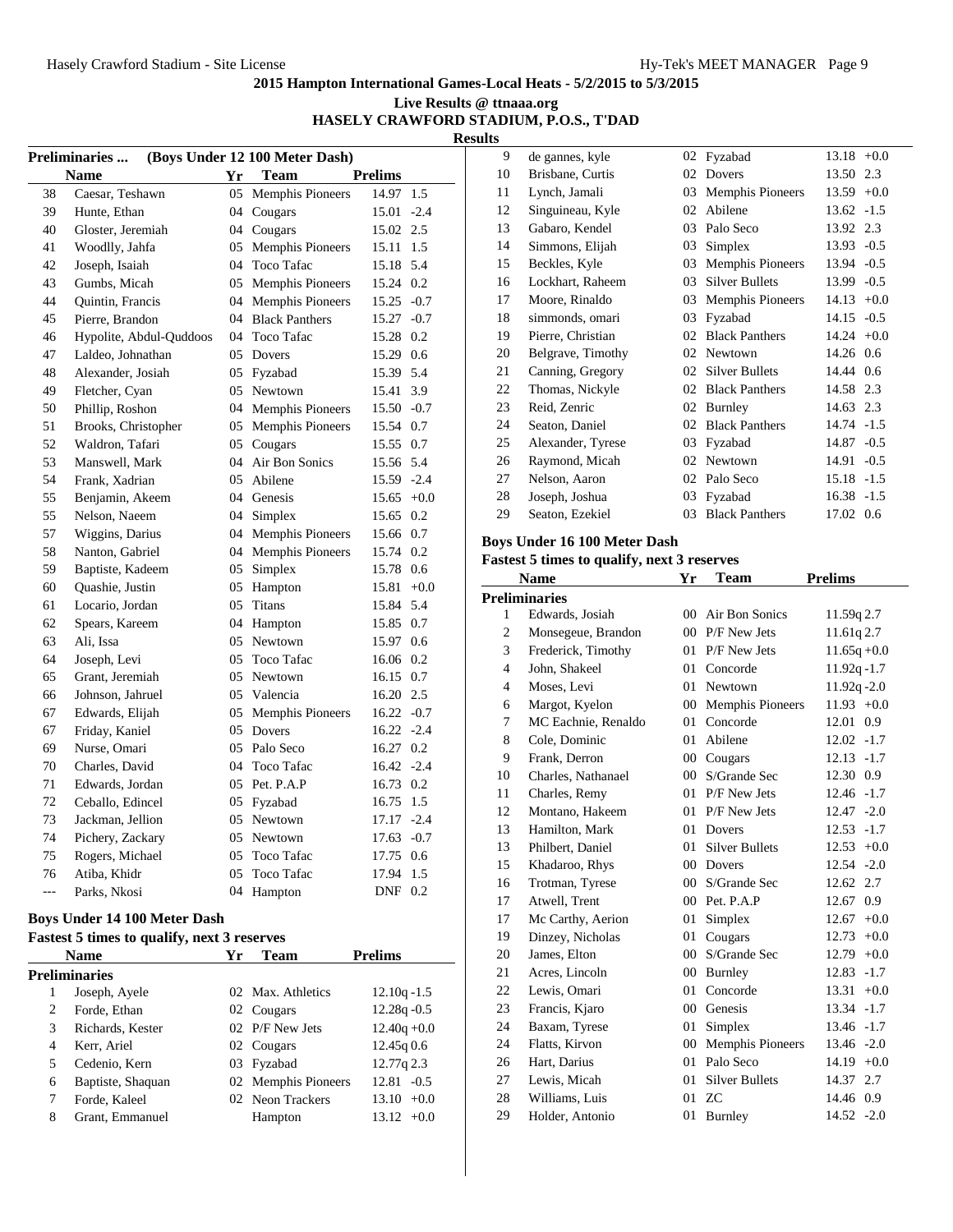## **2015 Hampton International Games-Local Heats - 5/2/2015 to 5/3/2015 Live Results @ ttnaaa.org**

**HASELY CRAWFORD STADIUM, P.O.S., T'DAD**

|              |                                                     |    |                                |                | <b>Results</b>                            |
|--------------|-----------------------------------------------------|----|--------------------------------|----------------|-------------------------------------------|
|              | <b>Preliminaries</b>                                |    | (Boys Under 16 100 Meter Dash) |                | 1                                         |
|              | <b>Name</b>                                         | Yr | Team                           | <b>Prelims</b> | 1                                         |
| 30           | Lawrence, Josh                                      |    | 00 Newtown                     | 14.70 0.9      | $\mathbf{1}$                              |
|              | <b>Boys Under 18 100 Meter Dash</b>                 |    |                                |                | 1                                         |
|              | Fastest 5 times to qualify, next 3 best as reserves |    |                                |                | 1                                         |
|              | <b>Name</b>                                         | Yr | Team                           | <b>Prelims</b> | 1<br>1                                    |
|              | <b>Preliminaries</b>                                |    |                                |                | 1                                         |
| $\mathbf{1}$ | Edwards, Tyrel                                      |    | 99 Titans                      | 11.03q 1.9     | 1                                         |
| 2            | Elcock, Jerod                                       |    | 98 Abilene                     | 11.08q 1.8     |                                           |
| 3            | Campbell, Clement                                   |    | 99 Memphis Pioneers            | $11.10q$ 1.8   | Boy                                       |
| 4            | Purcell, Jalen                                      |    | 98 Simplex                     | 11.15q 1.9     |                                           |
| 5            | John, Christopher                                   |    | 98 LA Brea                     | $11.17q$ 1.5   | Pre                                       |
| 6            | Andrews, Jamaul                                     |    | 99 Simplex                     | 11.18 1.8      |                                           |
| 7            | Bailey, Karl Johan                                  |    | 98 Abilene                     | 11.24 1.9      |                                           |
| 8            | Gordon, Bevon                                       |    | 98 Memphis Pioneers            | $11.29 - 1.3$  |                                           |
| 9            | Allyene -noreiga, Renaldo                           |    | 99 Memphis Pioneers            | 11.30 1.5      |                                           |
| 9            | Thomas, Joshua                                      |    | 98 Simplex                     | 11.30 4.8      |                                           |
| 11           | Moore, Ronaldo                                      |    | 99 Abilene                     | 11.34 1.5      |                                           |
| 12           | Bernard, Dillon                                     |    | 98 Concorde                    | $11.37 - 1.2$  |                                           |
| 13           | Brown, Joshua                                       |    | 99 Alpha                       | 11.40 4.8      |                                           |
| 14           | Joseph, Dale                                        |    | 99 Simplex                     | $11.47 - 1.2$  |                                           |
| 15           | Rock, Jadel                                         |    | 99 Abilene                     | $11.55 - 1.3$  | 1                                         |
| 16           | Graham, Matthew                                     |    | 99 Air Bon Sonics              | 11.61 1.9      | 1                                         |
| 16           | King, Shurland                                      |    | 98 Simplex                     | $11.61 - 1.3$  | 1                                         |
| 18           | Fredrick, Kyle                                      |    | 98 Air Bon Sonics              | 11.72 4.8      | 1                                         |
| 19           | Ellis, Javier                                       |    | 99 Abilene                     | 11.73 4.8      | 1                                         |
| 19           | Solomon, Adrian                                     |    | 98 Abilene                     | $11.73 - 1.2$  | 1                                         |
| 21           | Matthews, Alvin                                     |    | 98 Max. Athletics              | $11.75 - 1.3$  | 1                                         |
| 22           | yearwood, adrian                                    |    | 98 Memphis Pioneers            | 11.79 -1.2     | 1                                         |
| 23           | Paul, Terrel                                        |    | 98 Titans                      | $11.87 - 1.3$  | $\mathbf{1}$                              |
| 24           | Roberts, Akanni                                     |    | 98 QRC                         | $12.08 - 1.3$  | 1                                         |
| 25           | Farfan, Adrian                                      |    | 99 LA Brea                     | 12.09 1.8      | $\overline{c}$                            |
| 25           | David. Nkosi                                        |    | 99 Dovers                      | 12.09 4.8      | $\overline{c}$                            |
| 27           | Francis, Keston                                     |    | 98 Pet. P.A.P                  | 12.29 1.5      | $\overline{c}$<br>$\overline{2}$          |
| 28           | Campbell, Malique                                   |    | 99 Alpha                       | $13.14 - 1.2$  |                                           |
| 29           | Orosco, Samuel                                      |    | 99 Health Olympians            | 13.40 1.9      | $\overline{2}$                            |
| 29           | George, Omari                                       |    | 98 Health Olympians            | 13.40 4.8      | $\overline{\mathbf{c}}$<br>$\overline{c}$ |
| 31           | Paul. Wookeil                                       |    | 99 Silver Bullets              | 13.55 1.8      | $\overline{c}$                            |
| 32           | Clarke, Antonio                                     | 99 | S/Grande Sec                   | 14.18 1.5      | $\overline{2}$                            |
|              | <b>Boys Under 20 100 Meter Dash</b>                 |    |                                |                | ን                                         |

## **Fastest 5 times to qualify, next 3 best as reserves**

| <b>Name</b> |                  | Yr  | Team                    | <b>Prelims</b> |
|-------------|------------------|-----|-------------------------|----------------|
|             | Preliminaries    |     |                         |                |
| 1           | Huggins, Joash   | 97  | Dovers                  | 10.86q1.1      |
| 2           | Mulugata, Xavier | 97. | <b>Memphis Pioneers</b> | $11.06q - 1.4$ |
| 2           | Richards, Chad   | 97  | Penal                   | 11.06q 1.1     |
| 4           | Stewart, Corey   |     | 97 Abilene              | $11.13q - 1.2$ |
| 5           | Wickham, Keston  |     | 96 Concorde             | $11.22q - 1.2$ |
| 6           | John, Shomari    |     | 96 Concorde             | 11.29 1.1      |
| 7           | Ford. Gervais    |     | 96 Abilene              | $11.31 - 1.4$  |
| 8           | Brewster, Aaron  |     | 96 Dovers               | $11.32 - 1.4$  |
| 9           | Nicholas, Alexei |     | 96 Memphis Pioneers     | $11.36 - 1.2$  |
| 10          | Black, Keston    | 96  | Dovers                  | 11.41 -1.4     |

| 11 | Joefield, Kwame  | 96 Abilene          | 11.48 1.1     |
|----|------------------|---------------------|---------------|
| 12 | Winchester, Earl | 97 ZC               | $11.54 - 1.4$ |
| 13 | Scott, Trevon    | 97 Simplex          | 11.55 1.1     |
| 14 | Williams, Andy   | 96 Arima Dynamics   | 11.60 1.1     |
| 15 | West. Ian        | 97 P/F New Jets     | $11.68 - 1.4$ |
| 16 | Joachim, Kushaun | 96 Dovers           | $11.73 - 1.2$ |
| 17 | Cyrus, Joshua    | 97 Health Olympians | 11.81 1.1     |
| 18 | Baird, Kobe      | 97 Arima Dynamics   | $12.01 - 1.4$ |
| 19 | Charles, Alexei  | Concorde            | 12.06 -1.4    |

## **Boys Under 10 150 Meter Dash**

| <b>Name</b>    |                          | Yr | Team                    | <b>Prelims</b>  |
|----------------|--------------------------|----|-------------------------|-----------------|
|                | <b>Preliminaries</b>     |    |                         |                 |
| 1              | Chinapoo, Hakeem         | 06 | Simplex                 | 21.57q 3.0      |
| $\overline{c}$ | Bobb-Semple, Giovanni    | 07 | Abilene                 | 22.43q 1.7      |
| 3              | Henry, Al-Kalifh         | 05 | Hampton                 | 22.45q 2.9      |
| 4              | Springer, Tyrell         |    | 06 Cougars              | $22.49q +0.0$   |
| 5              | Ottaway, Mickell         | 06 | P/F New Jets            | 22.53q 2.9      |
| 6              | Smith, Antonio           | 06 | Abilene                 | $22.73 +0.0$    |
| 7              | Danglade, Khaliff        |    | 06 Cougars              | 22.74 0.2       |
| 8              | Voisin, Nicholi          | 06 | <b>Titans</b>           | 3.0<br>22.87    |
| 9              | Thomas, Jonathan         | 07 | Cougars                 | 23.45<br>1.7    |
| 10             | Charles, Matthyas        | 06 | <b>Toco Tafac</b>       | 23.62<br>0.6    |
| 11             | Khan, Akeim              | 06 | Air Bon Sonics          | 23.70<br>1.7    |
| 12             | Cole, Daeshaun           |    | 06 Abilene              | 3.0<br>23.87    |
| 13             | St. Clair, Antonio       |    | 06 P/F New Jets         | 23.95<br>0.2    |
| 14             | Maynard, Nkosi           | 05 | <b>Memphis Pioneers</b> | 24.01<br>1.9    |
| 15             | Wilson, Ezekiel          |    | 06 ZC                   | 24.15<br>1.7    |
| 16             | Woods, Makaelan          |    | 08 Cougars              | 24.37<br>0.6    |
| 17             | Stewart, Dontae          | 07 | Titans                  | 24.40 1.9       |
| 18             | Moses, Jayden            | 08 | Abilene                 | 24.53 2.9       |
| 19             | Jackson, Jaheim          |    | 06 Palo Seco            | $24.56 +0.0$    |
| 20             | Walcott, Judah           | 06 | Dovers                  | $24.72 +0.0$    |
| 21             | Hamlet, Kyle             |    | 07 Cougars              | 25.15<br>1.9    |
| 22             | Steele, Jeremiah         | 06 | <b>Memphis Pioneers</b> | 25.17<br>1.7    |
| 23             | Cummings, Mekaeel        | 07 | P/F New Jets            | 25.21<br>1.9    |
| 24             | Stafford, T'Sitan        | 06 | Valencia                | 2.9<br>25.31    |
| 24             | Jackson, Roshawn         | 08 | Air Bon Sonics          | 3.0<br>25.31    |
| 26             | DE Gannes, Jaden         | 07 | Hampton                 | 25.39<br>1.9    |
| 27             | Robinson, Isaiah         | 06 | Titans                  | 25.55<br>0.2    |
| 28             | Smith, Akido             | 08 | Abilene                 | 25.90 0.6       |
| 29             | Nelson, Alex             | 08 | Palo Seco               | 26.05<br>0.6    |
| 30             | Swan, Joseph             | 06 | Hampton                 | 26.16<br>0.6    |
| 31             | Sam, Malik               |    | <b>Toco Tafac</b>       | 26.27<br>0.2    |
| 32             | Bates, Jovano            | 07 | <b>Memphis Pioneers</b> | 26.47<br>1.9    |
| 33             | Harry, Carlon            | 07 | Abilene                 | 26.56<br>1.7    |
| 34             | Innis, Alenjandro        | 06 | <b>Memphis Pioneers</b> | 0.2<br>27.37    |
| 35             | Balfour, Dimitri         | 06 | Valencia                | 27.87<br>1.9    |
| 36             | Cadette, Justin          | 08 | <b>Silver Bullets</b>   | 28.25<br>0.6    |
| 37             | Miller, Ishan            |    | Toco Tafac              | 29.06 2.9       |
| 38             | antoine, zwede           | 08 | Palo Seco               | 2.9<br>29.12    |
| 39             | James, Elijah            | 08 | Newtown                 | 29.75 3.0       |
| 40             | Phillip, Zayden          | 07 | Newtown                 | 30.52<br>1.7    |
| 41             | Munroe, Daniel           | 07 | Valencia                | 31.97<br>0.2    |
| 42             | ST Clair- Jack, Kheliche | 08 | <b>Health Olympians</b> | 33.64<br>$+0.0$ |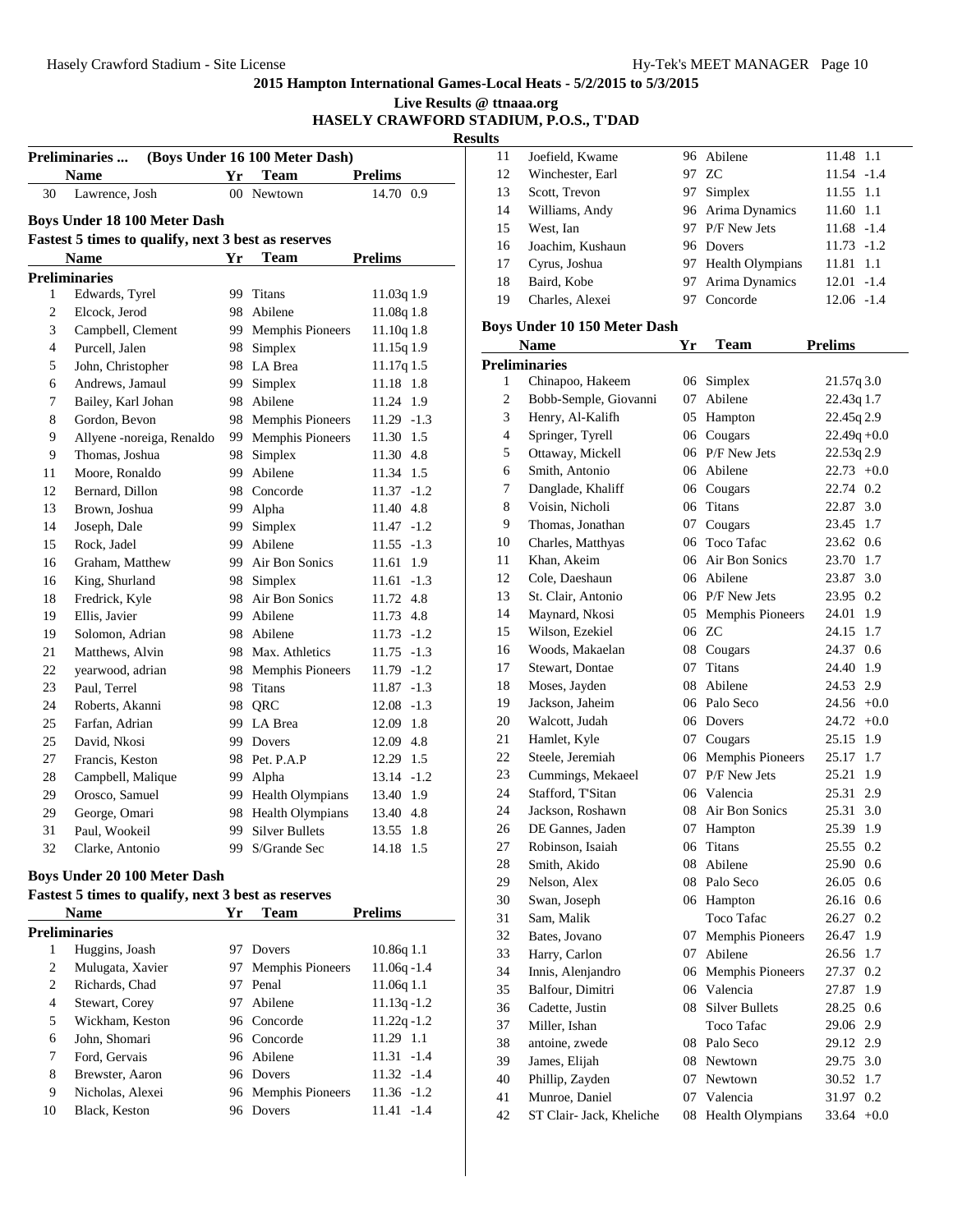**2015 Hampton International Games-Local Heats - 5/2/2015 to 5/3/2015 Live Results @ ttnaaa.org**

|                |                                                    |    |                                |                | <b>Results</b> | HASELY CRAWFORD STADIUM, P.O.S., T'DAD |
|----------------|----------------------------------------------------|----|--------------------------------|----------------|----------------|----------------------------------------|
|                | Preliminaries                                      |    | (Boys Under 10 150 Meter Dash) |                | 45             | Nelson, Naeem                          |
|                | <b>Name</b>                                        | Yr | <b>Team</b>                    | <b>Prelims</b> | 46             | Campbell, Daniel                       |
| 43             | Alexander, Knyam                                   |    | Palo Seco                      | 33.69 2.9      | 47             | Quashie, Justin                        |
| 44             | Williams, Kezron                                   |    | 08 Valencia                    | 34.43 1.7      | 48             | Phillip, Roshon                        |
| 45             | Cummings, Caleb                                    |    | 08 Newtown                     | $35.06 + 0.0$  | 49             | Charles, Dajarn                        |
| 46             | Seales, Kai                                        |    | 08 Newtown                     | 37.09 0.6      | 50             | Spears, Kareem                         |
|                |                                                    |    |                                |                | 51             | Benjamin, Akeem                        |
|                | <b>Boys Under 12 200 Meter Dash</b>                |    |                                |                | 52             | Baptiste, Kadeem                       |
|                | <b>Fastest 5 times to qualify, next 3 reserves</b> |    |                                |                | 53             | Brooks, Christopher                    |
|                | <b>Name</b>                                        | Yr | <b>Team</b>                    | <b>Prelims</b> | 54             | Nanton, Gabriel                        |
|                | <b>Preliminaries</b>                               |    |                                |                | 55             | Frank, Xadrian                         |
| 1              | Westfield, Jorvan                                  |    | 04 Cougars                     | 27.44q 2.9     | 56             | Joseph, Isaiah                         |
| $\overline{c}$ | James, Tyreese                                     | 05 | <b>Silver Bullets</b>          | $27.78q - 0.8$ | 57             | Charles, David                         |
| 3              | Chase, Keston                                      |    | 04 Cougars                     | 27.91q 2.8     | 58             | Bramble, Josiah                        |
| $\overline{4}$ | Bruce, Adriel                                      |    | 04 Simplex                     | 28.12q 1.5     | 59             | Fletcher, Cyan                         |
| 5              | O' Brien, Theron                                   |    | 04 Air Bon Sonics              | 28.13q 1.0     | 60             | Locario, Jordan                        |
| $\sqrt{6}$     | Riley, Rekem                                       | 05 | Abilene                        | 28.16 2.8      | 61             | Summer, Cyril                          |
| 7              | Frederick, Antwon                                  |    | 04 Cougars                     | 28.25 2.3      | 62             | Manswell, Mark                         |
| $\,8\,$        | George-Sharpe, Tehir                               |    | 04 Abilene                     | $28.29 - 0.1$  | 63             | Burton, Jordan                         |
| 9              | Andrews, Reyshawn                                  |    | 05 Memphis Pioneers            | 28.48 - 0.8    | 64             | Ceballo, Edincel                       |
| 10             | Gilbert, Dantaye                                   |    | 04 Simplex                     | 28.55 2.3      | 65             | Friday, Kaniel                         |
| 11             | Timothy, Andell                                    |    | 05 Memphis Pioneers            | 28.57 2.3      | 66             | Joseph, Levi                           |
| 12             | Stafford, Tristan                                  |    | 04 Valencia                    | 28.94 2.5      | 67             | Grant, Jeremiah                        |
| 13             | Gonzales, Asiel                                    |    | 04 Abilene                     | 28.99 1.0      | 68             | Ali, Issa                              |
| 14             | John, Keone                                        |    | 05 Memphis Pioneers            | 29.17 2.8      | 69             | Nurse, Omari                           |
| 15             | Frank, Dejon                                       |    | 04 Cougars                     | 29.24 2.5      | 70             | Johnson, Jahruel                       |
| 16             | Pajotte, Alex                                      |    | 05 Memphis Pioneers            | 29.25 2.5      | 71             | Jackman, Jellion                       |
| 17             | Thomas, Kyrell                                     |    | 05 Cougars                     | 29.34 - 0.1    | $72\,$         | Rogers, Michael                        |
| 18             | Griffith, Anton                                    |    | 04 LA Brea                     | 29.49 3.4      | 73             | Pichery, Zackary                       |
| 19             | Boatswain, Jemell                                  |    | 04 Silver Bullets              | 29.56 1.0      | 74             | Atiba, Khidr                           |
| 20             | Gemon, Isaiah                                      |    | 04 Cougars                     | 29.59 -2.3     |                |                                        |
| 21             | Dickson, Jeremiah                                  |    | 04 Hampton                     | 29.60 2.9      |                | <b>Boys Under 14 200 Meter</b>         |
| 22             | Quintin, Francis                                   |    | 04 Memphis Pioneers            | 29.64 1.5      |                | <b>Fastest 5 times to qualify,</b>     |
| 23             | Lewis, Travis                                      |    | 05 Memphis Pioneers            | $29.65 - 0.1$  |                | <b>Name</b>                            |
| 24             | Cedeno, Daniel                                     |    | 04 Dovers                      | 29.77 2.8      |                | <b>Preliminaries</b>                   |
| 25             | Edwards, Wayne                                     |    | 04 Memphis Pioneers            | 29.93 3.1      | 1              | Joseph, Ayele                          |
| 26             | Samuel, Emmanuel                                   |    | 04 Memphis Pioneers            | 29.96 2.8      | 2              | Smith, Avindale                        |
| 27             | Woodlly, Jahfa                                     | 05 | Memphis Pioneers               | 30.35 -0.8     | 3              | Forde, Ethan                           |
| 28             | Harewood, Akeem                                    |    | 05 Dovers                      | $30.42 -2.3$   | $\overline{4}$ | Baptiste, Shaquan                      |
| 29             | Miguel, Jahreef                                    |    | 05 Simplex                     | 30.44 1.0      | $\mathfrak s$  | Kerr, Ariel                            |
| 30             | Caesar, Teshawn                                    | 05 | <b>Memphis Pioneers</b>        | 30.59 3.4      | 6              | Pope, Jordan                           |
| 31             | Hunte, Ethan                                       |    | 04 Cougars                     | 30.68 3.4      | 7              | Cedenio, Kern                          |
| 32             | Noel, Jordan                                       |    | 05 Cougars                     | 30.69 1.5      | $\,$ 8 $\,$    | Forde, Kaleel                          |
| 33             | Pierre, Keron                                      |    | 05 Palo Seco                   | 30.75 1.0      | 9              | Haywood, Malachi                       |
| 34             | Beam, Jariel                                       |    | 05 Fyzabad                     | 30.78 -0.1     | 10             | Richards, Kester                       |
| 35             | John, Elijah                                       | 05 | Cougars                        | 30.86 1.0      | 11             | Grant, Emmanuel                        |
| 36             | Gloster, Jeremiah                                  | 04 | Cougars                        | 30.92 3.1      | 12             | de gannes, kyle                        |
| 37             | Moore, Jayden                                      |    | 04 Genesis                     | 30.98 2.8      | 13             | Lockhart, Raheem                       |
| 38             | Alexander, Josiah                                  |    | 05 Fyzabad                     | 31.05 2.3      | 14             | Baptiste, Nikel                        |
| 39             | Gumbs, Micah                                       |    | 05 Memphis Pioneers            | 31.14 3.4      | 15             | Moore, Rinaldo                         |
| 40             | Edwards, Nathaniel                                 |    | 05 Memphis Pioneers            | $31.15 - 0.1$  | 16             | Brisbane, Curtis                       |
| 41             | Wiggins, Darius                                    |    | 04 Memphis Pioneers            | 31.23 1.5      | 17             | simmonds, omari                        |
| 42             | Pierre, Brandon                                    |    | 04 Black Panthers              | $31.25 -0.1$   | 18             | Lynch, Jamali                          |
| 43             | Bailey, Jaakwon                                    |    | 04 Fyzabad                     | $31.30 -0.8$   | 19             | Beckles, Kyle                          |
| 44             | Laldeo, Johnathan                                  |    | 05 Dovers                      | 31.34 2.5      | $20\,$         | Pierre, Christian                      |

| 45 | Nelson, Naeem       | 04 | Simplex                 | 31.44         | 2.9    |
|----|---------------------|----|-------------------------|---------------|--------|
| 46 | Campbell, Daniel    | 04 | Eastonians              | 31.51         | $-2.3$ |
| 47 | Quashie, Justin     | 05 | Hampton                 | 31.74         | 1.0    |
| 48 | Phillip, Roshon     | 04 | <b>Memphis Pioneers</b> | 31.77         | 1.5    |
| 49 | Charles, Dajarn     | 04 | Eastonians              | 31.83         | 2.5    |
| 50 | Spears, Kareem      | 04 | Hampton                 | 31.86         | 2.5    |
| 51 | Benjamin, Akeem     | 04 | Genesis                 | 31.89         | 1.0    |
| 52 | Baptiste, Kadeem    | 05 | Simplex                 | 31.95         | 2.5    |
| 53 | Brooks, Christopher | 05 | <b>Memphis Pioneers</b> | 32.13         | 1.0    |
| 54 | Nanton, Gabriel     | 04 | <b>Memphis Pioneers</b> | 32.18         | 2.8    |
| 55 | Frank, Xadrian      | 05 | Abilene                 | 32.26         | 1.0    |
| 56 | Joseph, Isaiah      | 04 | <b>Toco Tafac</b>       | 32.32         | 2.9    |
| 57 | Charles, David      | 04 | <b>Toco Tafac</b>       | $32.36 - 2.3$ |        |
| 58 | Bramble, Josiah     | 04 | Palo Seco               | 32.53         | $-2.3$ |
| 59 | Fletcher, Cyan      | 05 | Newtown                 | 32.58         | 2.9    |
| 60 | Locario, Jordan     | 05 | Titans                  | 32.72         | $-0.8$ |
| 61 | Summer, Cyril       | 04 | <b>Memphis Pioneers</b> | 32.93         | 3.1    |
| 62 | Manswell, Mark      | 04 | Air Bon Sonics          | 33.10         | 2.9    |
| 63 | Burton, Jordan      | 04 | Cougars                 | $33.29 -0.8$  |        |
| 64 | Ceballo, Edincel    | 05 | Fyzabad                 | 34.16         | 3.4    |
| 65 | Friday, Kaniel      | 05 | Dovers                  | 34.50         | 2.3    |
| 66 | Joseph, Levi        | 05 | <b>Toco Tafac</b>       | 34.71         | 3.1    |
| 67 | Grant, Jeremiah     | 05 | Newtown                 | 35.65         | 1.0    |
| 68 | Ali, Issa           | 05 | Newtown                 | 36.21         | $-2.3$ |
| 69 | Nurse, Omari        | 05 | Palo Seco               | 36.83         | 2.3    |
| 70 | Johnson, Jahruel    | 05 | Valencia                | 36.86         | 1.0    |
| 71 | Jackman, Jellion    | 05 | Newtown                 | 36.92         | 2.3    |
| 72 | Rogers, Michael     | 05 | <b>Toco Tafac</b>       | 37.17         | 1.0    |
| 73 | Pichery, Zackary    | 05 | Newtown                 | 37.71         | 3.1    |
| 74 | Atiba, Khidr        | 05 | Toco Tafac              | 39.69         | 1.5    |

## **Boys Under 14 200 Meter Dash**

| Name |                      | Yr | Team                    | <b>Prelims</b>  |  |
|------|----------------------|----|-------------------------|-----------------|--|
|      | <b>Preliminaries</b> |    |                         |                 |  |
| 1    | Joseph, Ayele        | 02 | Max. Athletics          | 23.23q 3.9      |  |
| 2    | Smith, Avindale      | 02 | Abilene                 | 23.93q 1.6      |  |
| 3    | Forde, Ethan         | 02 | Cougars                 | 24.11q 3.9      |  |
| 4    | Baptiste, Shaquan    | 02 | <b>Memphis Pioneers</b> | $25.47q -0.6$   |  |
| 5    | Kerr, Ariel          | 02 | Cougars                 | 25.74q 1.6      |  |
| 6    | Pope, Jordan         | 03 | Cougars                 | $25.81 - 0.6$   |  |
| 7    | Cedenio, Kern        | 03 | Fyzabad                 | 26.03 4.1       |  |
| 8    | Forde, Kaleel        | 02 | Neon Trackers           | 26.17 3.9       |  |
| 9    | Haywood, Malachi     | 02 | P/F New Jets            | 26.18 1.6       |  |
| 10   | Richards, Kester     | 02 | P/F New Jets            | 26.41<br>$-0.5$ |  |
| 11   | Grant, Emmanuel      |    | Hampton                 | 26.56 4.1       |  |
| 12   | de gannes, kyle      | 02 | Fyzabad                 | $27.08 - 0.5$   |  |
| 13   | Lockhart, Raheem     | 03 | <b>Silver Bullets</b>   | 27.46 3.9       |  |
| 14   | Baptiste, Nikel      | 02 | Dovers                  | 27.78<br>1.6    |  |
| 15   | Moore, Rinaldo       | 03 | <b>Memphis Pioneers</b> | 28.13<br>3.9    |  |
| 16   | Brisbane, Curtis     | 02 | Dovers                  | 28.14<br>3.9    |  |
| 17   | simmonds, omari      | 03 | Fyzabad                 | 28.40<br>1.6    |  |
| 18   | Lynch, Jamali        | 03 | <b>Memphis Pioneers</b> | 28.54 - 0.5     |  |
| 19   | Beckles, Kyle        | 03 | <b>Memphis Pioneers</b> | 28.59<br>$-0.5$ |  |
| 20   | Pierre, Christian    | 02 | <b>Black Panthers</b>   | 28.84 1.6       |  |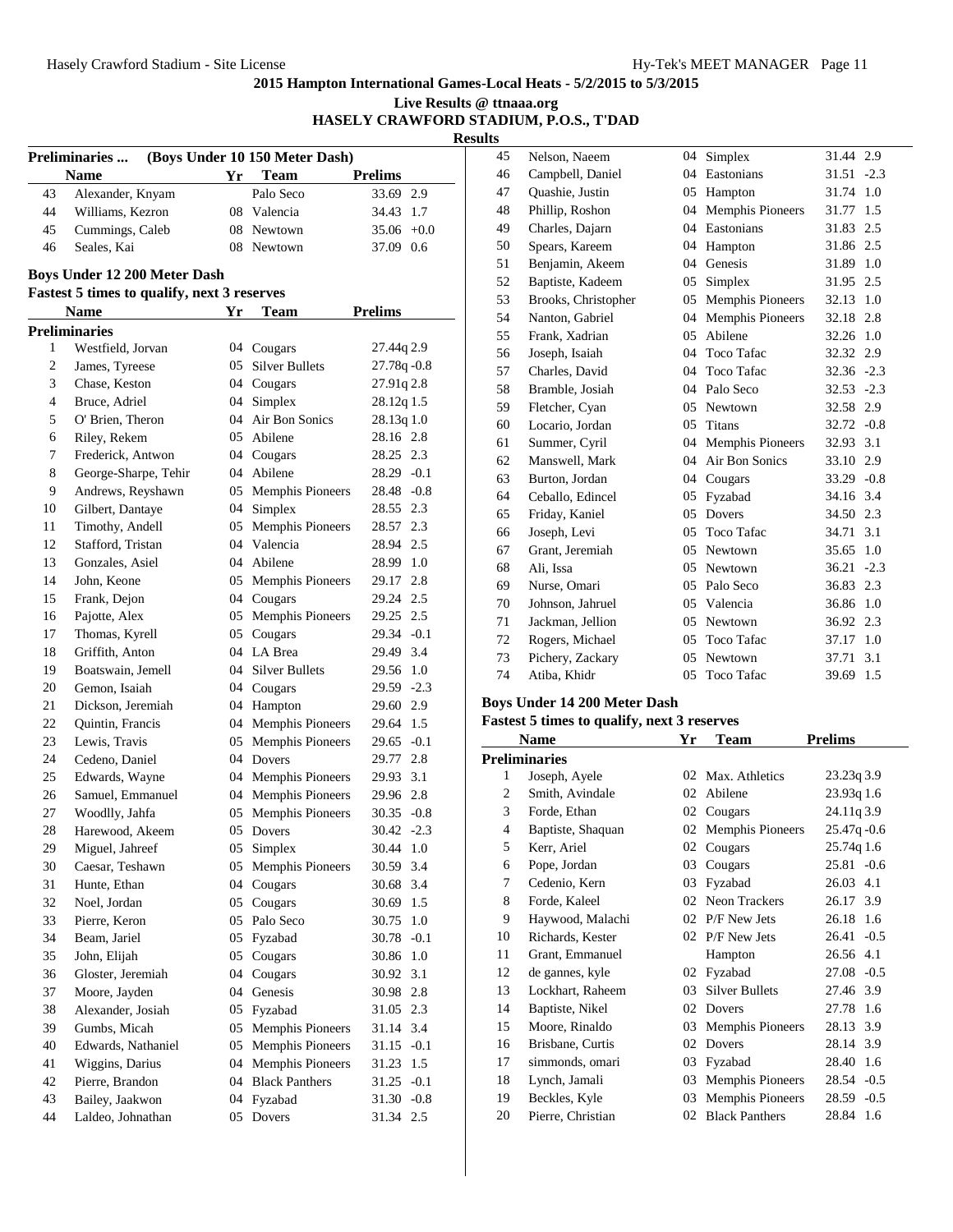**Live Results @ ttnaaa.org**

## **HASELY CRAWFORD STADIUM, P.O.S., T'DAD**

**Results**

|    | (Boys Under 14 200 Meter Dash)<br><b>Preliminaries </b> |     |                       |                |     |  |  |
|----|---------------------------------------------------------|-----|-----------------------|----------------|-----|--|--|
|    | <b>Name</b>                                             | Yr  | <b>Team</b>           | <b>Prelims</b> |     |  |  |
| 21 | Simmons, Elijah                                         | 03  | Simplex               | $28.95 -0.6$   |     |  |  |
| 22 | Gomez, Jahiem                                           | 03  | Unattached            | 29.11          | 4.1 |  |  |
| 23 | Alexander, Tyrese                                       | 03  | Fyzabad               | 29.38 1.6      |     |  |  |
| 24 | Watkins, Nicholas                                       | 02  | Abilene               | 29.44 4.1      |     |  |  |
| 25 | Canning, Gregory                                        | 02  | <b>Silver Bullets</b> | $29.66 - 0.5$  |     |  |  |
| 26 | Jones, Obataiye                                         | 03  | <b>Genesis</b>        | $29.72 - 0.5$  |     |  |  |
| 27 | Gabaro, Kendel                                          | 03  | Palo Seco             | 29.89 1.6      |     |  |  |
| 28 | Singuineau, Kyle                                        | 02  | Abilene               | $30.19 - 0.6$  |     |  |  |
| 29 | Thomas, Nickyle                                         | 02. | <b>Black Panthers</b> | 30.51 1.6      |     |  |  |
| 30 | Raymond, Micah                                          | 02. | Newtown               | 30.66 1.6      |     |  |  |
| 31 | Reid, Zenric                                            | 02  | Burnley               | 30.97 4.1      |     |  |  |
| 32 | Nelson, Aaron                                           | 02  | Palo Seco             | $31.18 - 0.5$  |     |  |  |
| 33 | Pickering, Justin                                       | 02  | Abilene               | 31.48 - 0.5    |     |  |  |
| 34 | Seaton, Daniel                                          | 02  | <b>Black Panthers</b> | 31.91          | 4.1 |  |  |
| 35 | Pierre, Joshua                                          | 03  | Hampton               | 33.77 1.6      |     |  |  |
|    |                                                         |     |                       |                |     |  |  |

## **Boys Under 16 200 Meter Dash**

#### **Fastest 5 times to qualify, next 3 reserves**

| <b>Name</b>    |                      | Yr              | Team                  | <b>Prelims</b> |
|----------------|----------------------|-----------------|-----------------------|----------------|
|                | <b>Preliminaries</b> |                 |                       |                |
| 1              | Frederick, Timothy   | 01              | P/F New Jets          | 22.38q 3.7     |
| $\overline{c}$ | Edwards, Josiah      | 0 <sup>0</sup>  | Air Bon Sonics        | 22.71q 3.1     |
| 3              | Thomson, Kaylon      | 01              | Pet. P.A.P            | 23.06q 3.4     |
| $\overline{4}$ | Flatts, Kirvon       |                 | 00 Memphis Pioneers   | 23.19q 3.1     |
| 5              | Margot, Kyelon       |                 | 00 Memphis Pioneers   | 23.25q-0.1     |
| 6              | Monsegeue, Brandon   | 00 <sup>1</sup> | P/F New Jets          | 23.38 1.9      |
| 7              | John. Shakeel        | 01              | Concorde              | 23.44<br>3.1   |
| 8              | Frank, Derron        |                 | 00 Cougars            | 23.57 4.7      |
| 9              | Osouna, Jarion       | $00\,$          | Cougars               | 23.62 3.7      |
| 10             | Cardinez, Aaron      | $00\,$          | Penal                 | 23.86 3.4      |
| 10             | MC Eachnie, Renaldo  | 01              | Concorde              | 23.86 3.1      |
| 12             | Hamilton, Mark       | 01              | <b>Dovers</b>         | 23.99 1.9      |
| 13             | Cole. Dominic        | 01              | Abilene               | $24.12 -0.1$   |
| 14             | Charles, Nathanael   |                 | 00 S/Grande Sec       | 24.16 1.9      |
| 15             | Charles, Remy        |                 | 01 P/F New Jets       | 24.33 4.7      |
| 16             | Mc Carthy, Aerion    | 01              | Simplex               | 24.65 3.7      |
| 17             | Small, Arista        |                 | 00 Concorde           | $24.68 - 0.1$  |
| 18             | Acres, Lincoln       |                 | 00 Burnley            | 24.80 3.4      |
| 19             | Dinzey, Nicholas     |                 | 01 Cougars            | 24.82 3.7      |
| 20             | Atwell, Trent        |                 | 00 Pet. P.A.P         | 24.86 3.4      |
| 21             | Trotman, Tyrese      |                 | 00 S/Grande Sec       | 4.7<br>24.91   |
| 22             | Alexander, Chazz     | 01              | Palo Seco             | 25.00 3.1      |
| 23             | Khadaroo, Rhys       | $00\,$          | Dovers                | 25.28 3.7      |
| 24             | James, Elton         | 00 <sup>1</sup> | S/Grande Sec          | $25.72 -0.1$   |
| 25             | Richards, Justin     |                 | 00 Unattached         | 25.83<br>3.1   |
| 26             | Roberts, Jamilon     |                 | 00 Palo Seco          | 25.92 4.7      |
| 27             | Swamber, Kwame       |                 | 01 Palo Seco          | $26.11 - 0.1$  |
| 28             | Francis, Kjaro       |                 | 00 Genesis            | 3.4<br>26.18   |
| 29             | Campbell, Brennan    | 01              | Rebirth               | 26.30 1.9      |
| 30             | Lewis, Omari         | 01              | Concorde              | 27.06 1.9      |
| 31             | Baxam, Tyrese        | 01              | Simplex               | 4.7<br>27.20   |
| 32             | Roberts, Justin      | 09              | Unattached            | 27.33<br>3.7   |
| 33             | Lewis, Micah         | 01              | <b>Silver Bullets</b> | 28.81<br>3.1   |

| 34             | Williams, Luis                                                                                     |        | 01 ZC                   | 28.85<br>3.7 |  |  |  |  |  |
|----------------|----------------------------------------------------------------------------------------------------|--------|-------------------------|--------------|--|--|--|--|--|
|                | <b>Boys Under 18 200 Meter Dash</b>                                                                |        |                         |              |  |  |  |  |  |
|                |                                                                                                    |        |                         |              |  |  |  |  |  |
|                | Fastest 5 times to qualify, next 3 best as reserves<br><b>Prelims</b><br><b>Name</b><br>Yr<br>Team |        |                         |              |  |  |  |  |  |
|                | <b>Preliminaries</b>                                                                               |        |                         |              |  |  |  |  |  |
| 1              | John, Kobe                                                                                         | 98     | <b>Memphis Pioneers</b> | 21.68q 2.5   |  |  |  |  |  |
| $\overline{c}$ | Edwards, Tyrel                                                                                     | 99     | <b>Titans</b>           | 22.13q 3.3   |  |  |  |  |  |
| 3              | Elcock, Jerod                                                                                      | 98     | Abilene                 | 22.20q 1.5   |  |  |  |  |  |
| $\overline{4}$ | Purcell, Jalen                                                                                     | 98     | Simplex                 | 22.33q 1.6   |  |  |  |  |  |
| $\overline{4}$ | Bernard, Dillon                                                                                    |        | 98 Concorde             | 22.33q 2.5   |  |  |  |  |  |
| 6              | Gordon, Bevon                                                                                      | 98.    | <b>Memphis Pioneers</b> | 22.35 3.3    |  |  |  |  |  |
| 7              | La Gendre, Kareem                                                                                  |        | 98 Simplex              | 22.45<br>3.3 |  |  |  |  |  |
| 8              | Mitchell, Onil                                                                                     |        | 99 P/F New Jets         | 3.3<br>22.67 |  |  |  |  |  |
| 9              | Andrews, Jamaul                                                                                    | 99     | Simplex                 | 1.5<br>22.81 |  |  |  |  |  |
| 10             | Joseph, Dale                                                                                       | 99     | Simplex                 | 22.82 2.5    |  |  |  |  |  |
| 11             | Hernandez, Daniel                                                                                  |        | 99 D'Abadie             | 1.6<br>22.85 |  |  |  |  |  |
| 12             | Hernandez, Jahi                                                                                    | 99     | Abilene                 | 23.04<br>2.1 |  |  |  |  |  |
| 13             | Pierce, David                                                                                      | 99     | <b>Memphis Pioneers</b> | 23.06 2.1    |  |  |  |  |  |
| 14             | Graham, Matthew                                                                                    | 99     | Air Bon Sonics          | 23.13<br>1.6 |  |  |  |  |  |
| 15             | Joseph, Joshua                                                                                     |        | 99 Concorde             | 23.19<br>1.6 |  |  |  |  |  |
| 16             | Spencer, Akeeni                                                                                    |        | 98 Dovers               | 2.5<br>23.24 |  |  |  |  |  |
| 17             | Thomas, Joshua                                                                                     | 98     | Simplex                 | 23.25<br>2.1 |  |  |  |  |  |
| 18             | Brown, Joshua                                                                                      | 99     | Alpha                   | 23.28<br>2.1 |  |  |  |  |  |
| 19             | King, Shurland                                                                                     | 98     | Simplex                 | 23.37<br>1.5 |  |  |  |  |  |
| 20             | Campbell, Shimell                                                                                  |        | 98 Unattached           | 23.45<br>2.5 |  |  |  |  |  |
| 21             | Joseph, Leon                                                                                       | 99     | Dovers                  | 23.53<br>2.1 |  |  |  |  |  |
| 22             | Moore, Ronaldo                                                                                     | 99     | Abilene                 | 23.54<br>3.3 |  |  |  |  |  |
| 23             | Fredrick, Kyle                                                                                     | 98     | Air Bon Sonics          | 23.56 2.1    |  |  |  |  |  |
| 24             | Rock, Jadel                                                                                        | 99     | Abilene                 | 23.60 1.6    |  |  |  |  |  |
| 25             | Bernard, Dariel                                                                                    | 99     | Dovers                  | 3.3<br>23.62 |  |  |  |  |  |
| 26             | Matthews, Alvin                                                                                    | 98     | Max. Athletics          | 23.68 3.3    |  |  |  |  |  |
| 27             | Nicholas, Maurie                                                                                   | 98     | Abilene                 | 2.5<br>23.81 |  |  |  |  |  |
| 28             | gonsalves, zachary                                                                                 | 98     | <b>Spartans</b>         | 1.5<br>24.04 |  |  |  |  |  |
| 29             | Ellis, Javier                                                                                      | 99     | Abilene                 | 1.5<br>24.20 |  |  |  |  |  |
| 30             | Valentine, Kyron                                                                                   | 99     | <b>Silver Bullets</b>   | 24.21<br>2.1 |  |  |  |  |  |
| 31             | Roberts, Akanni                                                                                    | 98     | QRC                     | 24.44<br>1.6 |  |  |  |  |  |
| 32             | Voisin, Jescaud                                                                                    | $00\,$ | Air Bon Sonics          | 25.32 2.5    |  |  |  |  |  |
| 33             | Campbell, Malique                                                                                  | 99     | Alpha                   | 1.5<br>26.67 |  |  |  |  |  |
| 34             | Orosco, Samuel                                                                                     | 99     | Health Olympians        | 27.10 1.6    |  |  |  |  |  |
| 35             | Paul, Wookeil                                                                                      | 99     | <b>Silver Bullets</b>   | 27.30 3.3    |  |  |  |  |  |
| 36             | George, Omari                                                                                      |        | 98 Health Olympians     | 28.34<br>2.1 |  |  |  |  |  |
| $---$          | yearwood, adrian                                                                                   | 98     | <b>Memphis Pioneers</b> | 1.5<br>DNF   |  |  |  |  |  |

## **Boys Under 20 200 Meter Dash**

| <b>Name</b> |                      | Yr | Team                | <b>Prelims</b> |  |  |
|-------------|----------------------|----|---------------------|----------------|--|--|
|             | <b>Preliminaries</b> |    |                     |                |  |  |
|             | Mulugata, Xavier     |    | 97 Memphis Pioneers | 21.70q3.4      |  |  |
| 2           | Pierre, Jamoul       |    | 96 Abilene          | 21.71q 1.3     |  |  |
| 3           | Stewart, Corey       |    | 97 Abilene          | 21.75g 2.5     |  |  |
| 4           | Farinha, Nathan      |    | 96 Abilene          | $21.87q - 2.0$ |  |  |
| 5           | Brewster, Aaron      |    | 96 Dovers           | 22.04g 3.4     |  |  |
| 6           | Winchester, Earl     |    | 97 ZC               | 22.16 2.5      |  |  |
|             | Nicholas, Alexei     |    | 96 Memphis Pioneers | 22.17          |  |  |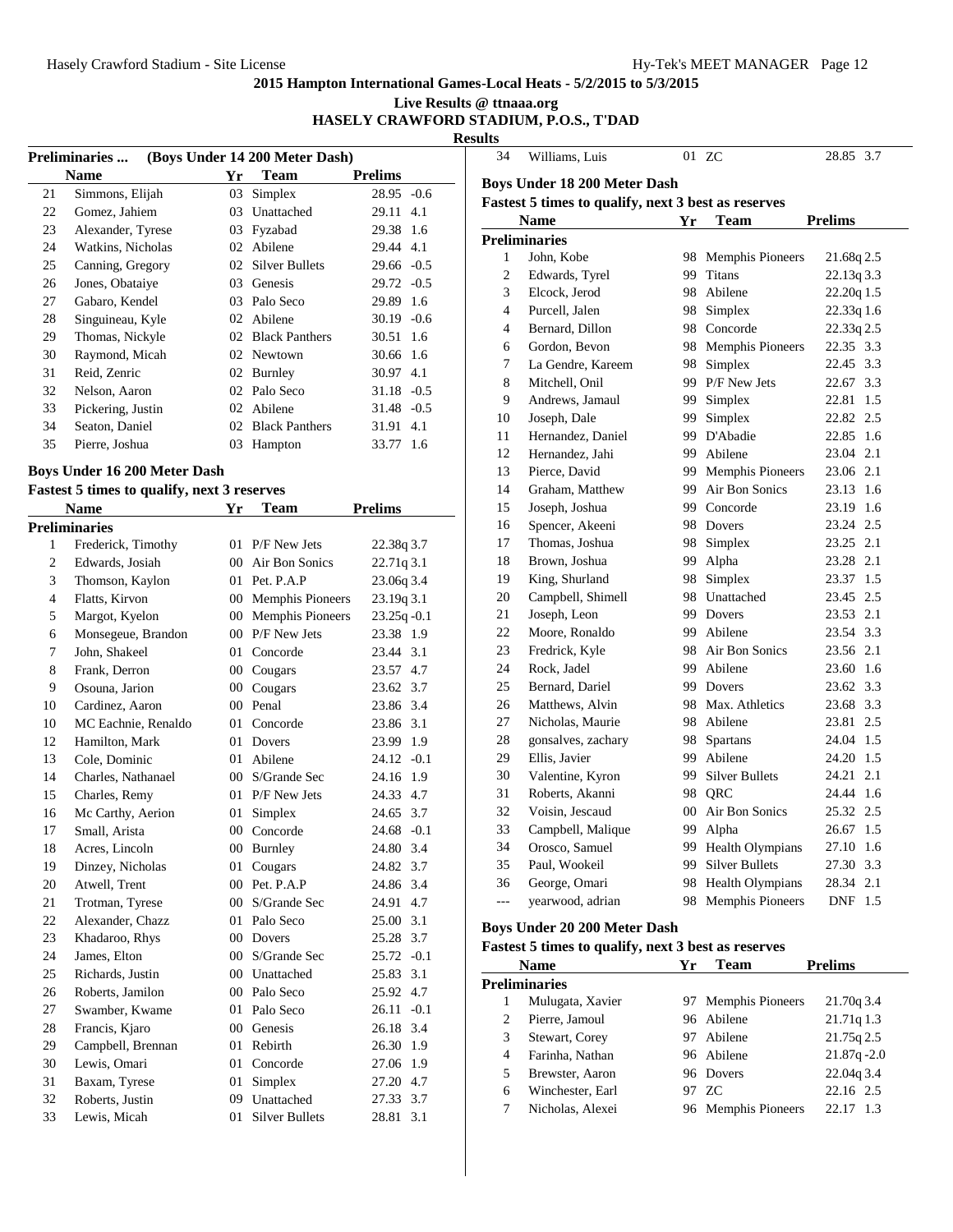| Live Results @ ttnaaa.org              |  |
|----------------------------------------|--|
| HASELY CRAWFORD STADIUM, P.O.S., T'DAD |  |

**Results**

|    | <b>Preliminaries </b> |    | (Boys Under 20 200 Meter Dash) |                |        |
|----|-----------------------|----|--------------------------------|----------------|--------|
|    | <b>Name</b>           | Yr | Team                           | <b>Prelims</b> |        |
| 8  | Ramlochan, Akshay     | 96 | UTT                            | 22.23 2.5      |        |
| 9  | Richards, Chad        | 97 | Penal                          | 22.32          | 1.3    |
| 10 | Huggins, Joash        | 97 | Dovers                         | 22.36          | $-2.0$ |
| 11 | Joefield, Kwame       | 96 | Abilene                        | 22.52          | 3.4    |
| 12 | Wickham, Keston       | 96 | Concorde                       | $22.53 - 2.0$  |        |
| 13 | Dennis, Brian         | 96 | Rebirth                        | $22.56 - 2.0$  |        |
| 14 | Williams, Xaverri     | 96 | Dovers                         | 22.73          | 1.3    |
| 15 | Baptiste, Mark        | 97 | D'Abadie                       | 22.92          | 3.4    |
| 16 | Knights, David        | 97 | <b>UTT</b>                     | 23.05 3.4      |        |
| 17 | Cyrus, Joshua         | 97 | Health Olympians               | 23.26 3.4      |        |
| 18 | Black, Keston         | 96 | Dovers                         | 23.31          | $-2.0$ |
| 19 | Williams, Andy        | 96 | Arima Dynamics                 | 23.32 2.5      |        |
| 20 | Scott, Trevon         | 97 | Simplex                        | $23.43 - 2.0$  |        |
| 21 | Charles, Ackeem       | 96 | Arima Dynamics                 | 23.64          | 1.3    |
| 22 | Modeste, Seon         | 96 | Abilene                        | 23.68          | 3.4    |
| 23 | Andrews, Jarron       | 97 | Dovers                         | 23.87          | 2.5    |
| 24 | Thomas, Isaac         | 96 | Dovers                         | 23.91          | 2.5    |
| 25 | Charles, Alexei       | 97 | Concorde                       | 24.14 2.5      |        |
| 26 | Joachim, Kushaun      | 96 | Dovers                         | 24.98 -2.0     |        |
|    |                       |    |                                |                |        |

#### **Boys Under 14 300 Meter Dash**

| <b>Fastest 5 times to qualify, next 3 reserves</b> |                      |    |              |                |  |
|----------------------------------------------------|----------------------|----|--------------|----------------|--|
|                                                    | <b>Name</b>          | Yr | Team         | <b>Prelims</b> |  |
|                                                    | <b>Preliminaries</b> |    |              |                |  |
| 1                                                  | Smith, Avindale      | 02 | Abilene      | 37.86q         |  |
| 2                                                  | Forde, Ethan         | 02 | Cougars      | 38.48g         |  |
| 3                                                  | Pope, Jordan         | 03 | Cougars      | 42.05q         |  |
| 4                                                  | Haywood, Malachi     | 02 | P/F New Jets | 42.34q         |  |
| 5                                                  | Grant, Emmanuel      |    | Hampton      | 42.83q         |  |
| 6                                                  | Richards, Kester     | 02 | P/F New Jets | 44.00          |  |
| 7                                                  | Baptiste, Nikel      | 02 | Dovers       | 44.70          |  |
| 8                                                  | Muhammed, Khalif     | 02 | Genesis      | 46.89          |  |
| 9                                                  | Watkins, Nicholas    | 02 | Abilene      | 47.01          |  |
| 10                                                 | Robinson, Kevin      | 04 | Titans       | 47.79          |  |
| 11                                                 | Gomez, Jahiem        | 03 | Unattached   | 49.07          |  |
| 12                                                 | Jones, Obataiye      | 03 | Genesis      | 49.93          |  |
| 13                                                 | Williams, Aaron      | 04 | Abilene      | 50.13          |  |
| 14                                                 | Pickering, Justin    |    | 02 Abilene   | 52.11          |  |

#### **Boys Under 16 400 Meter Dash**

#### **Fastest 5 times to qualify, next 3 reserves**

|    | <b>Name</b>        | Yr              | Team              | <b>Prelims</b> |  |  |  |
|----|--------------------|-----------------|-------------------|----------------|--|--|--|
|    | Preliminaries      |                 |                   |                |  |  |  |
| 1  | Osouna, Jarion     | 00              | Cougars           | 52.92q         |  |  |  |
| 1  | Thomson, Kaylon    |                 | 01 Pet. P.A.P     | 52.92q         |  |  |  |
| 3  | Cardinez, Aaron    |                 | 00 Penal          | 53.54g         |  |  |  |
| 4  | Frank, Derron      |                 | 00 Cougars        | 53.65g         |  |  |  |
| 5  | Caton-Webb, Adrian |                 | 00 Silver Bullets | 54.91g         |  |  |  |
| 6  | Cooper, Jordan     | 01.             | Palo Seco         | 54.98          |  |  |  |
| 7  | Sargeant, Kayon    |                 | 00 Silver Bullets | 55.99          |  |  |  |
| 8  | Alexander, Chazz   | 01.             | Palo Seco         | 57.27          |  |  |  |
| 9  | Richards, Justin   | 00 <sup>1</sup> | Unattached        | 57.57          |  |  |  |
| 10 | Swamber, Kwame     | 01.             | Palo Seco         | 57.65          |  |  |  |
|    |                    |                 |                   |                |  |  |  |

| 11 | Lewis, Jeauntileux |     | 00 Abilene      | 58.50   |
|----|--------------------|-----|-----------------|---------|
| 12 | Scott, Israel      | 01  | Cougars         | 58.60   |
| 13 | Adams, Rayshon     |     | 00 P/F New Jets | 58.65   |
| 14 | Scott, Tevin       | 01  | Cougars         | 1:00.16 |
| 15 | Roberts, Justin    | 09  | Unattached      | 1:00.75 |
| 16 | Roberts, Jamilon   |     | 00 Palo Seco    | 1:01.90 |
| 17 | Simon, Caleb       |     | 00 LA Brea      | 1:01.93 |
| 18 | Charles, Cyrus     | 01. | LA Brea         | 1:03.47 |
| 19 | rivers, dorian     | 00  | <b>Spartans</b> | 1:06.14 |
| 20 | Lawrence, Josh     | 00  | Newtown         | 1:18.85 |
|    |                    |     |                 |         |

## **Boys Under 18 400 Meter Dash**

## **Fastest 5 times to qualify, next 3 best as reserves**

| Name           |                         | Yr  | Team                    | <b>Prelims</b> |
|----------------|-------------------------|-----|-------------------------|----------------|
|                | <b>Preliminaries</b>    |     |                         |                |
| 1              | Frederick, Terry        | 98  | P/F New Jets            | 48.65q         |
| $\overline{c}$ | La Gendre, Kareem       | 98  | Simplex                 | 50.00q         |
| 3              | Mitchell, Onal          | 99  | P/F New Jets            | 50.15q         |
| 4              | St. Louis, Jaden        | 99  | Cougars                 | 50.16q         |
| 5              | John, Kobe              | 98  | <b>Memphis Pioneers</b> | 50.63q         |
| 6              | Hernandez, Daniel       | 99  | D'Abadie                | 51.06          |
| 7              | Prescott, Recaroo       | 99  | Cougars                 | 51.67          |
| 8              | Alexander, Keivonne     | 98  | Abilene                 | 51.90          |
| 9              | Joseph, Joshua          | 99  | Concorde                | 52.10          |
| 10             | Williams, Miquel        | 99  | Abilene                 | 52.38          |
| 11             | Bernard, Dariel         | 99  | Dovers                  | 52.69          |
| 12             | Joseph, Leon            | 99  | Dovers                  | 52.90          |
| 13             | Valentine, Kyron        | 99  | <b>Silver Bullets</b>   | 53.09          |
| 14             | Hernandez, Jahi         | 99  | Abilene                 | 53.63          |
| 15             | Campbell, Shimell       | 98  | Unattached              | 53.65          |
| 16             | Pierce, David           | 99. | <b>Memphis Pioneers</b> | 53.80          |
| 17             | Spencer, Akeeni         | 98  | <b>Dovers</b>           | 53.83          |
| 18             | Campbell, Andrii        | 99  | Rebirth                 | 53.88          |
| 19             | Lewis, Marquis          | 99  | Abilene                 | 54.48          |
| 20             | Lucas, Dean             | 99  | P/F New Jets            | 54.91          |
| 21             | gonsalves, zachary      | 98  | Spartans                | 55.35          |
| 22             | Nicholas, Maurie        | 98  | Abilene                 | 55.46          |
| 23             | Lynch, Dwaynel          | 98  | Dovers                  | 56.27          |
| 24             | leung woo-gabriel, seth | 08  | <b>Spartans</b>         | 56.86          |
| 25             | Reece-Roper, Alexis     | 99  | <b>Health Olympians</b> | 57.45          |
| 26             | Fuller, Nicholas        | 99  | <b>Silver Bullets</b>   | 58.75          |
| 27             | George, Terick          | 99  | P/F New Jets            | 1:01.94        |

## **Boys Under 20 400 Meter Dash**

| <b>Name</b> |                      | Yr | <b>Team</b>         | <b>Prelims</b> |
|-------------|----------------------|----|---------------------|----------------|
|             | <b>Preliminaries</b> |    |                     |                |
| 1           | Pierre, Jamoul       |    | 96 Abilene          | 48.80q         |
| 2           | Farinha, Nathan      |    | 96 Abilene          | 49.65g         |
| 3           | Williams, Xaverri    |    | 96 Dovers           | 50.37q         |
| 4           | Campbell, Kadeem     |    | 97 Memphis Pioneers | 50.72q         |
| 5           | Joseph, Micaiah      |    | 96 Concorde         | 50.97q         |
| 6           | Hamliton, Jeremiah   |    | 97 Abilene          | 51.12          |
| 7           | Knights, David       | 97 | UTT                 | 51.60          |
| 8           | Antoine, Keshaun     |    | 96 Memphis Pioneers | 51.92          |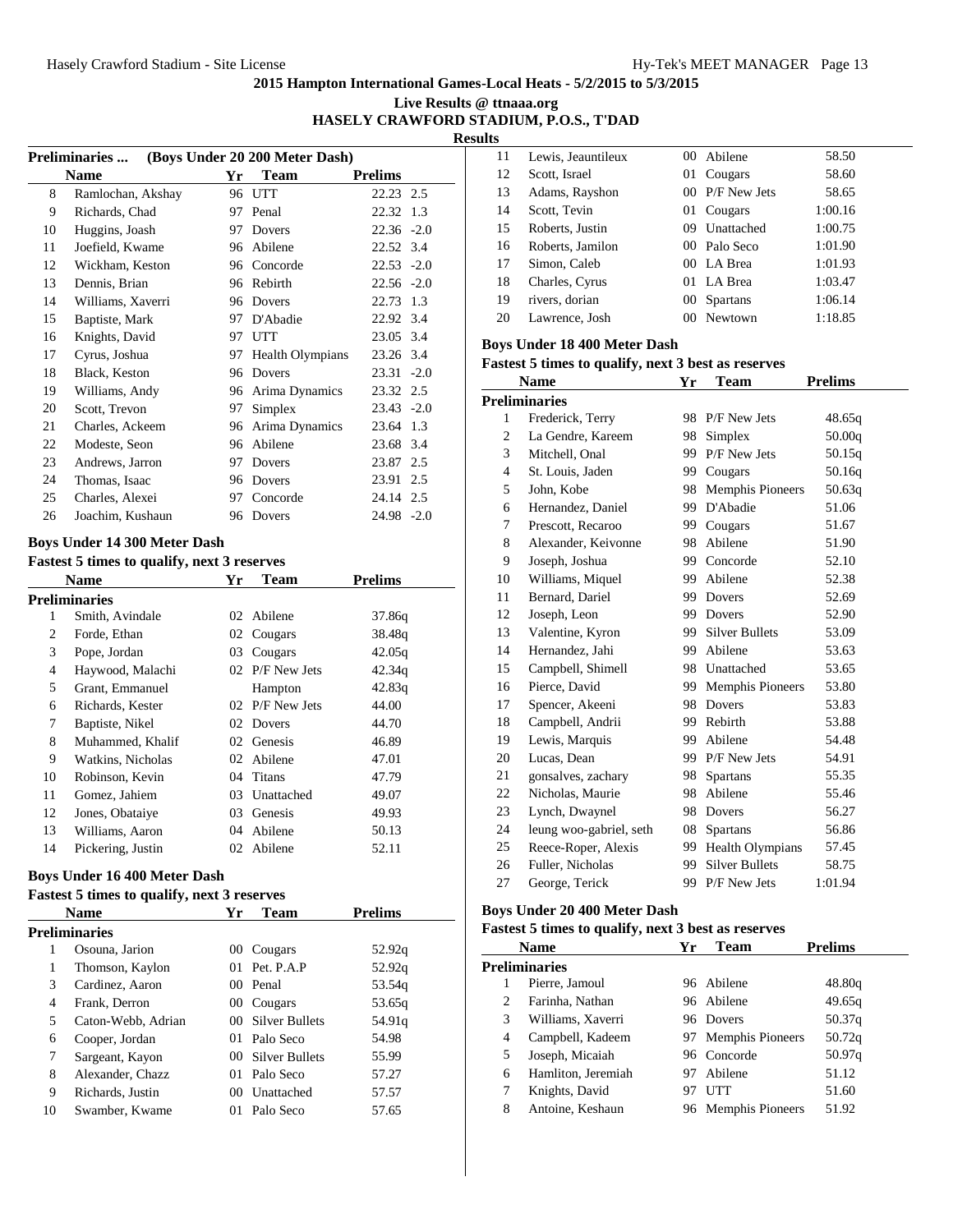#### **Live Results @ ttnaaa.org HASELY CRAWFORD STADIUM, P.O.S., T'DAD**

**Results**

|     | (Boys Under 20 400 Meter Dash)<br>Preliminaries |    |                         |                |  |  |
|-----|-------------------------------------------------|----|-------------------------|----------------|--|--|
|     | <b>Name</b>                                     | Yr | <b>Team</b>             | <b>Prelims</b> |  |  |
| 9   | George, Taurean                                 |    | 96 P/F New Jets         | 52.10          |  |  |
| 10  | Baptiste, Mark                                  | 97 | D'Abadie                | 52.37          |  |  |
| 11  | Drayton, Nicholas                               | 97 | D'Abadie                | 53.21          |  |  |
| 12  | Brown, Camelio                                  |    | 96 Health Olympians     | 53.59          |  |  |
| 13  | Thomas, Isaac                                   | 96 | Dovers                  | 53.95          |  |  |
| 14  | Modeste, Seon                                   |    | 96 Abilene              | 54.76          |  |  |
| 15  | Clarke, Shelton                                 |    | 96 Silver Bullets       | 55.87          |  |  |
| 16  | Charles, Ackeem                                 |    | 96 Arima Dynamics       | 58.06          |  |  |
| --- | Andrews, Jarron                                 | 97 | Dovers                  | <b>DNF</b>     |  |  |
| --- | Sylvester, Aaron                                | 97 | Abilene                 | DNF            |  |  |
|     | Fredericks, Jesse                               | 97 | <b>Memphis Pioneers</b> | <b>DNF</b>     |  |  |
|     | Ramlochan, Akshay                               | 96 | <b>UTT</b>              | DNF            |  |  |

#### **Boys Under 16 800 Meter Run**

**Fastest 8 times to qualify, next 4 reserves**

|    | <b>Name</b>          | Yr              | Team                    | <b>Prelims</b> |
|----|----------------------|-----------------|-------------------------|----------------|
|    | <b>Preliminaries</b> |                 |                         |                |
| 1  | Bristol, Jalen       | 00 <sup>1</sup> | Palo Seco               | 2:12.32q       |
| 2  | Cooper, Jordan       | 01              | Palo Seco               | 2:16.09q       |
| 3  | Lewis, Jeauntileux   | 00 <sup>1</sup> | Abilene                 | 2:17.14q       |
| 4  | Davis, Jeremy        | $00\,$          | Cougars                 | 2:17.52q       |
| 5  | Madoo, Kmanuel       | 00 <sup>1</sup> | <b>Titans</b>           | 2:21.66q       |
| 6  | Scott, Israel        | 01              | Cougars                 | 2:21.79q       |
| 7  | Sargeant, Kayon      | 00 <sup>°</sup> | <b>Silver Bullets</b>   | 2:22.09q       |
| 8  | Austin, Tyla         | 00 <sup>1</sup> | Palo Seco               | 2:22.52q       |
| 9  | York, Xavion         | $00\,$          | Palo Seco               | 2:25.35        |
| 10 | Scott, Tevin         | 01              | Cougars                 | 2:25.53        |
| 11 | Cromwell, Ibrahim    | $00\,$          | <b>Toco Tafac</b>       | 2:25.90        |
| 12 | Atherton, Asim       | 01              | Unattached              | 2:26.32        |
| 13 | Andrews, Joel        | 02              | D'Abadie                | 2:29.11        |
| 14 | Lewis, Fidel         | $00\,$          | <b>Black Panthers</b>   | 2:31.26        |
| 15 | Robinson, Kevin      | 04              | <b>Titans</b>           | 2:33.29        |
| 16 | Horsley, Xavier      | 01              | D'Abadie                | 2:37.40        |
| 17 | Adams, Rayshon       | 00 <sup>1</sup> | P/F New Jets            | 2:38.39        |
| 18 | Paul, Kyle           | 01              | <b>Memphis Pioneers</b> | 2:38.46        |
| 19 | Boodoo, Hezekiah     | 01              | Abilene                 | 2:38.87        |
| 20 | Bernard, Tyrese      | 00 <sup>1</sup> | D'Abadie                | 2:42.72        |
| 21 | Hart, Darius         | 01              | Palo Seco               | 2:49.68        |
|    |                      |                 |                         |                |

#### **Boys Under 18 800 Meter Run**

## **Fastest 8 times to qualify, next best 4 as reserves**

|               | <b>Name</b>      | Yr  | Team                | <b>Prelims</b> |  |  |
|---------------|------------------|-----|---------------------|----------------|--|--|
| Preliminaries |                  |     |                     |                |  |  |
| 1             | St. Louis, Jaden | 99  | Cougars             | 2:03.99q       |  |  |
| 2             | Taylor, Judah    | 98  | Abilene             | 2:04.24q       |  |  |
| 3             | Barker, Otis     | 98  | Titans              | 2:04.78q       |  |  |
| 4             | Jackson, Myles   |     | 98 Memphis Pioneers | 2:05.61q       |  |  |
| 5             | Weeks. Akiel     | 98. | Pet. P.A.P          | 2:07.43q       |  |  |
| 6             | Campbell, Andrii | 99  | Rebirth             | 2:12.17q       |  |  |
| 7             | Babafemi, Ajose  | 99. | Health Olympians    | 2:14.75q       |  |  |
| 8             | Williams, Miquel | 99  | Abilene             | 2:14.80q       |  |  |
| 9             | Subero, Anderson | 99  | S/Grande Sec        | 2:17.59        |  |  |
| 10            | Lewis, Marquis   | 99  | Abilene             | 2:19.13        |  |  |

| 11 | Reece-Roper, Alexis  | 99 Health Olympians | 2:22.44 |
|----|----------------------|---------------------|---------|
| 12 | Moraldo-Bowen, Osazi | 99 Rebirth          | 2:23.25 |
| 13 | Pierre, Dillon       | 98 Abilene          | 2:24.07 |
| 14 | Cassmire, Jordan     | 99 Memphis Pioneers | 2:30.00 |
| 15 | Fuller, Nicholas     | 99 Silver Bullets   | 2:31.74 |
|    |                      |                     |         |

## **Boys Under 20 800 Meter Run**

#### **All athletes listed go straight to final**

|       | <b>Name</b>        | Yr  | Team                | <b>Prelims</b> |
|-------|--------------------|-----|---------------------|----------------|
|       | Preliminaries      |     |                     |                |
|       | Antoine, Keshaun   |     | 96 Memphis Pioneers | NT             |
| $---$ | Stanley, Kyle      |     | 96 UTT              | NT             |
|       | Clarke, Shelton    |     | 96 Silver Bullets   | NT             |
|       | Yahkarhim, Kriston |     | 97 Palo Seco        | NT             |
|       | Gill, Ashton       |     | 96 Cougars          | NT             |
|       | Hamliton, Jeremiah | 97. | Abilene             | NT             |
|       | Brown, Camelio     |     | 96 Health Olympians | NT             |
|       | James, Joshua      |     | Unattached          | NT             |

#### **Boys Under 16 1500 Meter Run**

|    | <b>Name</b>          | Yr              | <b>Team</b>             | <b>Prelims</b> |
|----|----------------------|-----------------|-------------------------|----------------|
|    | <b>Preliminaries</b> |                 |                         |                |
| 1  | Bernard, Tyrese      | 00 <sup>1</sup> | D'Abadie                | 4:47.72q       |
| 2  | Austin, Tyla         | $00 -$          | Palo Seco               | 4:49.43q       |
| 3  | Madoo, Kmanuel       | 00 <sup>1</sup> | Titans                  | 4:56.64q       |
| 4  | Lewis, Fidel         | 00              | <b>Black Panthers</b>   | 4:57.16q       |
| 5  | Davis, Jeremy        | 00              | Cougars                 | 4:57.53q       |
| 6  | Atherton, Asim       | 01              | Unattached              | 4:58.35q       |
| 7  | York, Xavion         | 00 <sup>1</sup> | Palo Seco               | 5:06.67q       |
| 8  | Andrews, Joel        |                 | 02 D'Abadie             | 5:12.35q       |
| 9  | Paul, Kyle           | 01 -            | <b>Memphis Pioneers</b> | 5:13.55        |
| 10 | Cromwell, Ibrahim    | 00 <sup>1</sup> | Toco Tafac              | 5:15.15        |
| 11 | Boodoo, Hezekiah     | 01              | Abilene                 | 5:18.37        |
| 12 | Horsley, Xavier      | 01              | D'Abadie                | 5:28.92        |
| 13 | LA Borde, Joshua     | 01              | Cougars                 | 6:06.13        |

#### **Boys Under 18 1500 Meter Run**

|       | <b>Name</b>                              | Yr  | Team                    | <b>Prelims</b> |
|-------|------------------------------------------|-----|-------------------------|----------------|
|       | Preliminaries                            |     |                         |                |
|       | Subero, Anderson                         | 99. | S/Grande Sec            | NT             |
| ---   | Moraldo-Bowen, Osazi                     | 99. | Rebirth                 | NT             |
| ---   | Jackson, Myles                           | 98. | <b>Memphis Pioneers</b> | NT             |
|       | Barker, Otis                             | 98. | <b>Titans</b>           | NT             |
| $---$ | Babafemi, Ajose                          |     | 99 Health Olympians     | NT             |
| $---$ | Reece-Roper, Alexis                      |     | 99 Health Olympians     | NT             |
|       | Samuel, Atiba                            |     | 98 Palo Seco            | NT             |
|       | Boys Under 20 1500 Meter Run             |     |                         |                |
|       | All athletes listed go straight to final |     |                         |                |
|       | <b>Name</b>                              | Yr  | <b>Team</b>             | <b>Prelims</b> |
|       | Preliminaries                            |     |                         |                |
|       | Mitchell, Jamani                         |     | 97 P/F New Jets         | NT             |
|       | Bruce, Iley                              |     | 96 Dovers               | NT             |
| ---   | Stanley, Kyle                            | 96  | UTT                     | NT             |
|       |                                          |     |                         |                |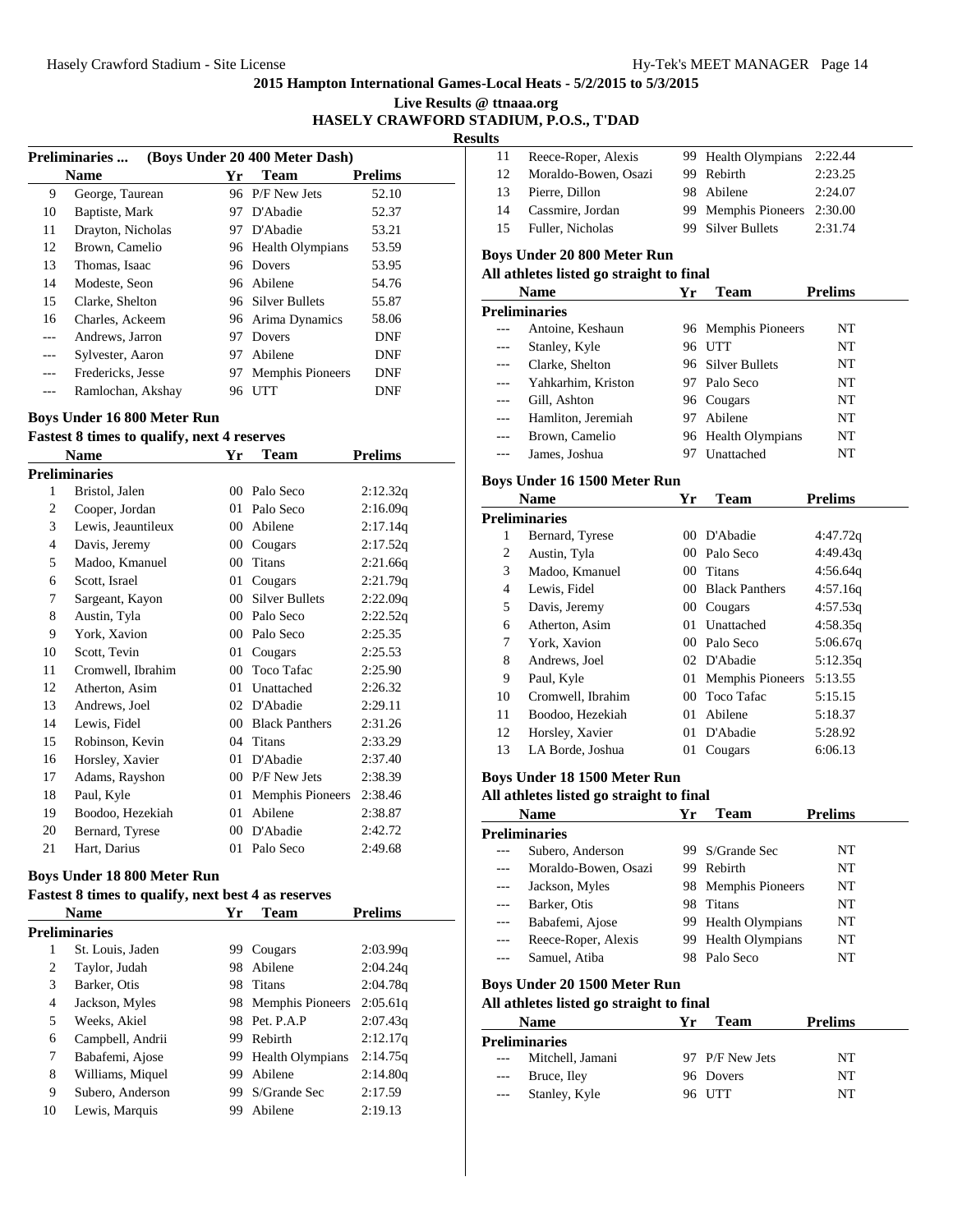| Live Results @ ttnaaa.org              |  |
|----------------------------------------|--|
| HASELY CRAWFORD STADIUM, P.O.S., T'DAD |  |

**Results**

|     | <b>Preliminaries</b>                               | (Boys Under 20 1500 Meter Run) |                |
|-----|----------------------------------------------------|--------------------------------|----------------|
|     | <b>Name</b>                                        | Yr Team                        | <b>Prelims</b> |
| --- | Gill, Ashton                                       | 96 Cougars                     | NT             |
| --- | James, Joshua                                      | 97 Unattached                  | NT             |
|     | <b>Boys Under 10 4x50 Meter Relay</b>              |                                |                |
|     | <b>Fastest 5 times to qualify, next 3 reserves</b> |                                |                |
|     | Team                                               | <b>Relay</b>                   | <b>Prelims</b> |
|     | <b>Preliminaries</b>                               |                                |                |
| 1   | Cougars Track & Field                              |                                | 30.60q         |
| 2   | Abilene                                            |                                | 31.90q         |
| 3   | Toco Tafac                                         |                                | 35.86q         |
| 4   | Valencia                                           |                                | 38.80g         |
| 5   | Palo Seco                                          |                                | 42.01q         |
| 6   | Newtown Athletic Club                              |                                | 42.12          |
|     | <b>Boys Under 12 4x100 Meter Relay</b>             |                                |                |
|     | <b>Fastest 5 times to qualify, next 3 reserves</b> |                                |                |
|     | Team                                               | <b>Relay</b>                   | <b>Prelims</b> |
|     | <b>Preliminaries</b>                               |                                |                |
| 1   | Cougars Track & Field                              |                                | 54.31q         |
| 2   | Cougars Track & Field                              | B                              | 56.11q         |
| 3   | Abilene                                            |                                | 56.41q         |
| 4   | <b>Memphis Pioneers</b>                            |                                | 56.77q         |
| 5   | Memphis Pioneers                                   | B                              | 57.20q         |
| 6   | Simplex Athletic Club                              |                                | 57.77          |
| 7   | Fyzabad                                            |                                | 58.83          |
| 8   | Hampton Athletic Club                              |                                | 59.51          |
| 9   | <b>Toco Tafac</b>                                  |                                | 1:01.58        |
| 10  | Dovers                                             |                                | 1:03.67        |
| 11  | Palo Seco                                          |                                | 1:07.13        |
| 12  | Newtown Athletic Club                              |                                | 1:07.16        |
|     | <b>Boys Under 14 4x100 Meter Relay</b>             |                                |                |
|     | All teams listed go straight to final              |                                |                |
|     | Team                                               | Relay                          | <b>Prelims</b> |
|     | <b>Preliminaries</b>                               |                                |                |
| --- | Memphis Pioneers                                   |                                | NΤ             |
|     | Fyzabad                                            |                                | NT             |
|     | Silver Bullets                                     |                                | NΤ             |
|     | Abilene                                            |                                | NΤ             |
| --- | Cougars Track & Field                              |                                | NΤ             |
|     | Boys Under 16 4x100 Meter Relay                    |                                |                |
|     |                                                    |                                |                |
|     | All teams listed go straight to final              |                                |                |
|     | <b>Team</b>                                        | Relay                          | <b>Prelims</b> |
| --- | <b>Preliminaries</b>                               |                                |                |
|     | Palo Seco                                          |                                | NΤ             |
|     | Newtown Athletic Club                              |                                | NΤ             |
|     | Point Fortin New Jets<br>Concorde                  |                                | NΤ<br>NT       |

|    | <b>Team</b>             | Relav | <b>Prelims</b> |
|----|-------------------------|-------|----------------|
|    | Preliminaries           |       |                |
| l  | <b>Memphis Pioneers</b> |       | 42.31q         |
| 2  | Abilene                 |       | 43.67q         |
| 3  | Simplex Athletic Club   |       | 44.15q         |
| 4  | Air Bon Sonics          |       | 45.55q         |
| 5  | Dovers                  |       | 45.69q         |
| 6  | Pet. P.A.P              |       | 46.84          |
| 7  | Silver Bullets          |       | 48.16          |
| 8  | Palo Seco               |       | 49.57          |
| 9  | <b>Health Olympians</b> |       | 50.14          |
| 10 | S/Grande Sec            |       | 51.51          |

## **Boys Under 20 4x100 Meter Relay**

## **All teams listed go straight to final**

|                                                         | <b>Team</b>             | <b>Relay</b> | <b>Prelims</b> |  |
|---------------------------------------------------------|-------------------------|--------------|----------------|--|
|                                                         | <b>Preliminaries</b>    |              |                |  |
| $\hspace{0.05cm} \ldots \hspace{0.05cm}$                | <b>Memphis Pioneers</b> |              | NT             |  |
| $\frac{1}{2}$                                           | Dovers                  |              | NT             |  |
| $\hspace{0.05cm} - \hspace{0.05cm} - \hspace{0.05cm} -$ | <b>Health Olympians</b> |              | NT             |  |
| $---$                                                   | Abilene                 |              | NT             |  |
|                                                         | Concorde                |              | NT             |  |
|                                                         |                         |              |                |  |

## **Boys Under 20 4x400 Meter Relay**

## **All athletes listed go straight to final**

|               | <b>Team</b>             | <b>Relay</b> | <b>Prelims</b> |
|---------------|-------------------------|--------------|----------------|
|               | <b>Preliminaries</b>    |              |                |
| $\cdots$      | Palo Seco               |              | NT             |
| $\cdots$      | <b>Memphis Pioneers</b> |              | NT             |
| $\frac{1}{2}$ | Point Fortin New Jets   |              | NT             |
| $---$         | Abilene                 | в            | NT             |
| $---$         | Abilene                 |              | NT             |
| $---$         | Cougars Track & Field   |              | NT             |

## **Men 100 Meter Dash Masters**

|                    | <b>Name</b>                                                | Yr | <b>Team</b>         | <b>Prelims</b> |  |
|--------------------|------------------------------------------------------------|----|---------------------|----------------|--|
|                    | Preliminaries                                              |    |                     |                |  |
| 1                  | st louis, norton                                           |    | 74 D/Force          | 11.39q 2.5     |  |
| 2                  | Dyer, Shane                                                |    | 74 Police           | $11.86q - 2.5$ |  |
| 3                  | Smith, Raymond                                             |    | 60 ZC               | 12.43q 2.5     |  |
| 4                  | Herbert, Lester                                            |    | 63 ZC               | $12.58q - 2.5$ |  |
| 5                  | Marshall, Sherwin                                          |    | 64 Masters          | 12.82q 2.5     |  |
| 6                  | lynch, hezron                                              |    | 77 Memphis Pioneers | 12.85 2.5      |  |
| 7                  | Marcano, Wayne                                             |    | 56 Masters          | $13.27 - 2.5$  |  |
| 8                  | Noreiga, Ronaldo                                           |    | 58 Memphis Pioneers | $14.18 - 2.5$  |  |
| 9                  | Hosein, Errol                                              | 67 | Alpha               | 15.54 -2.5     |  |
| Men 100 Meter Dash |                                                            |    |                     |                |  |
|                    | <b>Fastest 5 times to qualify, next 3 best as reserves</b> |    |                     |                |  |
|                    | <b>Name</b>                                                | Yr | <b>Team</b>         | <b>Prelims</b> |  |

| Preliminaries   |            |           |
|-----------------|------------|-----------|
| Ortega, Orlando | 91 Rebirth | 10.50q3.0 |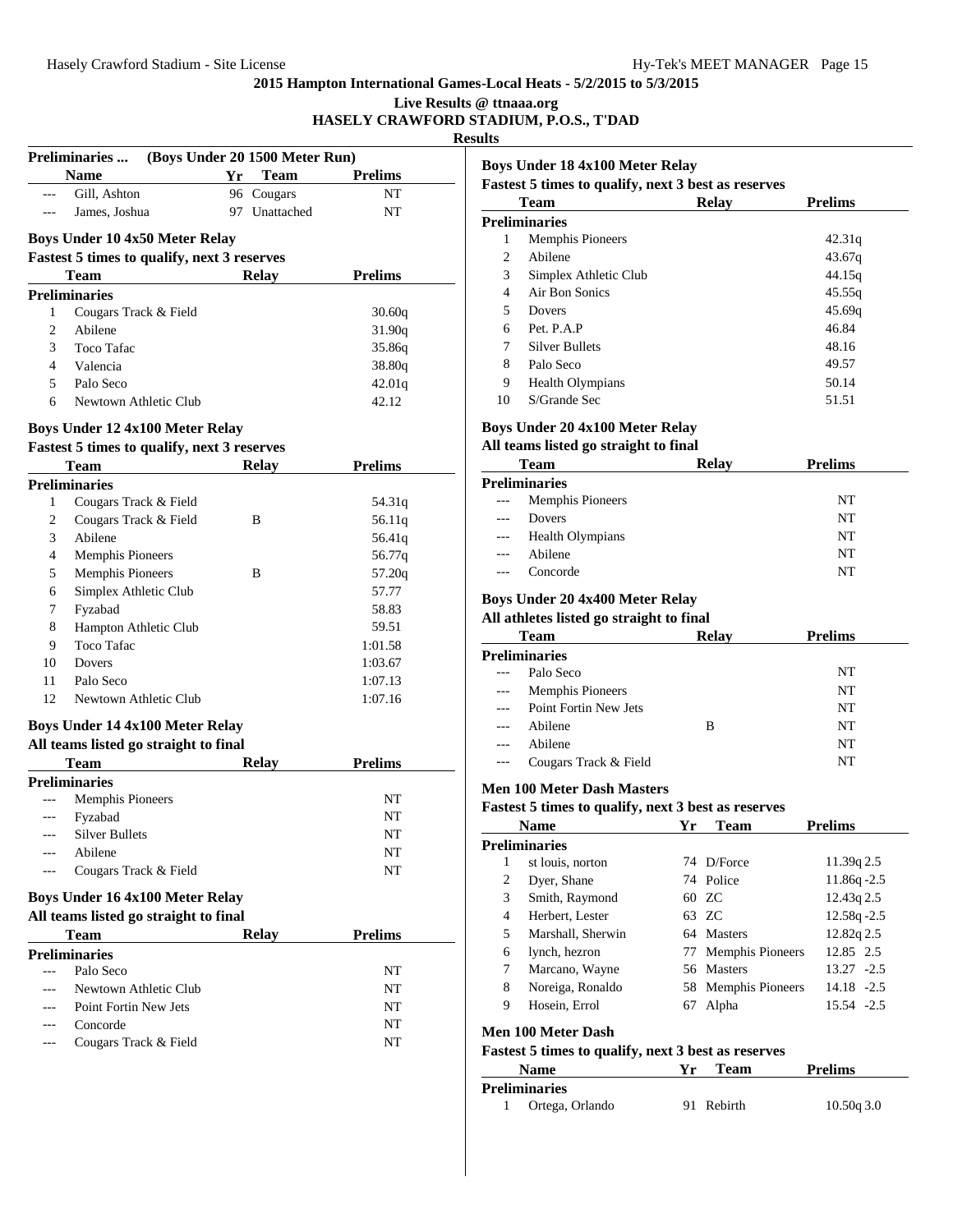| Live Results @ ttnaaa.org              |  |
|----------------------------------------|--|
| HASELY CRAWFORD STADIUM, P.O.S., T'DAD |  |

**Results**

|                | <b>Preliminaries</b><br>(Men 100 Meter Dash) |    |                         |                  |
|----------------|----------------------------------------------|----|-------------------------|------------------|
|                | <b>Name</b>                                  | Yr | <b>Team</b>             | <b>Prelims</b>   |
| $\overline{c}$ | Sealey, Michael                              | 95 | <b>UTT</b>              | 10.83q 4.9       |
| 3              | Sorillo, Adisa                               | 90 | UTT                     | 10.88q 3.0       |
| $\overline{4}$ | Emanis, Jeron                                | 95 | <b>Speed Factory</b>    | 11.03q 4.9       |
| 5              | Hart, Che                                    | 93 | Concorde                | 11.09q 1.1       |
| 6              | Noel, Lesean                                 |    | 90 UTT                  | $11.13 - 3.1$    |
| 7              | Isaac, Victor                                | 95 | Toco Tafac              | 11.19 4.9        |
| 8              | Herbert, Dwaine                              | 86 | Dovers                  | 11.21<br>3.5     |
| 9              | Sandy, Darvin                                | 94 | Alpha                   | 11.23<br>$-3.3$  |
| 9              | st louis, norton                             | 74 | D/Force                 | 11.23<br>3.0     |
| 11             | Bascombe, Courtney                           | 85 | <b>Memphis Pioneers</b> | 11.27<br>$-3.3$  |
| 12             | Joseph, Jordan                               | 95 | Dovers                  | 11.28<br>1.1     |
| 13             | Gomez, Hakeem                                | 95 | <b>UTT</b>              | 11.30<br>1.1     |
| 13             | Dyer, Shane                                  | 74 | Police                  | 1.1<br>11.30     |
| 15             | Rogers, Ashton                               | 91 | Spartans                | 3.0<br>11.32     |
| 16             | Julien. Aaron                                |    | 95 P/F New Jets         | 3.5<br>11.34     |
| 17             | Niles, Tyler                                 | 88 | Speed Factory           | 1.1<br>11.37     |
| 18             | Sandy, Dane                                  | 86 | Alpha                   | 4.9<br>11.42     |
| 19             | Hood-Boyce, Christian                        |    | Concorde                | 11.56 3.5        |
| 19             | griffith, cordell                            | 95 | Spartans                | $11.56 - 3.1$    |
| 21             | glasgow, abiola                              |    | 90 D/Force              | 11.58 -3.3       |
| 21             | Springer, St luke                            |    | 95 UTT                  | 11.58 -3.3       |
| 23             | Dyer, Otis                                   | 87 | Simplex                 | $11.60 - 3.1$    |
| 24             | Smith, Kyle                                  |    | 95 Dovers               | 3.0<br>11.77     |
| 25             | Murphy, Romario                              |    | 95 Burnley              | 11.80 3.0        |
| 26             | Baptiste, Minchael                           | 87 | Rebirth                 | 3.5<br>11.82     |
| 27             | williams, kevin                              |    | 84 D/Force              | 11.92 -3.3       |
| 28             | Lewis, Jesse                                 |    | 89 Genesis              | 11.94 4.9        |
| 29             | Smith, Joel                                  | 95 | P/F New Jets            | 11.96 -3.1       |
| 29             | Spears, Akeel                                | 94 | Dovers                  | 11.96 -3.1       |
| 31             | Patrick, Joel                                |    | 85 Genesis              | 1.1<br>12.04     |
| 32             | Bispham, Keenan                              |    | 91 Neon Trackers        | $12.28 - 3.1$    |
| 33             | Woodly, Chinelo                              |    | 87 Genesis              | 3.0<br>12.68     |
| 34             | Alben-Mc Cave, Khalil                        | 91 | Arima Dynamics          | 3.5<br>12.94     |
| 35             | Jagassar, Rolly                              | 83 | Genesis                 | $-3.3$<br>13.13  |
| ---            | Johnson, Michael                             | 94 | UWI                     | <b>FS</b><br>3.5 |

#### **Men 200 Meter Dash**

| <b>Fastest 5 times to qualify, next 3 best as reserves</b> |      |             |                |
|------------------------------------------------------------|------|-------------|----------------|
| <b>Name</b>                                                | Vr - | <b>Team</b> | <b>Prelims</b> |
| <b>Preliminaries</b>                                       |      |             |                |

|                | renminaries        |     |                      |                 |
|----------------|--------------------|-----|----------------------|-----------------|
| 1              | haynes, kevin      |     | 91 D/Force           | 20.78q 1.6      |
| 2              | Sterling, Tacuma   | 92  | Alpha                | $21.50q - 0.9$  |
| 3              | Joseph, Jordan     |     | 95 Dovers            | 21.84g 1.6      |
| $\overline{4}$ | Bascombe, Courtney |     | 85 Memphis Pioneers  | $21.86q - 1.6$  |
| 5              | LA Croix, Wynston  |     | 92 Alpha             | 22.00q 1.6      |
| 6              | Sorillo, Adisa     | 90. | UTT                  | $22.04 -0.9$    |
| 7              | Hart, Che          |     | 93 Concorde          | 22.08 1.6       |
| 8              | Francis, Tyler     |     | 94 Abilene           | $22.17 - 0.9$   |
| 9              | Garraway, Daniel   |     | 95 P/F New Jets      | $22.25$ 1.6     |
| 10             | Springer, St luke  | 95  | UTT                  | $22.44 - 1.6$   |
| 11             | Nelson, Darren     | 90. | Alpha                | $22.48 - 0.9$   |
| 12             | Sealey, Michael    | 95  | UTT                  | 22.50 1.6       |
| 13             | Emanis, Jeron      | 95  | <b>Speed Factory</b> | 22.51<br>$-0.9$ |
|                |                    |     |                      |                 |

| 14 | Herbert, Dwaine  |    | 86 Dovers             | $22.55 - 1.6$ |           |
|----|------------------|----|-----------------------|---------------|-----------|
| 15 | Carrington, Ilya |    | 92 Genesis            | 22.72 0.8     |           |
| 16 | Dyer, Otis       | 87 | Simplex               | 22.75 1.6     |           |
| 17 | Gomez, Hakeem    | 95 | <b>UTT</b>            | 22.85 0.8     |           |
| 18 | Spears, Akeel    |    | 94 Dovers             | $23.07 -0.9$  |           |
| 19 | Niles, Tyler     |    | 88 Speed Factory      | 23.10 0.8     |           |
| 20 | Bonald, Eddison  | 80 | <b>Silver Bullets</b> | $23.23 - 1.6$ |           |
| 21 | Alexander, Kevin | 90 | Alpha                 | 23.83 0.8     |           |
| 22 | Edwards, Michael |    | Concorde              | $24.02 -1.6$  |           |
| 23 | Bispham, Keenan  |    | 91 Neon Trackers      | 24.03 0.8     |           |
| 24 | Murphy, Romario  | 95 | Burnley               | 24.43 0.8     |           |
| 25 | Patrick, Joel    |    | 85 Genesis            | $24.56 - 1.6$ |           |
|    | Sandy, Dane      |    | 86 Alpha              |               | $FS -1.6$ |

## **Men 400 Meter Dash**

#### **Fastest 5 times to qualify, next 3 best as reserves**

|    | Name                | Yr | Team                    | <b>Prelims</b> |
|----|---------------------|----|-------------------------|----------------|
|    | Preliminaries       |    |                         |                |
| 1  | Sterling, Tacuma    |    | 92 Alpha                | 47.77g         |
| 2  | Alexis, Kern        | 93 | <b>Memphis Pioneers</b> | 48.75q         |
| 3  | Francis, Tyler      | 94 | Abilene                 | 49.12q         |
| 4  | Herbert, David      | 95 | Alpha                   | 49.65q         |
| 5  | sylvester, cliffton | 87 | $D/F$ orce              | 49.79g         |
| 6  | Mason, Sheldon      |    | 84 Police               | 49.82          |
| 7  | Springer, St luke   |    | 95 UTT                  | 50.27          |
| 8  | James, Johnathan    |    | 94 D/Force              | 50.39          |
| 9  | Benjamin, Ryan      | 91 | <b>UTT</b>              | 50.57          |
| 10 | Phillips, Edwin     |    | 95 Abilene              | 51.66          |
| 11 | roberts, quincy     |    | 84 D/Force              | 51.68          |
| 12 | LA Croix, Wynston   |    | 92 Alpha                | 52.27          |
| 13 | Carrington, Ilya    | 92 | Genesis                 | 55.38          |
| 14 | Maxwell, Andre      | 95 | Genesis                 | 55.48          |
|    |                     |    |                         |                |

#### **Men 800 Meter Run**

#### **All athletes listed go straight to final**

|     | <b>Name</b>          | Yr  | <b>Team</b>         | <b>Prelims</b> |
|-----|----------------------|-----|---------------------|----------------|
|     | <b>Preliminaries</b> |     |                     |                |
|     | Brereton, Curtis     |     | 60 Hampton          | NT             |
|     | smith, george        | 90  | D/Force             | NT             |
| --- | stapleton, sherwyn   |     | 89 Memphis Pioneers | NT             |
|     | greene, nicholas     |     | 92 Spartans         | NT             |
|     | bullard, kendis      | 90. | D/Force             | NT             |
|     | Herbert, David       |     | 95 Alpha            | NT             |
|     | elliot, quincy       | 88  | D/Force             | NT             |
|     | sylvester, cliffton  | 87  | D/Force             | NT             |
|     |                      |     |                     |                |

## **Men 1500 Meter Run**

|       | <b>Name</b>          | Уr | Team-               | <b>Prelims</b> |  |
|-------|----------------------|----|---------------------|----------------|--|
|       | <b>Preliminaries</b> |    |                     |                |  |
| $---$ | Isaac, Victor        |    | 95 Toco Tafac       | NT             |  |
| $---$ | Brereton, Curtis     |    | 60 Hampton          | NT             |  |
| ---   | stapleton, sherwyn   |    | 89 Memphis Pioneers | NT             |  |
| ---   | Cupidore, Jameel     |    | 94 UTT              | NT             |  |
| $---$ | elliot, quincy       |    | D/Force             | NT             |  |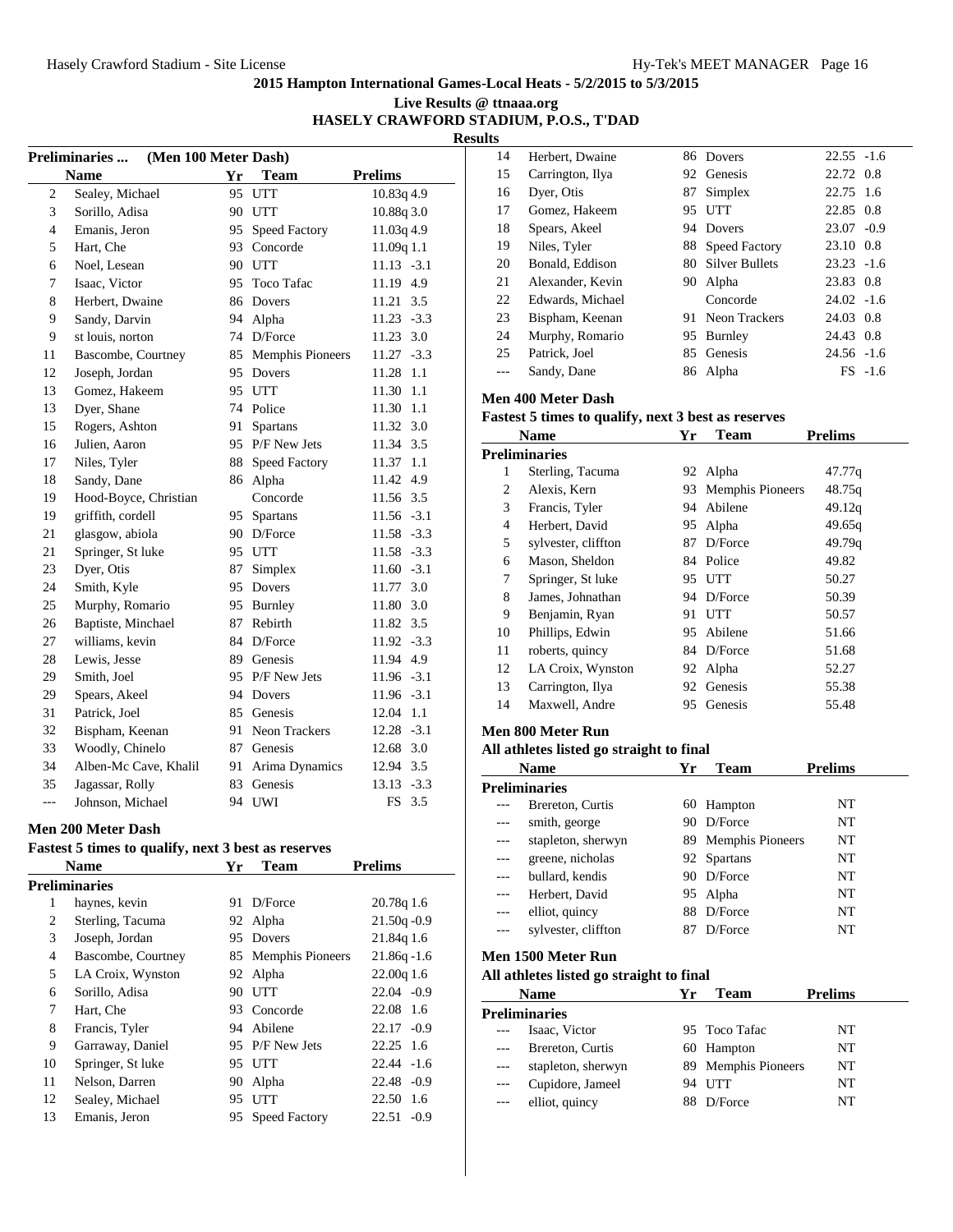|                          |                                                     |    |                 |                | Live Results @ ttnaaa.org | HASELY CRAWFORD STADIUM, P.O.S., T'DAD |
|--------------------------|-----------------------------------------------------|----|-----------------|----------------|---------------------------|----------------------------------------|
|                          |                                                     |    |                 |                | <b>Results</b>            |                                        |
|                          | (Men 1500 Meter Run)<br><b>Preliminaries</b>        |    |                 |                | $-$                       | Genesis Athletic Clul                  |
|                          | <b>Name</b>                                         | Yr | <b>Team</b>     | <b>Prelims</b> |                           | Utt Fast Track                         |
| $\overline{a}$           | bullard, kendis                                     |    | 90 D/Force      | NT             | $---$<br>$---$            | Abilene<br>Alpha Athletic Club         |
| $---$                    | smith, george                                       |    | 90 D/Force      | NT             |                           |                                        |
|                          | Men 5000 Meter Run                                  |    |                 |                |                           | <b>Men High Jump</b>                   |
|                          | All athletes listed go straight to final            |    |                 |                |                           | All athletes listed go strai           |
|                          | Name                                                | Yr | <b>Team</b>     | <b>Prelims</b> |                           | <b>Name</b>                            |
|                          | <b>Preliminaries</b>                                |    |                 |                |                           | <b>Preliminaries</b>                   |
| $---$                    | Thomas, Cantius                                     |    | 66 Masters      | NT             | $---$                     | Dan, Tariqu                            |
| ---                      | Maraj, Sachin                                       |    | 97 UTT          | NT             | $\overline{a}$            | Antoine, Jaydon                        |
| $---$                    | Isaac, Akeil                                        | 98 | Toco Tafac      | NT             | $---$                     | Isaac, Victor                          |
| $---$                    | La Rode, Jules                                      |    | 71 Penal        | NT             | $---$                     | liverpool, rodney                      |
| ---                      | Cupidore, Jameel                                    |    | 94 UTT          | NT             | $---$                     | MACKENZIE, Mich                        |
| $\overline{\phantom{a}}$ | joseph, kairon                                      |    | 88 D/Force      | NΤ             | $---$                     | La Touche, Kristian                    |
| $---$                    | hagley, matthew                                     |    | 86 D/Force      | NΤ             |                           |                                        |
| $---$                    | Bruce, Iley                                         |    | 96 Dovers       | NT             |                           | <b>Men Long Jump</b>                   |
| $---$                    | Phillip, Antony                                     |    | 97 Dovers       | NΤ             |                           | All athletes listed go strai           |
|                          |                                                     |    |                 |                |                           | <b>Name</b>                            |
|                          | <b>Men 110 Meter Hurdles</b>                        |    |                 |                |                           | <b>Preliminaries</b>                   |
|                          | All athletes listed go straight to final            |    |                 |                | $---$                     | Roberts, Anton                         |
|                          | <b>Name</b>                                         | Yr | <b>Team</b>     | <b>Prelims</b> | $\overline{a}$            | Isaac, Victor                          |
|                          | <b>Preliminaries</b>                                |    |                 |                | ---                       | Antoine, Jaydon                        |
| $---$                    | Ortega, Orlando                                     |    | 91 Rebirth      | NT NWI         | ---                       | Antoine, AaRON                         |
| $---$                    | Isaac, Victor                                       |    | 95 Toco Tafac   | NT NWI         | $\overline{a}$            | Walcott, Elton                         |
| $---$                    | Hood-Boyce, Christian                               |    | Concorde        | NT NWI         | $\overline{a}$            | Herbert, Lester                        |
| $---$                    | Armstrong, Keal                                     |    | 87 Rebirth      | NT NWI         | ---                       | Marshall, Sherwin                      |
|                          | <b>Men 400 Meter Hurdles</b>                        |    |                 |                | $\cdots$                  | Wright, Atiba                          |
|                          |                                                     |    |                 |                | ---                       | stafford, seon                         |
|                          | All athletes listed go straight to final            |    |                 |                | ---                       | Herbert, Dwaine                        |
|                          | <b>Name</b>                                         | Yr | Team            | <b>Prelims</b> | $---$                     | MACKENZIE, Mich                        |
|                          | <b>Preliminaries</b>                                |    |                 |                | $---$                     | liverpool, rodney                      |
| $---$                    | Richards, Troy                                      |    | 99 Titans       | NΤ             | $\cdots$                  | Campbell, Clement                      |
|                          | George, Taurean                                     |    | 96 P/F New Jets | NT             | $---$                     | La Touche, Kristian                    |
|                          | Men 4x100 Meter Relay                               |    |                 |                | ---                       | Brereton, Curtis                       |
|                          | Fastest 5 times to qualify, next 3 best as reserves |    |                 |                | ---                       | Williams, Dellon                       |
|                          | Team Relay                                          |    |                 | <b>Prelims</b> |                           | <b>Men Triple Jump</b>                 |
|                          | <b>Preliminaries</b>                                |    |                 |                |                           |                                        |
| 1                        | Alpha Athletic Club                                 |    |                 | 41.60q         |                           | All athletes listed go strai           |
| $\mathfrak{2}$           | <b>Utt Fast Track</b>                               |    |                 | 41.62q         |                           | <b>Name</b>                            |
| 3                        | Memphis Pioneers                                    |    |                 | 41.74q         |                           | <b>Preliminaries</b>                   |
| 4                        | T & T Defence Force                                 |    |                 | 41.92q         | $- - -$                   | Paul, Terrel                           |
| 5                        | Point Fortin New Jets                               |    |                 | 42.87q         | $\overline{a}$            | Walcott, Elton                         |
| 6                        | Dovers                                              |    |                 | 43.72          |                           | stafford, seon                         |
|                          |                                                     |    |                 |                | $\overline{a}$            | Richards, Troy                         |
| 7                        | Speed Factory                                       |    |                 | 44.28          |                           | <b>Men Shot Put</b>                    |
| 8                        | Alpha Athletic Club                                 |    | B               | 45.17          |                           |                                        |
| 9                        | Spartans                                            |    |                 | 45.27          |                           | All athletes listed go strai           |
| 10                       | Arima Dynamics                                      |    |                 | 47.09          |                           | <b>Name</b>                            |
| 11                       | S/Grande Sec                                        |    |                 | 48.09          |                           | <b>Preliminaries</b>                   |
|                          | Men 4x400 Meter Relay                               |    |                 |                | $---$                     | Isaac, Victor                          |
|                          | All teams listed go straight to final               |    |                 |                | $---$                     | Phillips, Kesean                       |
|                          | <b>Team</b>                                         |    | <b>Relay</b>    | <b>Prelims</b> | ---                       | Worrell, Shevorne                      |
|                          | <b>Preliminaries</b>                                |    |                 |                | ---                       | Singuineau, Shaquille                  |
| ---                      | <b>Memphis Pioneers</b>                             |    |                 | NT             | ---                       | George, Akil                           |
|                          |                                                     |    |                 |                |                           |                                        |

| $\sim$ $\sim$ $\sim$                                                                                                                                                                                                                                                                                                                                                                                                                                                       | Genesis Athletic Club | NT |
|----------------------------------------------------------------------------------------------------------------------------------------------------------------------------------------------------------------------------------------------------------------------------------------------------------------------------------------------------------------------------------------------------------------------------------------------------------------------------|-----------------------|----|
|                                                                                                                                                                                                                                                                                                                                                                                                                                                                            | --- Utt Fast Track    | NT |
| $\scriptstyle \cdots$                                                                                                                                                                                                                                                                                                                                                                                                                                                      | Abilene               | NT |
| $\frac{1}{2} \left( \frac{1}{2} \right) \left( \frac{1}{2} \right) \left( \frac{1}{2} \right) \left( \frac{1}{2} \right) \left( \frac{1}{2} \right) \left( \frac{1}{2} \right) \left( \frac{1}{2} \right) \left( \frac{1}{2} \right) \left( \frac{1}{2} \right) \left( \frac{1}{2} \right) \left( \frac{1}{2} \right) \left( \frac{1}{2} \right) \left( \frac{1}{2} \right) \left( \frac{1}{2} \right) \left( \frac{1}{2} \right) \left( \frac{1}{2} \right) \left( \frac$ | Alpha Athletic Club   | NT |

#### **Men High Jump**

## **All athletes listed go straight to final**

|               | <b>Name</b>          | Yг  | <b>Team</b>             | <b>Prelims</b> |
|---------------|----------------------|-----|-------------------------|----------------|
|               | <b>Preliminaries</b> |     |                         |                |
|               | Dan, Tariqu          | 98  | Titans                  | NH             |
|               | Antoine, Jaydon      |     | 00 Neon Trackers        | NH             |
| $\frac{1}{2}$ | Isaac, Victor        |     | 95 Toco Tafac           | NH             |
|               | liverpool, rodney    |     | 76 D/Force              | NH             |
|               | MACKENZIE, Michael   | 97. | Alpha                   | NH             |
|               | La Touche, Kristian  |     | <b>Memphis Pioneers</b> | NΗ             |

### **Men Long Jump**

## **All athletes listed go straight to final**

|       | <b>Name</b>         | Yr              | Team                    | Prelims |            |  |
|-------|---------------------|-----------------|-------------------------|---------|------------|--|
|       | Preliminaries       |                 |                         |         |            |  |
|       | Roberts, Anton      | 90              | <b>Speed Factory</b>    |         | ND NWI     |  |
|       | Isaac, Victor       | 95              | <b>Toco Tafac</b>       | ND.     | <b>NWI</b> |  |
|       | Antoine, Jaydon     | 00 <sup>1</sup> | Neon Trackers           | ND.     | <b>NWI</b> |  |
|       | Antoine, AaRON      | 04              | Neon Trackers           | ND.     | <b>NWI</b> |  |
|       | Walcott, Elton      | 92              | <b>UTT</b>              | ND.     | <b>NWI</b> |  |
|       | Herbert, Lester     | 63              | ZC.                     | ND.     | <b>NWI</b> |  |
|       | Marshall, Sherwin   | 64              | <b>Masters</b>          | ND.     | NWI        |  |
|       | Wright, Atiba       | 93              | <b>UTT</b>              | ND.     | <b>NWI</b> |  |
|       | stafford, seon      | 91              | D/Force                 | ND.     | <b>NWI</b> |  |
| $---$ | Herbert, Dwaine     | 86              | Dovers                  | ND.     | <b>NWI</b> |  |
|       | MACKENZIE, Michael  | 97              | Alpha                   | ND.     | <b>NWI</b> |  |
|       | liverpool, rodney   | 76              | D/Force                 | ND.     | <b>NWI</b> |  |
| ---   | Campbell, Clement   | 99              | <b>Memphis Pioneers</b> | ND.     | NWI        |  |
|       | La Touche, Kristian |                 | <b>Memphis Pioneers</b> | ND.     | <b>NWI</b> |  |
|       | Brereton, Curtis    | 60              | Hampton                 | ND.     | <b>NWI</b> |  |
|       | Williams, Dellon    | 87              | Unattached              | ND      | <b>NWI</b> |  |
|       |                     |                 |                         |         |            |  |

## **Men Triple Jump**

#### **All athletes listed go straight to final**

| <b>Name</b>    | Yг | <b>Team</b> | <b>Prelims</b> |
|----------------|----|-------------|----------------|
| Preliminaries  |    |             |                |
| Paul, Terrel   |    | 98 Titans   | ND NWI         |
| Walcott, Elton |    | 92 UTT      | ND NWI         |
| stafford, seon |    | 91 D/Force  | ND NWI         |
| Richards, Troy |    | 99 Titans   | ND NWI         |
|                |    |             |                |

## **Men Shot Put**

| <b>Name</b>           | Yг | Team          | <b>Prelims</b> |  |
|-----------------------|----|---------------|----------------|--|
| Preliminaries         |    |               |                |  |
| Isaac, Victor         |    | 95 Toco Tafac | ND             |  |
| Phillips, Kesean      |    | 89 UWI        | ND             |  |
| Worrell, Shevorne     |    | 95 UTT        | ND             |  |
| Singuineau, Shaquille |    | 96 Abilene    | ND             |  |
| George, Akil          |    | Eastonians    | ND             |  |